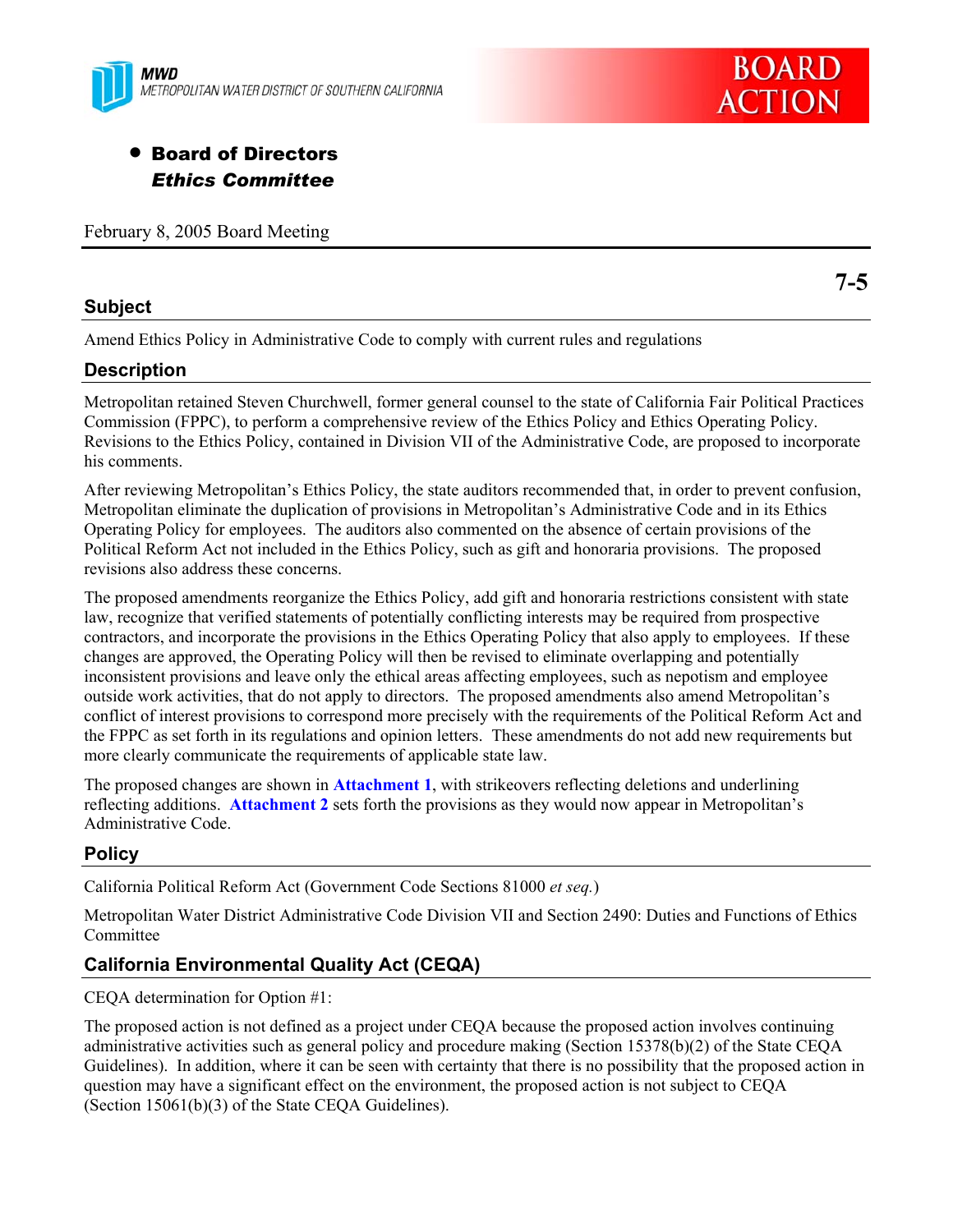The CEQA determination is: Determine that the proposed action is not subject to the provisions of CEQA per Section 15378(b)(2) and 15061(b)(3) of the State CEQA Guidelines.

CEQA determination for Option #2:

None required

# **Board Options/Fiscal Impacts**

#### **Option #1**

Adopt the CEQA determination and approve the amendments to Administrative Code Section 7100 *et seq*. as set forth in **Attachment 2.**

**Fiscal Impact:** None

# **Option #2**

Do not amend the Ethics Code. **Fiscal Impact:** None

# **Staff Recommendation**

Option #1

*Deni Elliott* 

*Ethics Officer* 

*Jeffrey Kightlinger General Counsel* 

1/18/2005

*Date* 

1/18/2005 *Date* 

**Attachment 1 – The Administrative Code of The Metropolitan Water District of Southern California (showing additions and deletions)** 

**Attachment 2 – The Administrative Code of The Metropolitan Water District of Southern California (changed provisions only)** 

BLA #3428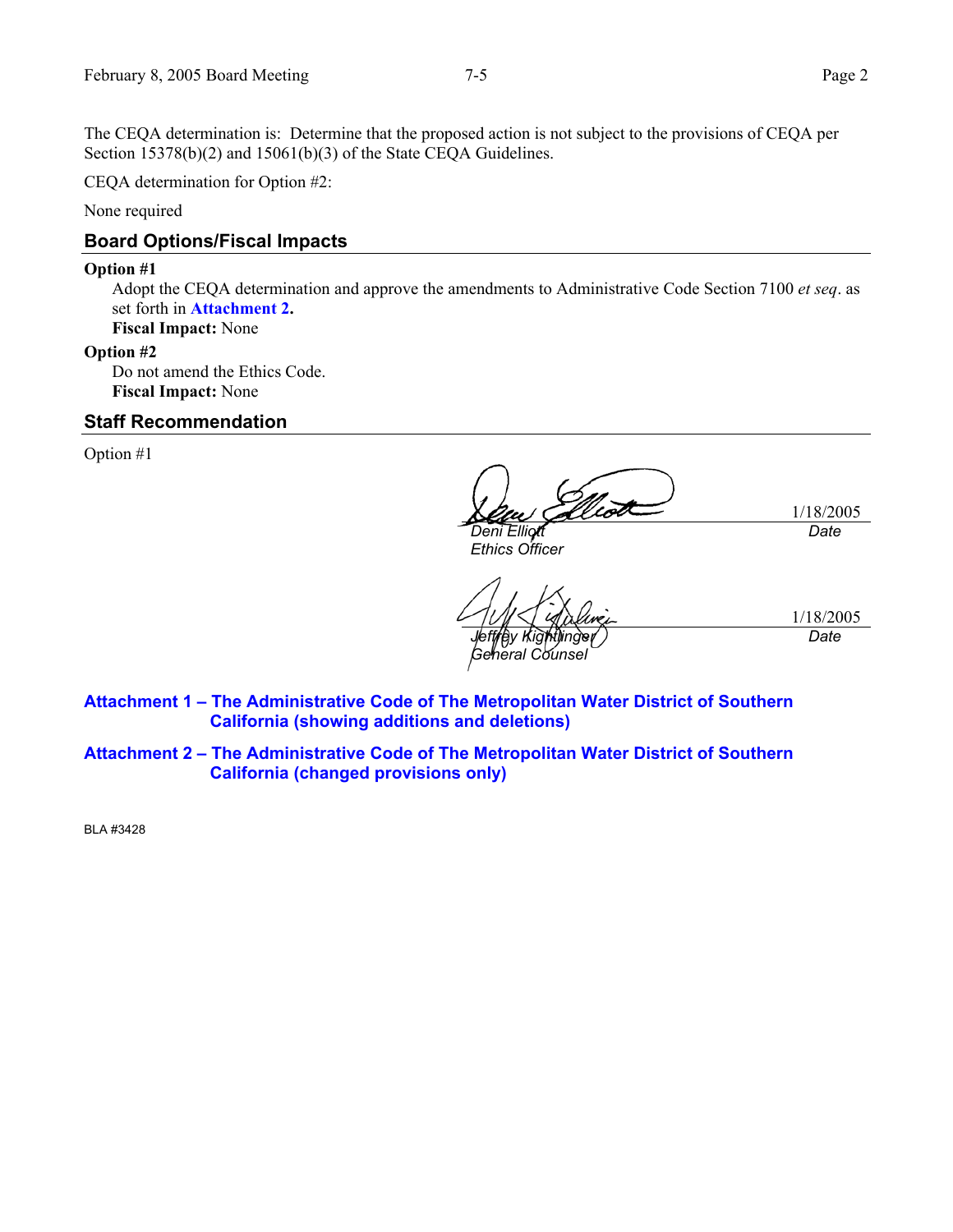# **DIVISION VII**

### **CONFLICTS OF INTEREST AND ETHICS REQUIREMENTS DISCLOSURE OR PERSONAL FINANCES CODE**

| Chapter |                                                                      |                                         |
|---------|----------------------------------------------------------------------|-----------------------------------------|
|         | General Requirements<br><del>ovnorar requirements</del>              | 71 $\alpha$<br>$\overline{\phantom{a}}$ |
|         | Designated Positions and Categories of Disclosure Index              | 7200<br>≁∠∪∪                            |
|         | Ethics Policy for Directors<br><del>Ethics Policy for Dheetols</del> | 72 A C<br>50c                           |
|         |                                                                      |                                         |

| Ethics Requirements for Directors, Officers, and Employees | 7100  |
|------------------------------------------------------------|-------|
| Disclosure of Economic Interests                           | 7200- |

**Chapter 3-1** 

# **ETHICS REQUIREMENTS POLICY FOR DIRECTORS, OFFICERS, AND EMPLOYEES**

# **Article 1. General Provisions**

Sec.

7300. 7100. Purpose and Scope

7101. Policy

7301. 7102. Responsibilities of Public Office

7302. 7103. Fair and Equal Treatment

7303. 7104. Proper Use and Safeguarding of Metropolitan Property and

Resources

7304. Board of Directors; Conflict of Interest [moved to section 7120 and revised]

7305. "Revolving Door" Policy [moved to section 7122 and revised]

7305. Reversing Deed Terms of The 1985.

7307. 7105. Contracts with Metropolitan

7308. 7106. Communications on Procurements

7309. 7107. Use of Confidential Information

7310. 7108. Soliciting Political Contributions

7311. 7109. Improper Activities and the Reporting of Such Activities

7312. 7110. Protection of "Whistleblowers"

7313. 7111. Nondiscrimination and Affirmative Action

7314. 7112. Limitation on Associations

7113. Ethics Advice

7315. Violation of Ethics Policy [moved to section 7140]

7316. Inquiry and Review Committee [moved to section 7141]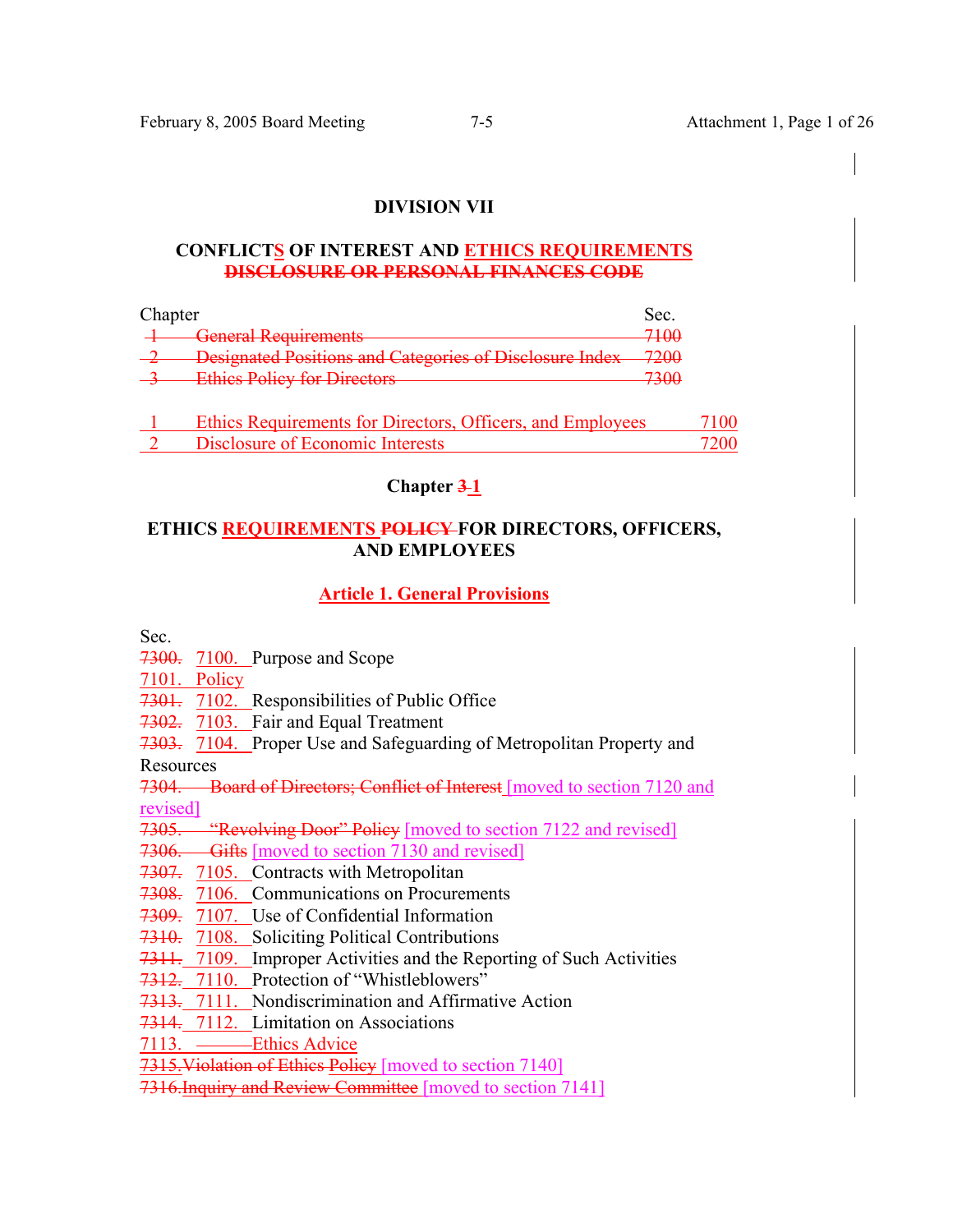## **§ 7100. Purpose and Scope.**

 The Metropolitan Water District of Southern California is subject to the Political Reform Act of 1974, as amended (the "Act"), and regulations of the Fair Political Practices Commission. The purpose of this division is to impose additional ethics requirements on the directors, officers and employees of the District as permitted by Section 81013 of the Act.

## **§ 7300.7101. PolicyPurpose and Scope.**

 The policy of The Metropolitan Water District of Southern California is to maintain the highest standards of ethics from its Board members, officers and employees. The proper operation of Metropolitan requires decisions and policy to be made in the proper channels of governmental structure, that public office not be used for personal gain, and that all individuals associated with Metropolitan remain impartial and responsible towards the public. Accordingly, it is the policy of Metropolitan that Metropolitan Board members, officers, and employees shall maintain the highest standard of personal honesty and fairness in carrying out their duties. This policy sets forth the minimal ethical standards to be followed by the Board of Directors, officers, and employees of The Metropolitan Water District of Southern California.

## **§ 7301.7102. Responsibilities of Public Office.**

 Board members, officers, and employees are obliged to uphold the Constitution of the United States and the Constitution of the State of California, and to carry out the laws of the nation, state and local governmental agencies. Board members, officers, and employees shall comply with applicable laws regulating their conduct, including conflict of interests and financial disclosure laws. Board members, officers, and employees should work in full cooperation with other public officials unless prohibited from so doing by law or officially recognized confidentiality of their work.

### **§ 7302.7103. Fair and Equal Treatment.**

 No Board member, officer, or employee shall grant any special consideration, treatment, or advantage to any person or group beyond that which is available to every other person or group in the same circumstances.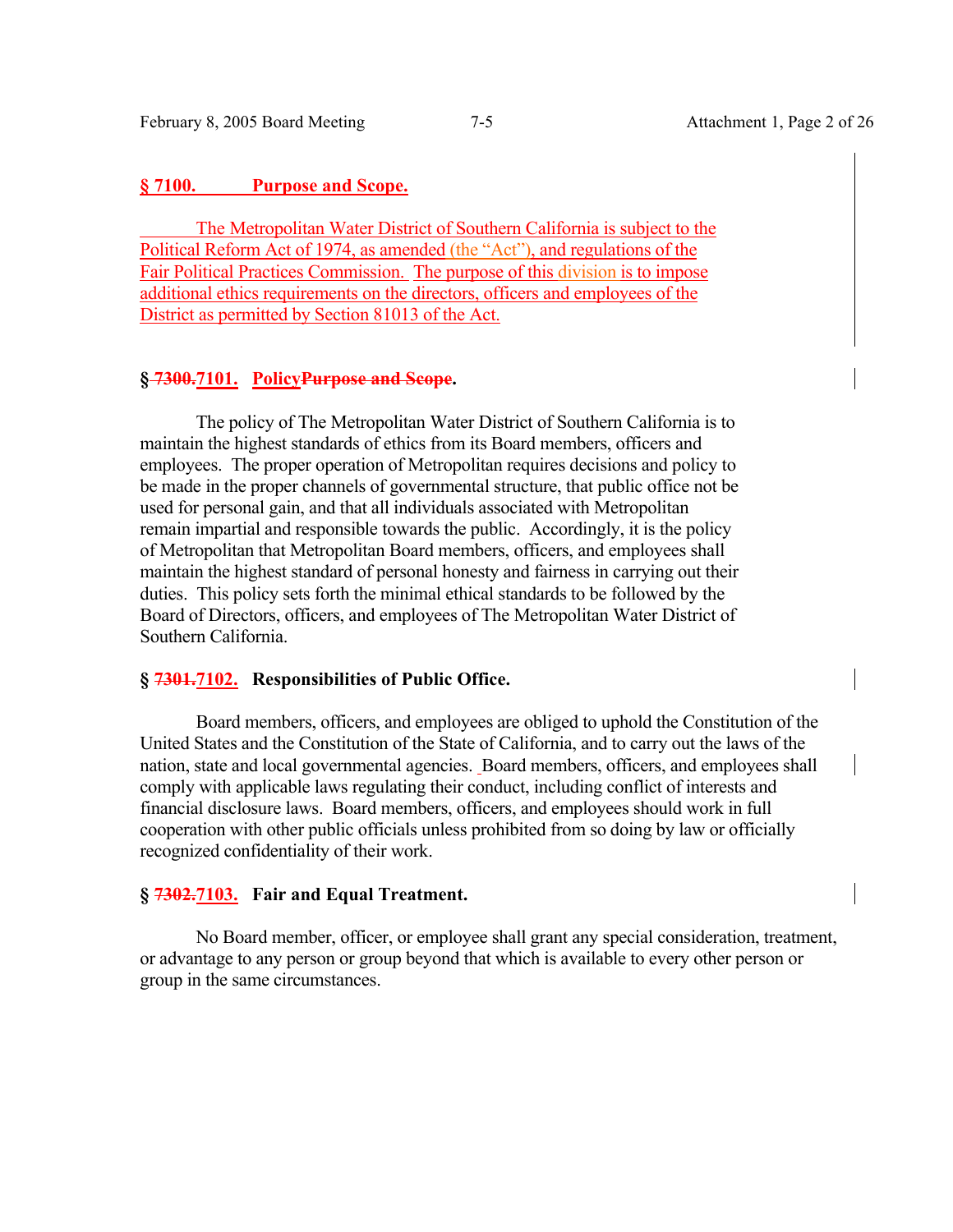February 8, 2005 Board Meeting 7-5 Attachment 1, Page 3 of 26

# **§ 7303.7104. Proper Use and Safeguarding of Metropolitan Property and Resources.**

(a) Except as specifically authorized, no Board member, officer, or employee shall use or permit the use of Metropolitan-owned vehicles, equipment, telephones, materials or property for personal convenience or profit. No Board member, officer, or employee shall require a Metropolitan employee to perform services for the personal convenience or profit of a Board member, officer, or employee. Each Board member, officer, and employee must protect and properly use any Metropolitan asset within his or her control, including information recorded on paper or in electronic form. Using Metropolitan assets for personal profit is forbidden. Board members, officers, and employees shall safeguard Metropolitan property, equipment, moneys, and assets against unauthorized use or removal, as well as from loss due to criminal act or breach of trust.

(b) Board members, officers, and employees are responsible for maintaining written records, including expense accounts, in sufficient detail to reflect accurately and completely all transactions and expenditures made on Metropolitan's behalf. Creating a document with misleading or false information is prohibited.

# **§ 7304. Board of Directors; Conflict of Interest. [moved to section 7120 and revised]**

**§ 7305. "Revolving Door" Policy. [moved to section 7122 and revised]** 

# **§ 7306. Gifts. [moved to section 7130 and revised]**

## **§ 7307.7105. Contracts with Metropolitan.**

(a) Board members, officers, and employees are prohibited from offering inducements to a potential vendor, contractor, consultant, or other party, to the exclusion of similar persons or firms, in hopes of obtaining reciprocal favors. Metropolitan policies pertaining to the procurement of goods, services, and contractors, as well as the hiring of personnel, must be followed to ensure fairness to the participants. A Board member, officer, or employee shall not exercise any decision-making power with respect to any transaction, contract or sale to which Metropolitan is a party and in which the Board member, officer, or employee has a financial or personal interest. Metropolitan may require potential contractors to submit verified written statements regarding financial or personal interests of Board members, officers or employees in proposed transactions, contracts or sales. Proposed relationships with former Board members or Metropolitan employees subject to Board approval must be evaluated carefully in advance of completing any agreement with such persons to ensure that no unfair advantage is given to them and that Metropolitan's interests are fully protected in such situations.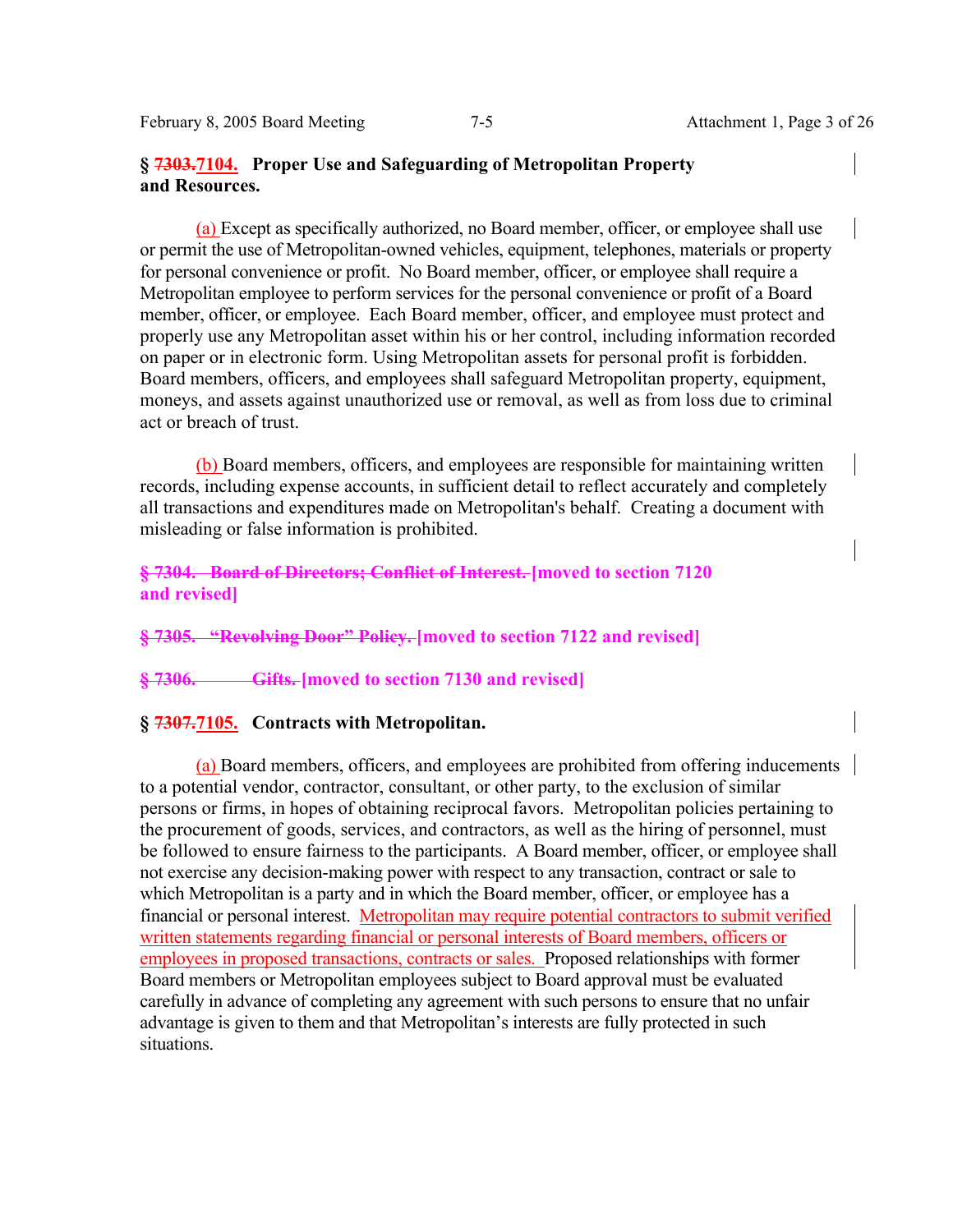February 8, 2005 Board Meeting 7-5 Attachment 1, Page 4 of 26

(b) Metropolitan shall not contract for services of any Director during the Director's term of office and a period of one year thereafter. The restriction on contracting after leaving office may be waived in specific cases by a 2/3 vote of the Board of Directors.

### **§ 7308.7106. Communications on Procurements**

A. (a) Except for statements on the record in a scheduled public meeting, Directors shall not directly or indirectly communicate with the Chief Executive Officer, General Counsel, or General Auditor (or their staffs) regarding the selection of vendors, contractors, consultants, or other business entities for a specific procurement of goods or services.

B. (b) This policy in no way restricts open communication between Directors and the Chief Executive Officer, General Counsel, or General Auditor on district-wide procurement policies, procedures, or other general matters.

# **§ 7309.7107. Use of Confidential Information.**

 Confidential information must not be released to unauthorized persons unless the disclosure is approved by the Board of Directors, the Chair of the Board of Directors, or the Office of the General Counsel. Board members, officers, and employees are prohibited from using any confidential information for personal advantage or profit.

### **§ 7310.7108. Soliciting Political Contributions.**

(a) Board members, officers, and employees are prohibited from soliciting political funds or contributions at Metropolitan facilities.

(b) No Director, officer, or employee of Metropolitan shall use Metropolitan's seal, trademark, stationery, or other indicia of Metropolitan's identity, or facsimile thereof, in any solicitation for political contributions contrary to state or federal law.

# **§ 7311.7109. Improper Activities and the Reporting of Such Activities.**

 Board members, officers, and employees shall not interfere with the proper performance of the official duties of others. Board members, officers, and employees are strongly encouraged to fulfill their own moral obligations to the public and Metropolitan by disclosing to the extent not expressly prohibited by law, improper activities within their knowledge. No Board member, officer, or employee shall directly or indirectly use or attempt to use the authority or influence of his or her position for the purpose of intimidating, threatening, coercing, commanding, or influencing any person with the intent of interfering with that person's duty to disclose improper activity.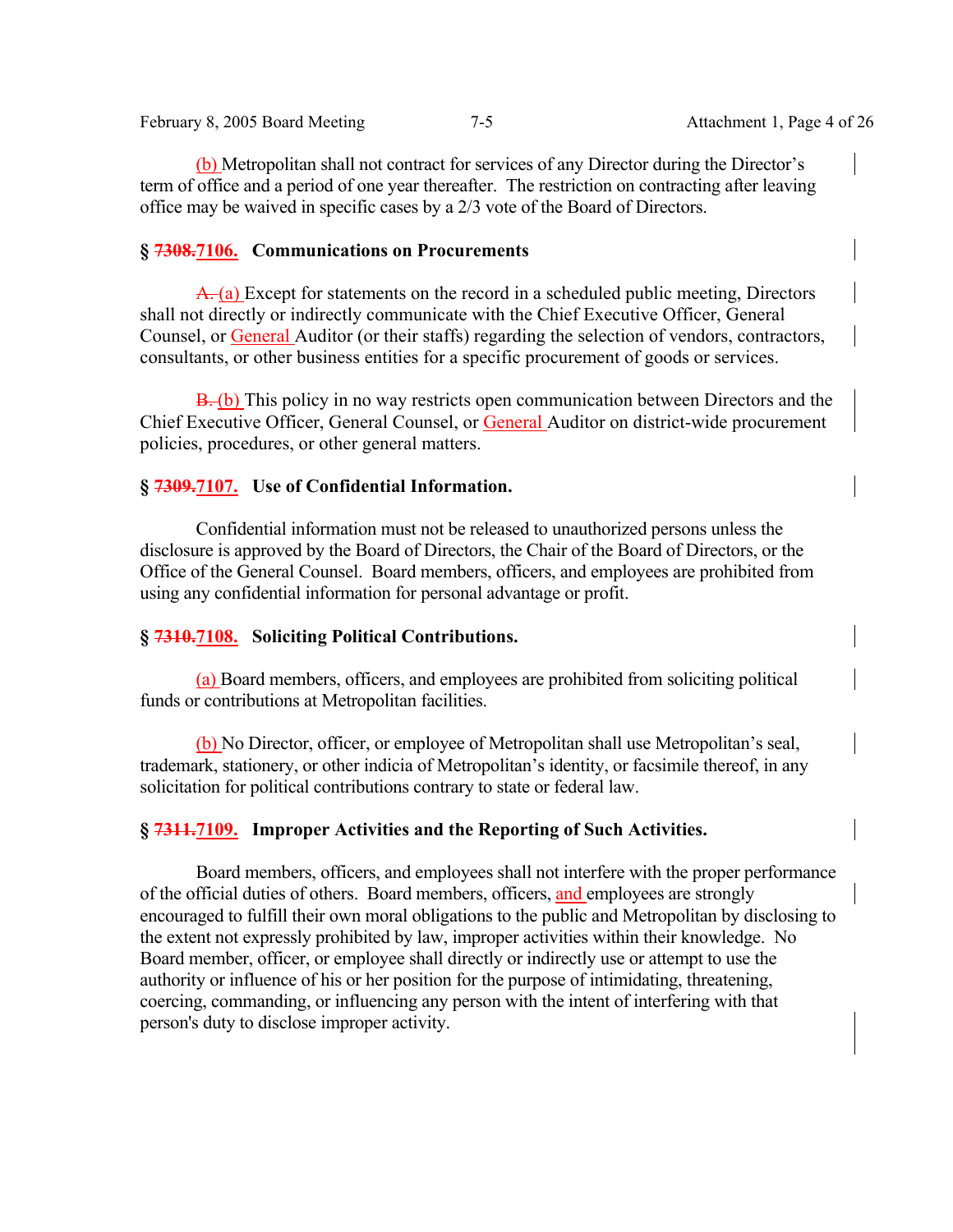# **§ 7312.7110. Protection of "Whistleblowers."**

 (a) No Board member, officer, or employee shall use or threaten to use any official authority or influence to discourage, restrain or interfere with any other person for the purpose of preventing such person from acting in good faith to report or otherwise bring to the attention of the Office of Ethics, other appropriate agency, Metropolitan office or department any information which, if true, would constitute: a work-related violation by a Metropolitan Board member, officer, or employee of any law or regulation, gross waste of agency funds, gross abuse of authority, a specified and substantial danger to public health or safety due to an act or omission of a Metropolitan official or employee, use of a Metropolitan office or position or of Metropolitan resources for personal gain, or a conflict of interest of a Metropolitan Board member, officer, or employee.

(b) -No Board member, officer, or employee shall use or threaten to use any official authority or influence to effect any action as a reprisal against a Metropolitan Board member, officer, or employee who reports or otherwise brings to the attention of the Office of Ethics or other appropriate agency, Metropolitan office or department any information regarding the subjects described in Paragraph (a) A of this Section.

 (c) Any person who believes that he or she has been subjected to any action prohibited by this section may file a confidential complaint with the Office of Ethics. The Office of Ethics shall thereupon investigate the complaint. Upon the conclusion of its investigation, the Office of Ethics shall take appropriate action as otherwise provided by Metropolitan's ethics rules and procedures.

 (d) In the event the Office of Ethics has a conflict of interest in an investigation of the retaliation complaint, the Chief Executive Ethies Officer shall refer the investigation of the retaliation complaint to the Equal Employment Oopportunities office and the Office of the General Counsel, which shall take appropriate action as otherwise provided under Metropolitan rules and procedures and applicable law.

# **§ 7313.7111. Nondiscrimination and Affirmative Action.**

 Board members, officers, and employees shall not, in the performance of their official functions, discriminate against any person on the basis of race, religion, color, creed, age, marital status, national origin, ancestry, sex, sexual preference, medical condition, or disability and they shall cooperate in achieving the equal opportunity and affirmative action goals and objectives of Metropolitan.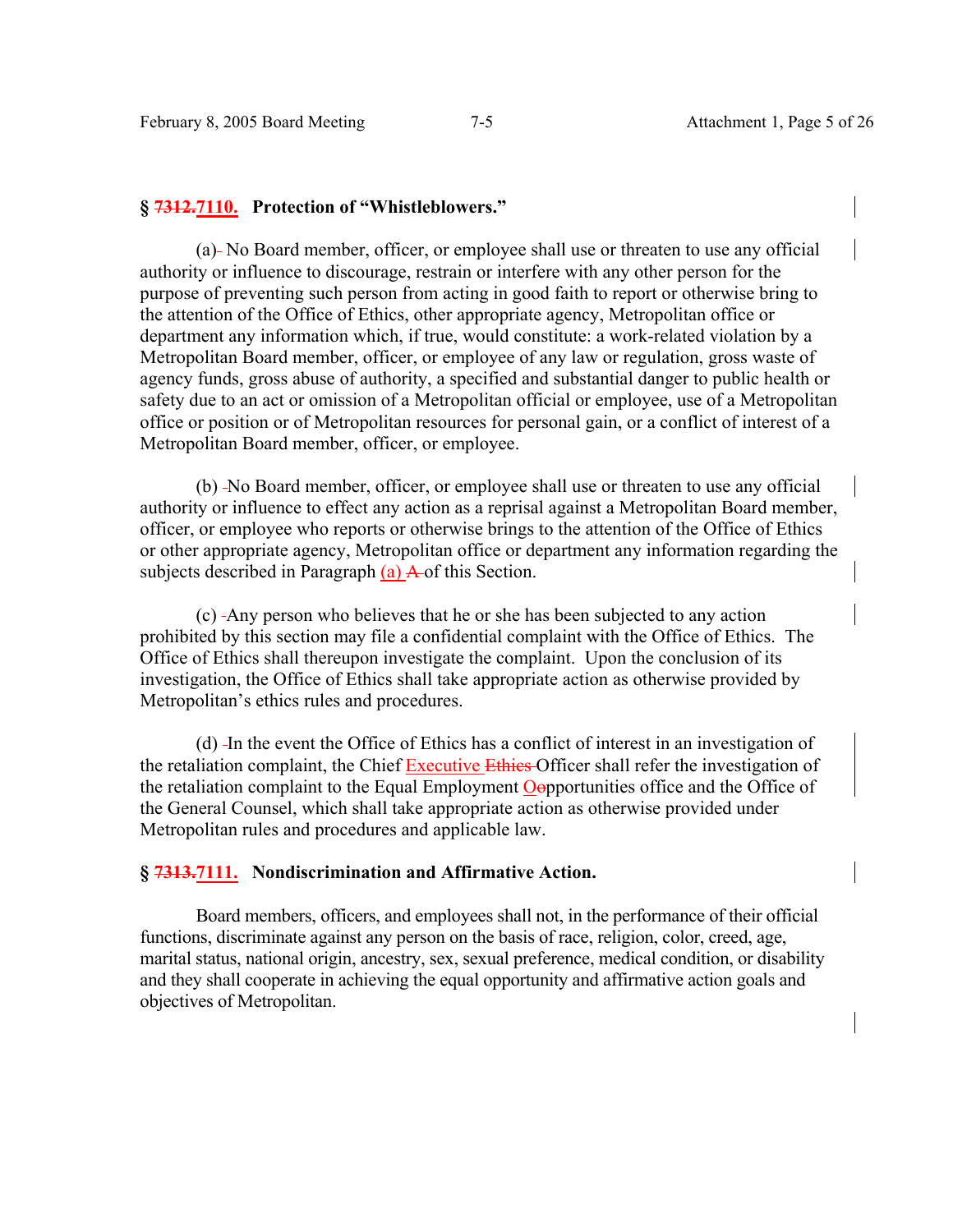### **§ 7314.7112. Limitation on Associations**

 Metropolitan shall not participate in any association structure or identification that is likely to mislead the public as to the association's true identity, its source of funding, or its purpose.

# **§ 7113. Ethics Advice.**

 Any Board member, officer or employee who is unsure of any right or obligation arising under this Code may seek the assistance of the Ethics Officer, request an opinion from the General Counsel of Metropolitan, or seek oral or written advice from the Fair Political Practices Commission.

# **Article 2. Conflicts of Interest**

Sec.

7304. 7120. Board of Directors; Conflict of Interest; Method of Recusal -7121. - Recusal Due to Bias

7305. 7122. "Revolving Door" Policy

# **1)§ 7304.7120. Board of Directors; Conflict of Interest; Method of Recusal.**

A. (a) Any Board member who has a financial conflict of interest in a decision to be considered at a noticed public meeting Board member who has any interest, financial or otherwise, direct or indirect, or any obligation of any nature which is in conflict with the proper performance of his or her duties as a Board member on a matter before the Board of Directors must shall do all of the following:

 (1) Publicly identify the economic interest that gives rise to the conflict of interest or potential conflict of interest in detail sufficient to be understood by the public, except that disclosure of the exact street address of a residence is not required.

 (2) Recuse himself or herself from discussing and voting on the matter, or otherwise acting in violation of the Political Reform Act<del>, except that a director may speak on the issue</del> during the time that the general public speaks on the issue.

 (3) Leave the room until after the discussion, vote, and any other disposition of the matter is concluded, unless the matter has been placed on the consent calendar.

(b) Exceptions:

 (1) When a Board member has a financial conflict of interest in a matter on the consent calendar, the member is not required to leave the room.

 (2) Even when a financial conflict of interest is present, a Board member may appear before the Board as a member of the general public in order to represent himself or herself on matters related solely to his or her personal interests. The Board member also may listen to the public discussion of the matter with the members of the public. The member must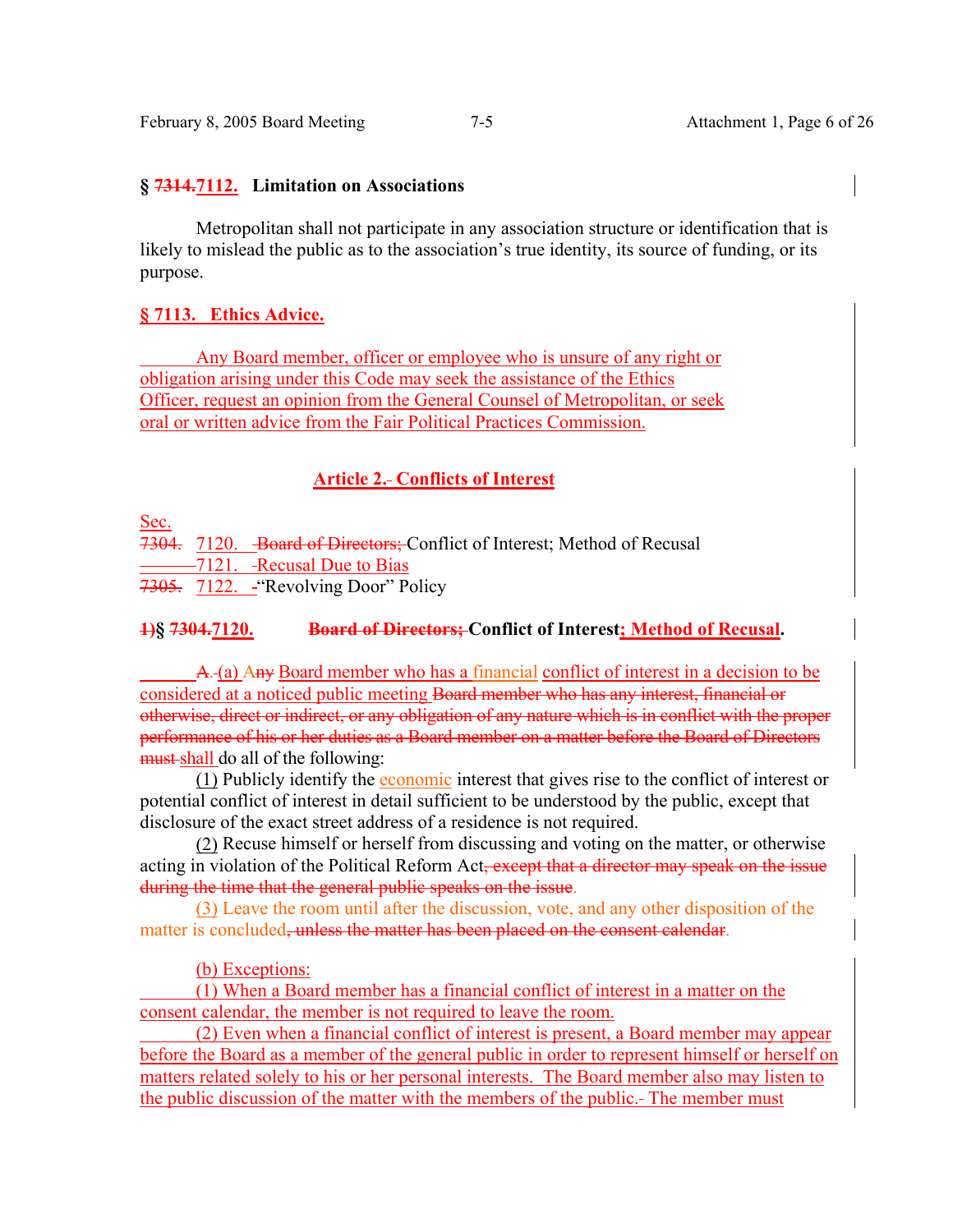comply with subsections (a)(1) (disclosure) and (a)(2) (recusal) and leave the dais to speak from the same area as members of the public. Such an appearance does not constitute making, participating in making, or influencing a governmental decision. Such "personal interests" include, but are not limited to:

 (A) An interest in real property that is wholly owned by the official or members of his or her immediate family;

 (B) A business entity that is wholly owned by the official or members of his or her immediate family;

 (C) A business entity over which the official exercises sole direction and control, or over which the official and his or her spouse jointly exercise sole direction and control.

 (c) Any other officer (as identified in Administrative Code Section 6400) or employee who has a financial conflict of interest in a decision shall promptly disclose such conflict in writing to his or her supervisor or appointing authority and not take any action with respect to such decision. A separate disclosure is required each time the officer or employee determines not to act with respect to a decision on the basis of a financial conflict of interest.

B. Circumstances establishing a conflict of interest include but are not limited tosituations where:

# **§ 7121. Recusal Due to Bias.**

A Board member shall not make, participate in or attempt to influence any decision, if he or she is incapable of providing fair treatment to a matter before the Board due to bias, prejudice or because he or she has prejudged a matter.

# **§ 73057122. "Revolving Door" Policy; Additional Requirements.**

A. (a) In addition to complying with the post-employment restrictions set forth in the Political Reform Act and regulations of the Fair Political Practices Commission, Ffor a period of one year after leaving office or employment with Metropolitan,

 (1). Directors shall not represent for compensation non-governmental entities before Metropolitan.

 (2). Other officers of Metropolitan (as identified in Administrative Code Section 6400) and Metropolitan employees shall not represent for compensation non-governmental entities before Metropolitan with regard to any issues over which that officer or employee had decision-making authority during the three years prior to leaving office or employment.

**B.**(b) For purposes of this Section, "represent" shall mean for compensation to actively support or oppose a particular decision in a proceeding by lobbying in person the officers or employees of Metropolitan, testifying in person before Metropolitan, or otherwise acting to influence the officers of Metropolitan.

 $C(r)$  These restrictions shall not apply to representation of not-for-profit charitable entities before Metropolitan.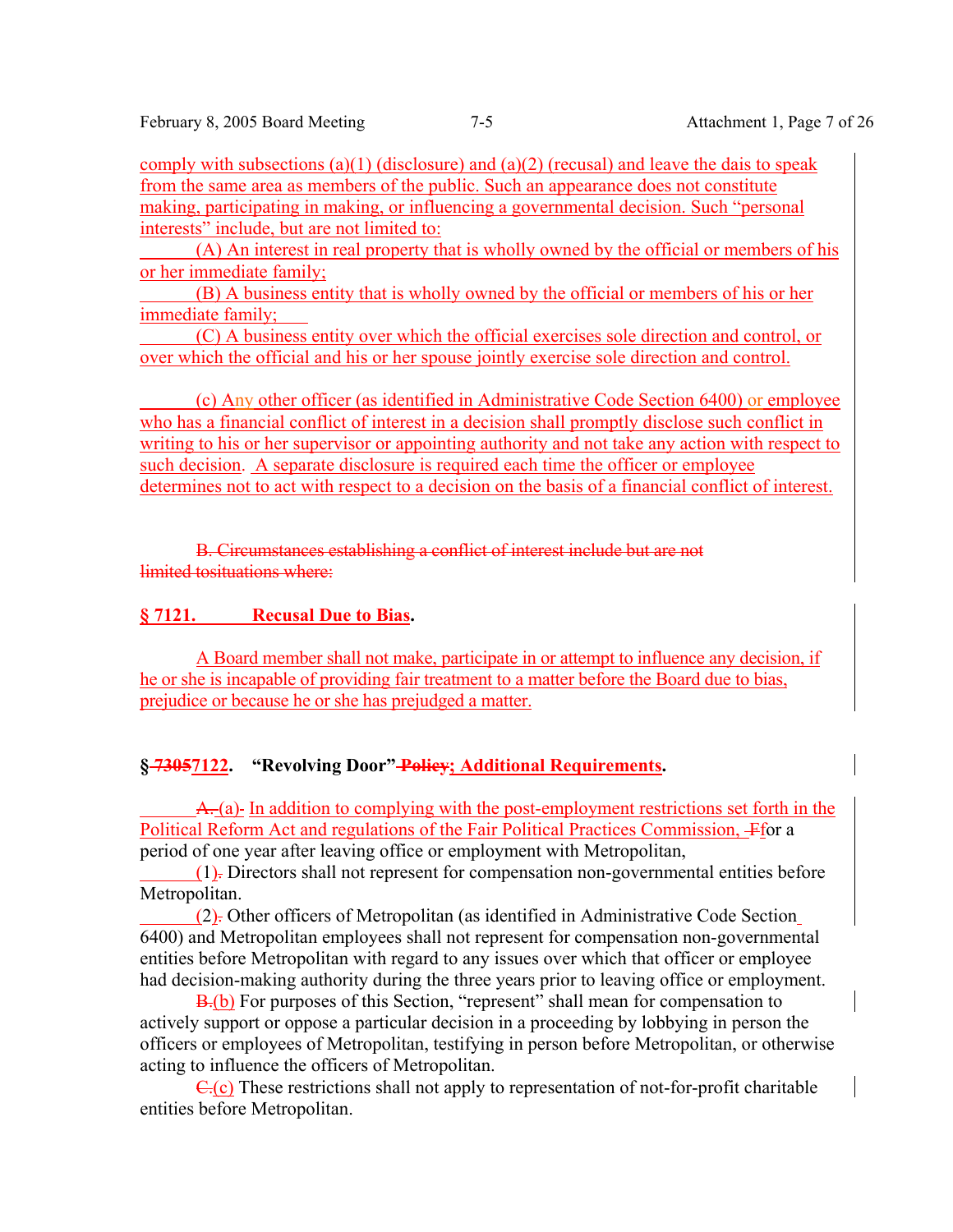# **Article 3. Gifts and Honoraria.**

Sec. 7130. Gifts; Additional Requirements 7131. - Honoraria: Additional Requirements

# **§ 7130. Gifts; Additional Requirements.**

A.(a) Board members, officers, and employees are subject to the rules and restrictions regarding the receipt of gifts set forth in the Political Reform Act and regulations of the Fair Political Practices Commission.

 (b) No Board member, officer, or employee, shall receive or agree to receive, directly or indirectly, any compensation, reward or gift from any source, except from his or her appointing authority or employer, for any action related to the conduct of Metropolitan's business. except as set forth below:

1. Acceptance of food and refreshments of nominal value on infrequent occasions in the ordinary course of a breakfast, luncheon or dinner meeting or other meeting or on an inspection tour where the arrangements are consistent with the transaction of official business.

2. Acceptance of transportation, lodging, meals or refreshment, in connection with attendance at widely attended gatherings sponsored by industrial, technical or professional organizations; or in connection with attendance at public ceremonies or similar activities financed by non-governmental sources where the Board member's, officer's, or employee's participation on behalf of Metropolitan is the result of an invitation addressed to him or her in his or her official capacity, and the transportation, lodging, meals or refreshment accepted is related to, and is in keeping with, his or her official participation.

3. Purchase of articles or admissions at advantageous rates where such rates are offered to Metropolitan personnel as a class.

4. Acceptance of unsolicited advertising or promotional material, such as pens, pencils, note pads, calendars, or other items of nominal value.

5. Acceptance of incidental transportation from a private organization, provided it is furnished in connection with the performance of the Board member's official duties and is of a type customarily provided by the private organization.

6. Acceptance of commendations, certificates or plaques for outstanding individual service or work on Metropolitan projects.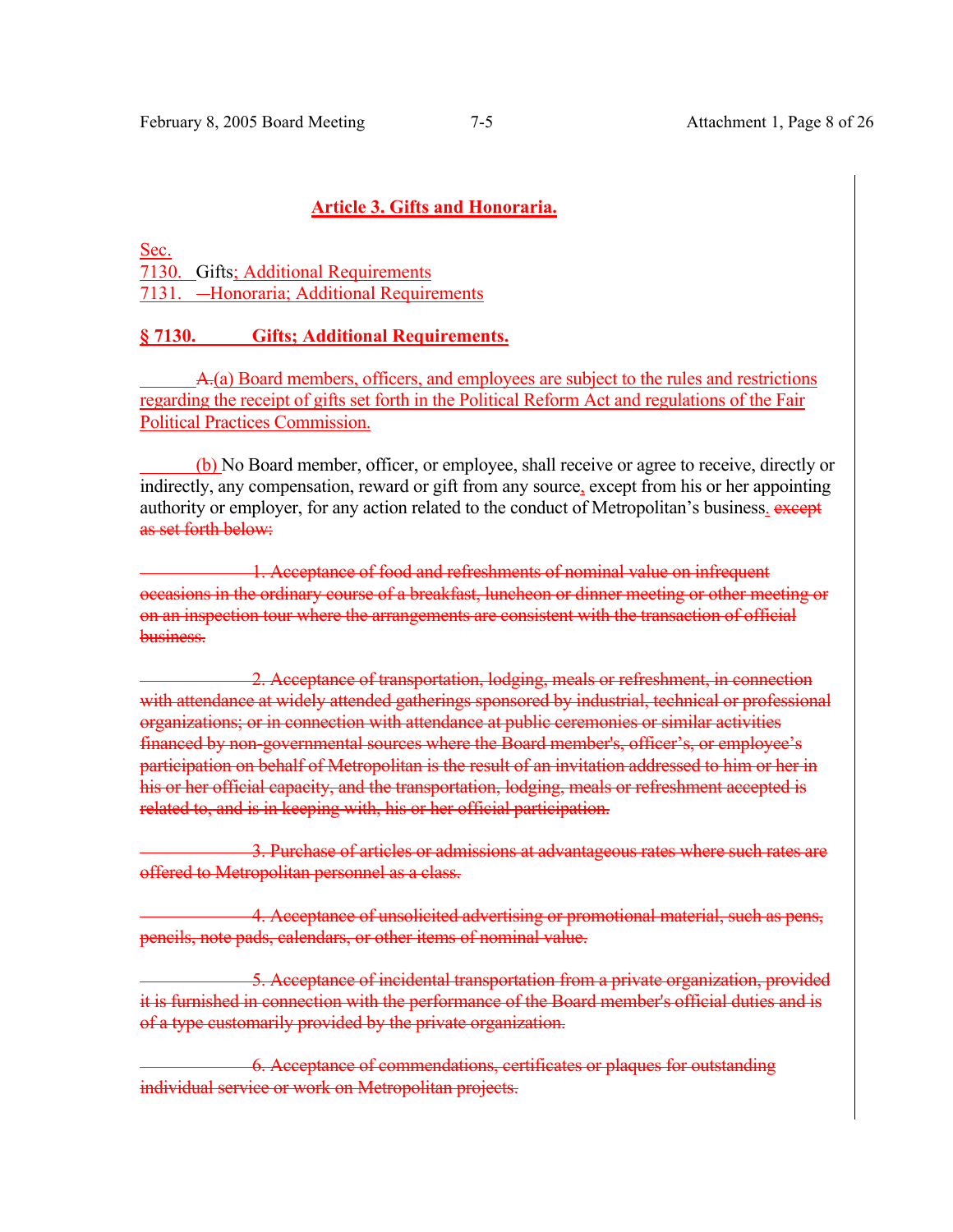February 8, 2005 Board Meeting 7-5 Attachment 1, Page 9 of 26

B. In no event shall any Board member, officer, or employee accept gifts from any single source the cumulative value of which exceeds the applicable gift limit under California law.

 $\overline{C}$ . (c) A gift or gratuity, the receipt of which is prohibited under this section shall be returned to the donor within 30 days. If return is not possible, the gift or gratuity shall be turned over to a public or charitable institution without being claimed as a charitable deduction and a report of such action, and the reasons why return was not feasible shall be made on the records of the Board or in the cases of officers and employees, on the records of Metropolitan. When possible, the donor also shall be informed of this action.

# **§ 7131. Honoraria; Additional Requirements.**

 (a) Board members, officers, and employees are subject to the prohibition on the receipt of honoraria set forth in the Political Reform Act and regulations of the Fair Political Practices Commission.

 (b) No Board member, officer, or employee shall receive or agree to receive, directly or indirectly, an honorarium.

# **Article 4. Enforcement**.

Sec. 7311. Violation of Ethics Policy 7312. Inquiry and Review Committee

# **§ 7315.7140. Violation of Ethics Policy.**

A. (a) When the Ethics Oofficer concludes, after investigation by the Inquiry and Review Committee, with the advice of General Counsel, that substantial evidence exists that indicates that a member of the Board is in non-compliance with state law, the matter will be referred to the Fair Political Practices Commission, Attorney General, or District Attorney, as applicable, with notice of the referral provided to the Board, Board member and the appointing member agency at the time of the referral. When the Ethics Officer concludes, after investigation by the Inquiry and Review Committee, with advice of General Counsel, that substantial evidence exists that indicates that a member of the board is in non-compliance with the Ethics Policy or Administrative Code, the matter will be referred to the Executive Committee, with prompt notice to the Board member, with a recommendation for appropriate action, which can include, but is not limited to: (1) notification of finding of non-compliance; (2) letter of reprimand; (3) letter of reprimand with copy to the appointing agency; (4) request to the appointing agency for replacement of the Board member.

B. (b) A Director who is subject to a finding of non-compliance with the Ethics Policy by the Ethics Officer shall, at the time the matter is referred to the Executive Committee, be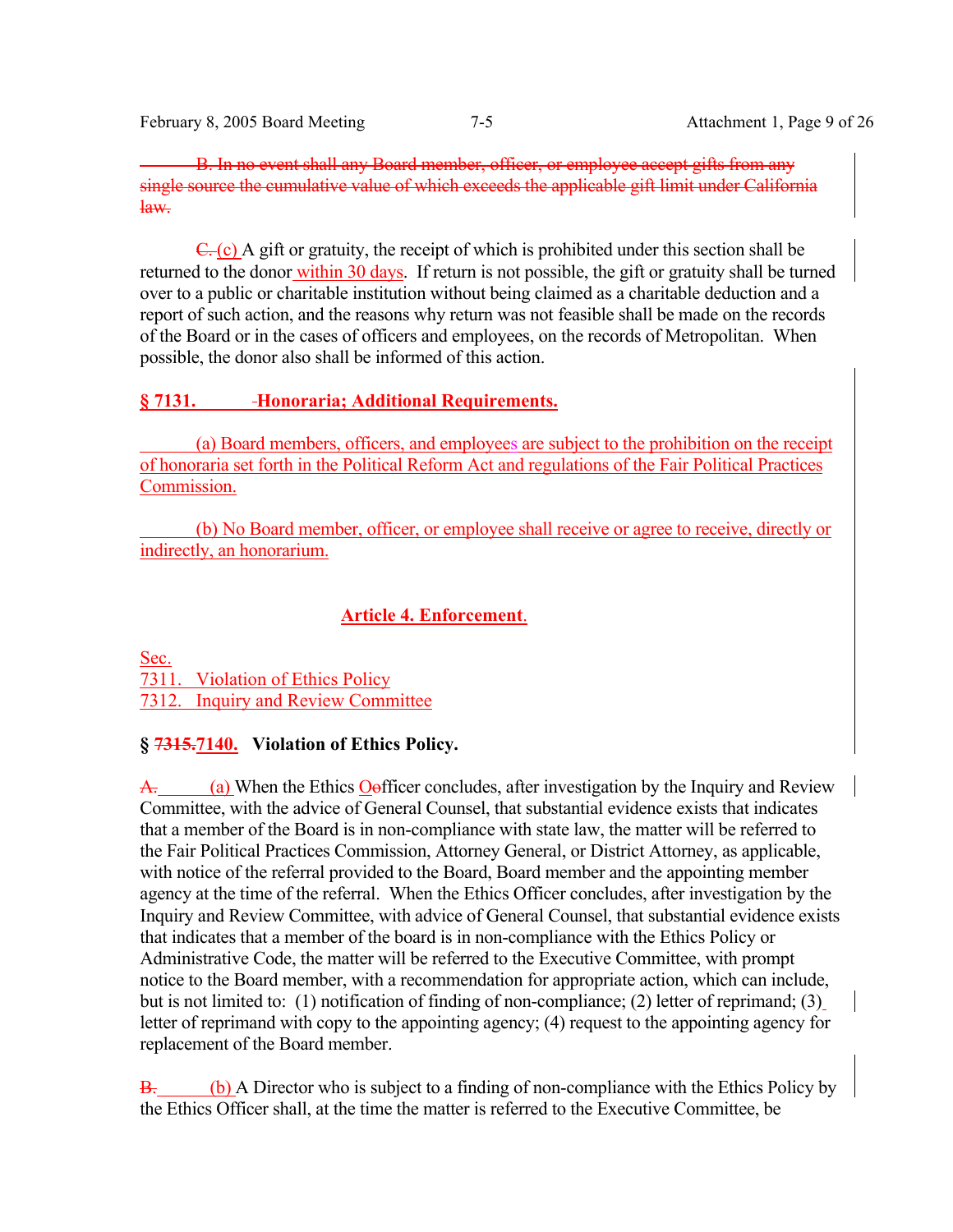February 8, 2005 Board Meeting 7-5 Attachment 1, Page 10 of 26

provided a copy of all of the material upon which the determination was based, and have the opportunity to present any relevant information, data, or facts in his or her own defense prior to the Executive Committee determination.

 $\overline{C}$ . (c) Any Director who is dissatisfied with a determination by the Ethics Officer, after investigation by the Inquiry and Review Committee, that no violation or non-compliance occurred may appeal the determination to the Executive Committee for review.

 (d) Violation of the Ethics Policy by officers or employees will be handled though existing disciplinary procedures.

# **§ 7316.7141. Inquiry and Review Committee.**

 (a) The Inquiry and Review Committee is a committee that investigates ethics complaints against Metropolitan directors, officers and employees. The committee shall be composed of the Ethics Officer, three elected members of the Board; and three staff members, one appointed by the Chief Executive Officer, one appointed by the General Counsel and one appointed by the General Auditor. The elected directors shall serve staggered three-year terms, with the initial terms being for either one, two or three years. Members of the committee may be re-elected or reappointed to their positions.

 (b) The Ethics Officer shall refer ethics complaints to the committee, and is a non-voting member of the committee.

 (c) Five of the six voting members of the committee, comprised of the directors and executive staff, shall vote on the findings of an investigation of a complaint according to the following rules:

 $(1)$ -For an allegation against a director, one of the director-staff members shall be excused from participating in the investigation of that complaint.

 $(2)$  -For an allegation against an employee, one of the staff director members shall be excused from participating in the investigation of that complaint.

 (3) Committee members shall take turns excusing themselves from participating in a complaint, except that members must excuse themselves, or may be removed by vote of the other committee members, from participating in the investigation of a complaint involving his or her conflict of interest, or the appearance of a conflict of interest or any impropriety. No committee member shall be involved in the investigation of a complaint that involves his or her area of responsibility.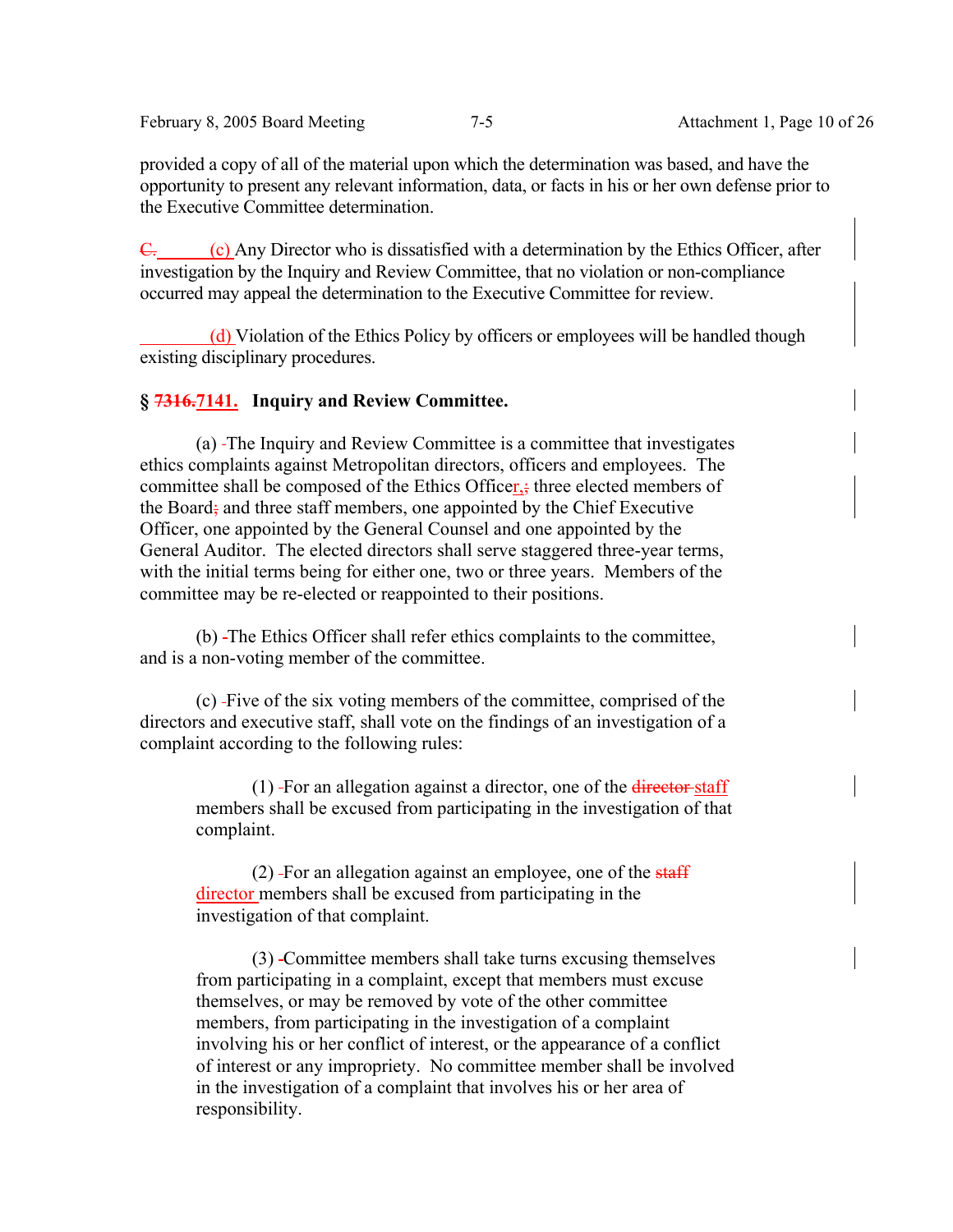(d) The committee shall submit findings involving employees, along with any dissent, to the appropriate department head for action. The committee shall submit findings involving directors, along with any dissent, to the Executive Committee for action. A report on action to be taken in response to the findings must be submitted to the Ethics Office.

 (e) The Ethics Officer shall review and summarize all ethics complaints in a quarterly report to the Board of Directors. The General Counsel shall receive a copy of all findings, reports and actions concerning complaints.

# **Chapter 12**

# **GENERAL REQUIREMENTSDISCLOSURE OF ECONOMIC INTERESTS**

# **Article 1. Conflict of Interest Code**

Sec.

| <del>7100.</del> 7200 | Incorporation of Title 2, California Code of Regulations   |
|-----------------------|------------------------------------------------------------|
| <del>7105.</del> 7205 | Filing of Statements of Economic Interests                 |
| <del>7110. -</del>    | Opinions of the General Counsel [moved to section 7113 and |
| revised]              |                                                            |

# **§ 7100.7200. Incorporation of Title 2, California Code of Regulations.**

 The Political Reform Act, Government Code Section 81000, et seq., requires state and local government agencies to adopt and promulgate conflict of interest codes. The Fair Political Practices Commission has adopted a regulation (2 Cal. Code of Regs., Sec. 18730) which contains the terms of a standard conflict of interest code, which can be incorporated by reference in an agency's code. After public notice and hearing it may be amended by the Fair Political Practices Commission to conform to amendments in the Political Reform Act. Therefore, the terms of 2 California Code of Regulations Section 18730 and any amendments to it duly adopted by the Fair Political Practices Commission are hereby incorporated by reference. This regulation and the attached Appendix designating officials, employees, and other individuals and establishing disclosure categories shall constitute the conflict of interest code of The Metropolitan Water District of Southern California.

# **§ 7105.7205. Filing of Statements of Economic Interests.**

 Designated employees and other designated individuals shall file their statements with The Metropolitan Water District of Southern California which will make the statements available for public inspection and reproduction.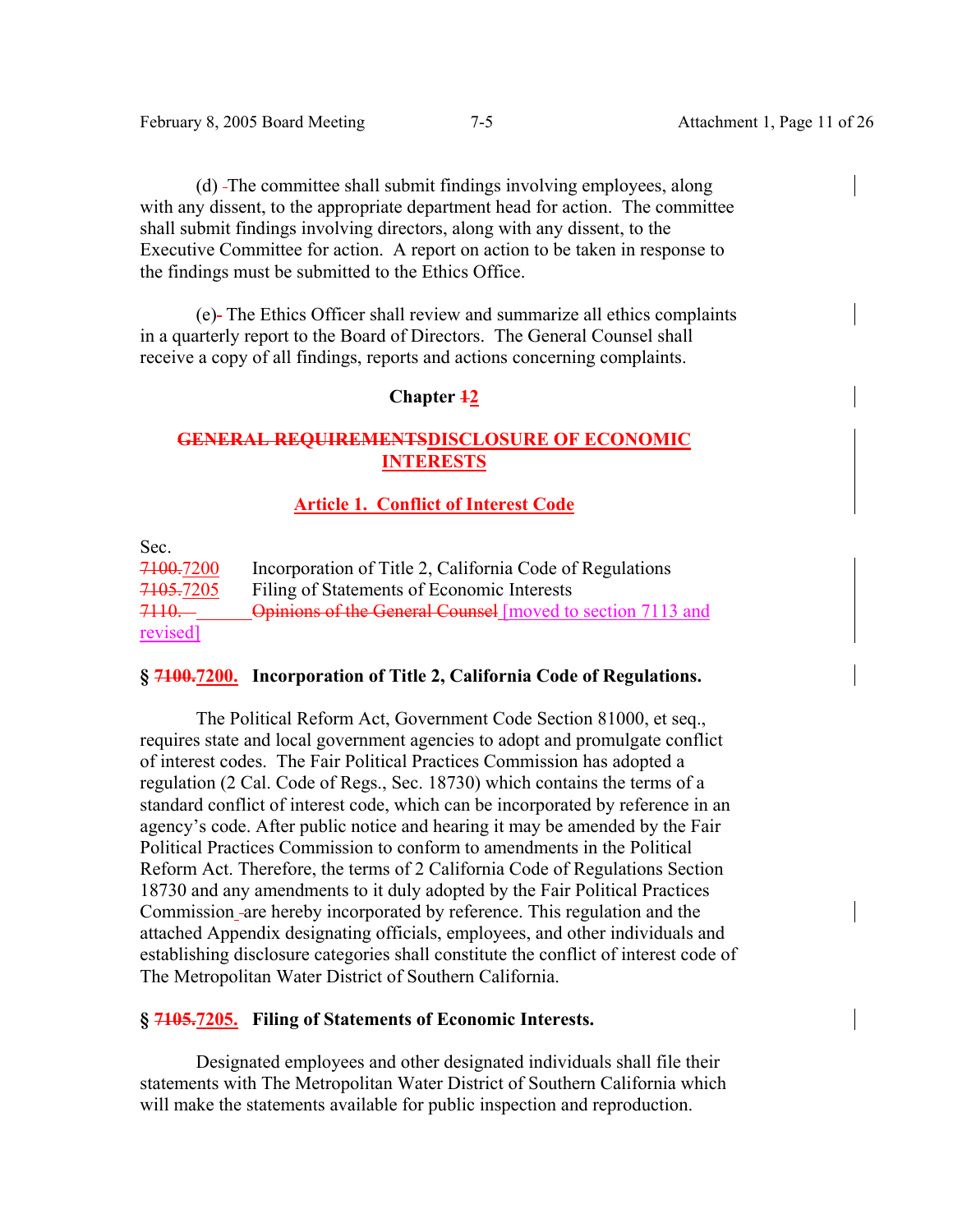February 8, 2005 Board Meeting 7-5 Attachment 1, Page 12 of 26

(Gov. Code, Sec. 81008.) Upon receipt of the statements for the Board of Directors, the agency shall make and retain a copy and forward the original to the Fair Political Practices Commission. Statements for all other designated employees and designated individuals will be retained by the agency.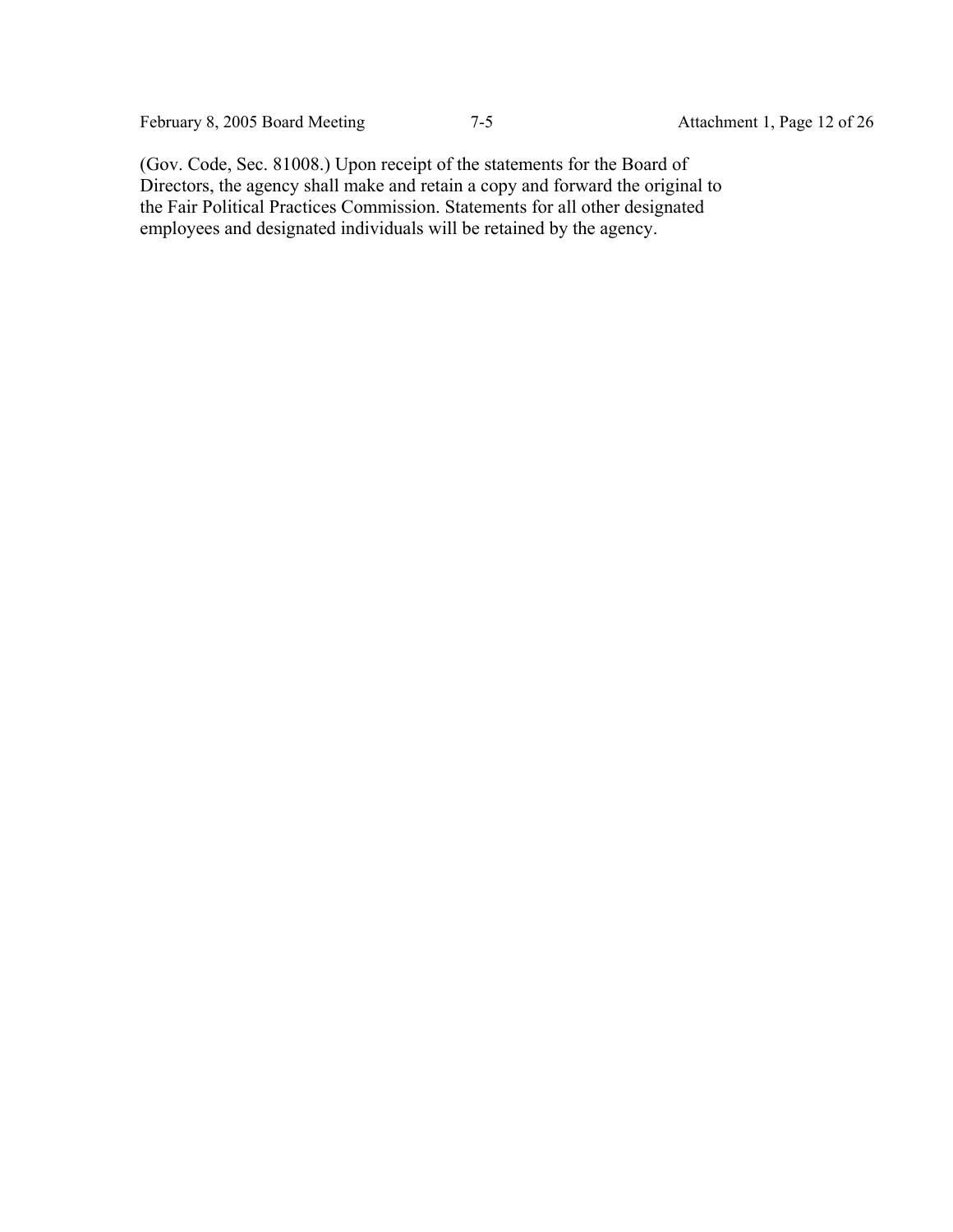February 8, 2005 Board Meeting 7-5 Attachment 1, Page 13 of 26

# **§ 7110. Opinions of the General Counsel. [moved to section 7113 and revised]**

(a) Opinion Requests. -- Any designated employee who is unsure of any right or obligation arising under this Code may request an opinion from the General Counsel of Metropolitan or the Fair Political Practices Commission.

(b) Evidence of Good Faith. -- If an opinion is rendered by the Commission, stating in full the facts and the law upon which the opinion is based, compliance by a designated employee with such opinion may be evidence of good faith in any civil or criminal proceeding brought pursuant to the Political Reform Act of 1974 or this Code.

# **Chapter Article 2**

# **DESIGNATED POSITIONS AND CATEGORIES OF DISCLOSURE INDEX**

# Sec.

- 7200.7210. General Provisions 7201.7211. Officers of the District 7202.7212. Office of the Chief Financial Officer 7203.7213. Water System Operations Group
- 7204.7214. Corporate Resources Group
- 7205.7215. Water Resources Management Group
- 7206.7216. Office of the Chief Executive Officer
- 7207.7217. Ethics Office
- 7208.7218. Office of the Chief Operating Officer
- 7209.7219. Legal Department
- 7210.7220. Officials Who Manage Public Investments
- 7211.7221. Budget Disbursement Agents
- 7222. Consultants

# **§ 7210. General Provisions.**

 (a) Investments, business positions in any business entity and sources of income listed in Column II of Sections 7211 through 7222 are disclosable if:

 (1) The business entity in which the investment or business position is held is of the type which has contracted with Metropolitan within the previous two years; or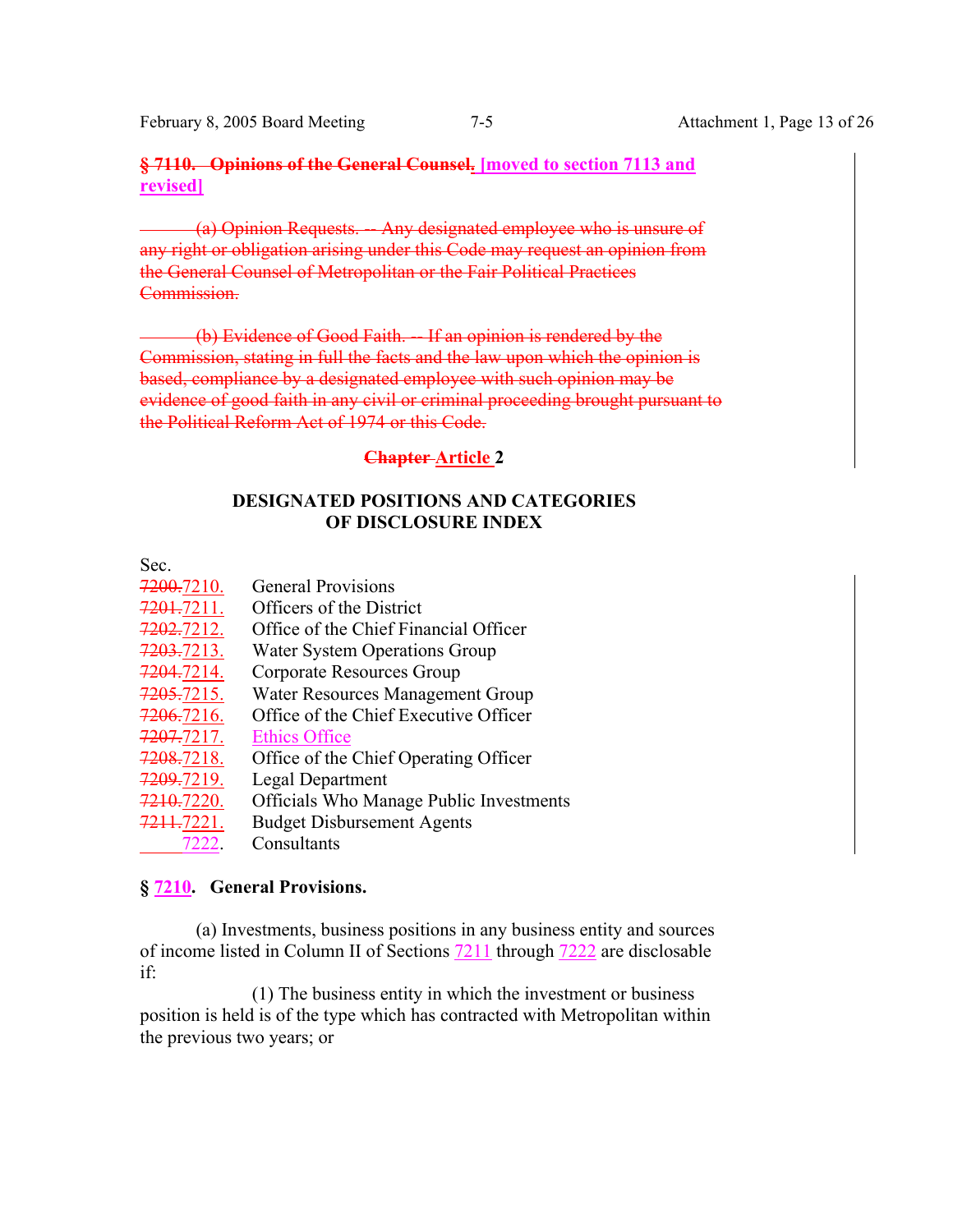(2) The business entity in which the investment or business position is held is of the type which has furnished supplies or services as a subcontractor under any contract with Metropolitan within the previous two years; or

 (3) The source of income is of the type which has contracted with Metropolitan within the previous two years; or

 (4) The source of income is of the type which has furnished supplies or services as a subcontractor under any contract with Metropolitan within the previous two years.

 (b) Where real property is made reportable in Column II of Sections 7211 through 7222, designated employees within Section 7211(a) shall report as an interest in real property any undeveloped real property located within Metropolitan's jurisdiction. For this purpose, "undeveloped real property" is defined as real property for which there are no current water connections available from Metropolitan to the retail supplier of water and such water connections would be necessary to provide a water supply to the property, or for which larger water delivery facilities from Metropolitan are required before increased water service can be provided for a presently contemplated change in the use to which the property is put.

 Where real property is made reportable all designated employees shall disclose any interests in real property within two miles of any Metropolitan land if, within the previous two years, Metropolitan has engaged in a real property transaction or a change in use designation of that land or if Metropolitan has under active consideration such a transaction or change in designation affecting or involving that land at the time of filing.

 (c) A designated employee must disclose that the designated employee is a director, officer, partner, trustee, employee, or holds any position of management in a business entity listed in Column II of Sections 7211 through 7222 doing business within Metropolitan's jurisdiction and which is of the type which has contracted with Metropolitan or has furnished supplies or services as a subcontractor under any contract with Metropolitan within the previous two years.

 (d) Employees who fill the positions of designated employees by temporary appointment for a *de minimis* period of time, not to exceed three consecutive weeks during the calendar year, shall not be deemed to be designated employees under this Conflict of Interest and Disclosure of Personal Finances Code.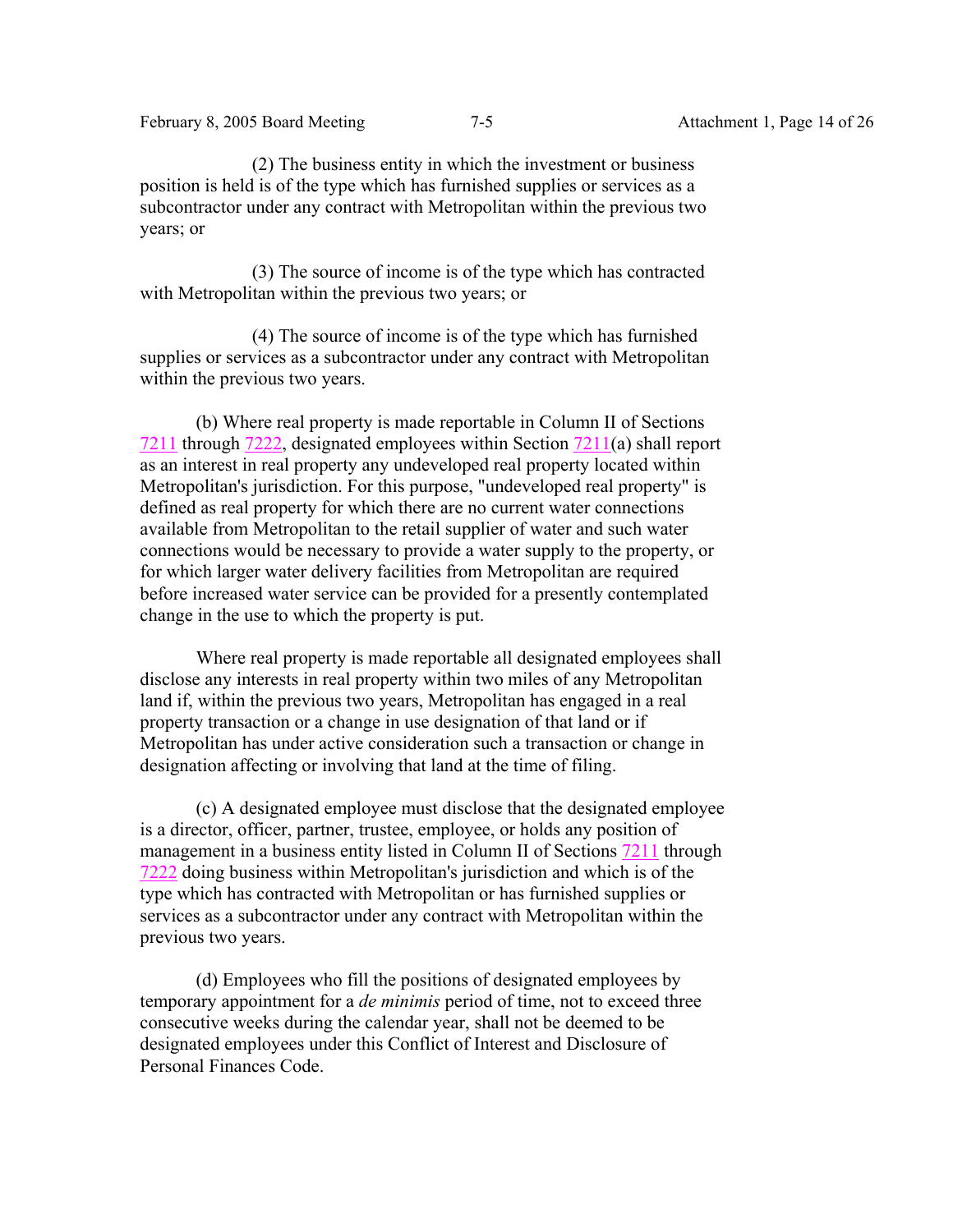#### **§ 7211. Officers of the District.**

(a)

Chief Executive Officer

Chief Operating Officer

General Counsel

Assistant General Counsel

General Auditor

Assistant General Auditor

Ethics Officer

**Controller** 

Assistant Controller

1. Office equipment and supplies

- 2. Banks and savings and loan institutions
- 3. Securities dealers
- 4. Real property
- 5. Public utilities
- 6. Financial audit services
- 7. Insurance services
- 8. Computer equipment, services and supplies
- 9. Printing, reproduction, or photographic equipment services and supplies
- 10. Periodicals, books, newspapers
- 11. Chemicals
- 12. Motor vehicles and specialty vehicles, parts and supplies
- 13. Construction and maintenance equipment, services and supplies
- 14. Petroleum products
- 15. Transportation and lodging services
- 16. Safety and security services, equipment and supplies
- 17. Food services and supplies
- 18. Communication services
- 19. Water quality testing equipment, services and supplies
- 20. Cathodic protection equipment, services and supplies
- 21. Engineering services
- 22. Employment and temporary help agencies
- 23. Educational equipment, services and supplies
- 24. Medical supplies, services and informational materials
- 25. Landscape services and supplies
- 26. Typographical services
- 27. General and specialty equipment rentals
- 28. Real estate sales and investment firms
- 29. Consulting services: legal, energy and power,

engineering, soil testing, water treatment, data processing, computers, doctors, labor relations, employee training, advertising, communications, design, art work, audio visual, movie products, planning, water pricing and demand, water resources, economists, desalting, financial environmental, appraisers, investment, hazardous waste disposal.

30. Title insurance and escrow services

- 31. Farming
- 32. Private water companies
- 33. Electrical generating equipment and supplies
- 34. Electrical equipment and supplies
- 35. Real estate development firms

36. Any business entity selling or leasing real property to, or purchasing or leasing real property from the District

(b)

Members of the Board of Directors See Section 7220

Chief Financial Officer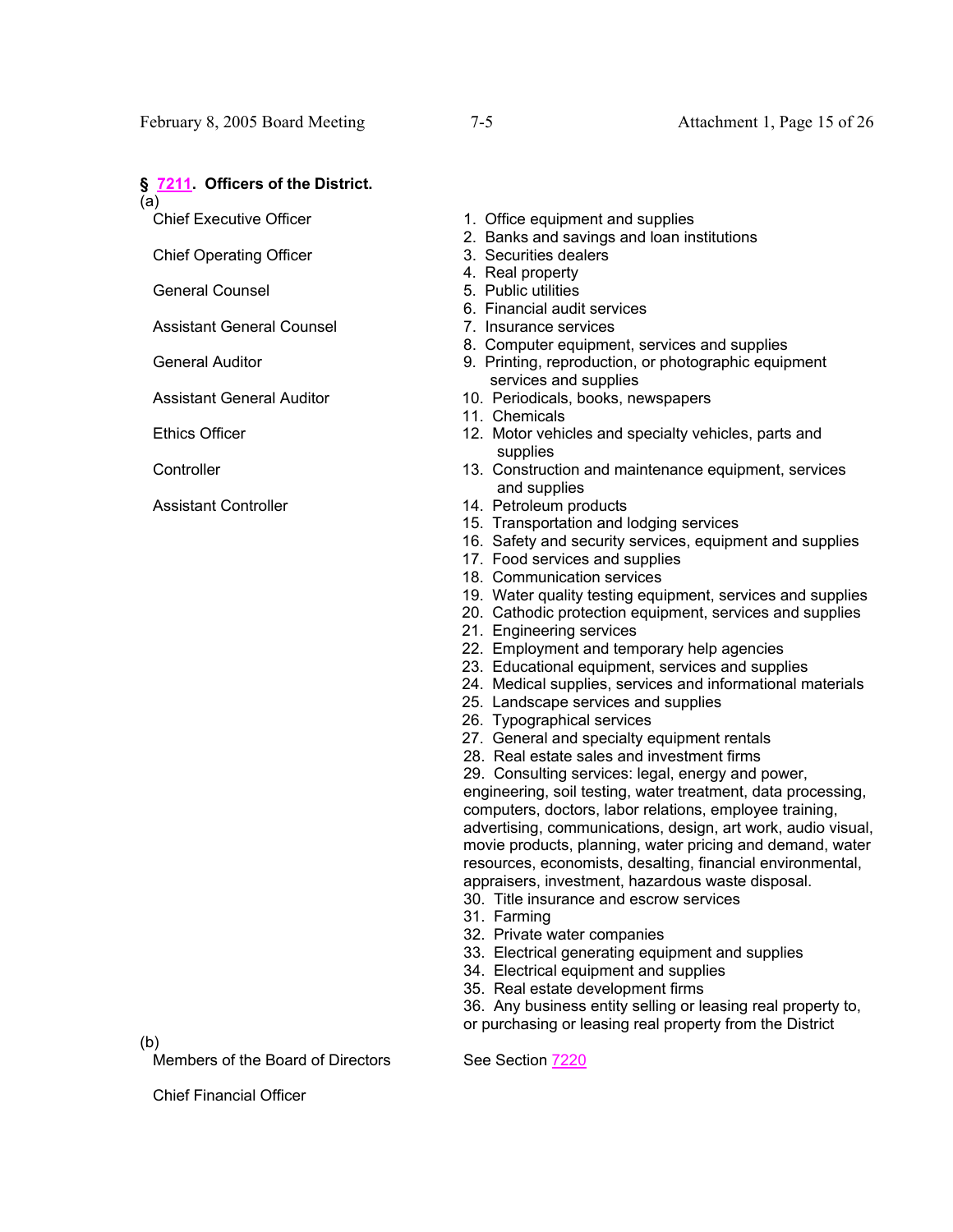**Treasurer** 

Assistant Treasurer

## **§ 7212. Office of the Chief Financial Officer.**

Financial Services

(1)

 Section Manager – Controller Section Manager Treasury and Debt Management Section Manager Budget and Financial Planning Unit Manager - Assistant Controller Deputy Treasurer Team Manager – Payroll/Accounts Payable Program Manager – Rates and Charges (2)

## **§ 7213. Water System Operations Group.**

(a)

 Water System Operations Group Manager Water System Operations Group Assistant Manager

- 1. Banks and savings and loan institutions
- 2. Financial audit services

3. Consulting services (investments, investment banking, brokers, economists, planning, water pricing, and other financial services, including financial reporting)

4. Securities dealers

5. Information Technology consulting services (e.g. computers, data processing, and engineering)

Unit Manager Risk Management 1. Consulting services (insurance, actuarial, risk management, claims administration, health, safety and environmental services)

- 2. Insurance companies
- 1. Airplane equipment and supplies
- 2. Boating/marina related supplied and services
- 3. Chemicals
- 4. Communication services
- 5. Construction and building equipment and supplies
- 6. Consulting services (energy and power, operations, maintenance-related services, water quality, water quality regulations, water treatment, engineering, planning, security and guard services, emergency preparedness, communications, recreation-related services, control systems (including SCADA), environmental assessment, permitting, legislative medical, claims administration, health and safety.)
- 7. Electrical equipment, parts and supplies
- 8. Electronic supplies and equipment
- 9. Energy equipment and supplies
- 10. First-aid materials and supplies, related training and services
- 11. Food services and supplies
- 12. Hardware, tools and supplies
- 13. Hazardous waste disposal/treatment services
- 14. Investigative security services and security-related equipment and supplies
- 15. Maintenance supplies
- 16. Motor vehicles and specialty vehicles, parts and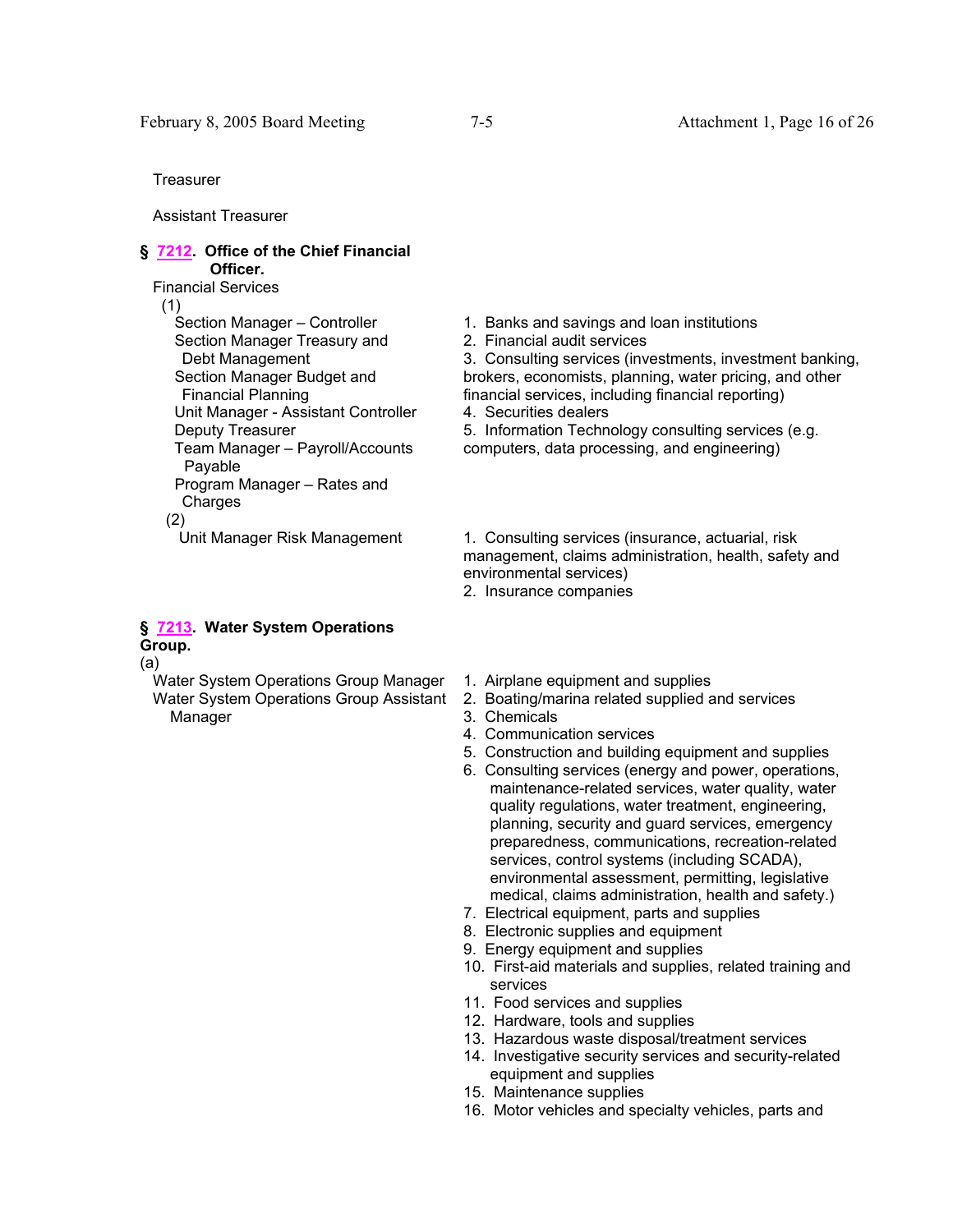supplies

- 17. Petroleum products
- 18. Pipes, valves, fittings, pumps, meters, equipment and supplies
- 19. Public utilities
- 20. Real property
- 21. Safety, health and medical services and supplies; safety equipment and supplies
- 22. Software, including control systems, SCADA, maintenance management, energy and water planning
- 23. Telecommunications equipment and supplies
- 24. Training materials & supplies (apprenticeship program related)
- 25. Water quality testing, equipment, supplies and services
- 26. Weed abatement/landscape maintenance related contracts

#### 27. Janitorial services

- 1. Training materials & supplies (apprenticeship program related)
- 1. Consulting services (security and guard services, emergency preparedness)
- 2. Investigative security services and security-related equipment and supplies
- Program Manager I Apprenticeship Program (b)

 Security & Emergency Management Unit Security & Emergency Management Unit Manager

Security Team Manager

(c)

 Workplace Health & Safety Unit Workplace Health & Safety Unit Manager Industrial Hygiene Team Manager

(d)

 Business Management Team Business Management Team Manager

(e) Recreation Team

Recreation Team Manager

(f)

 Operations & Maintenance Planning Section

 Operations & Maintenance Planning Section Manager

- 1. Safety, health and medical services and supplies
- 2. Consulting services (health and safety, medical training, claims administration)
- 3. Hazardous waste disposal / treatment services
- 4. Equipment and supplies (safety, security and training)
- 1. Consulting services (management and communications)
- 1. Boating/marina related supplies and services
- 2. Consulting services (recreation related)
- 3. Construction and building equipment and supplies
- 4. Electrical equipment, parts and supplies
- 5. First-aid, safety equipment and supplies
- 1. Communication services

2. Consulting services (energy and power, operations, maintenance-related services, planning, communications, and control systems (including SCADA))

- 3. Electrical equipment, parts and supplies
- 4. Electronic supplies and equipment
- 5. Energy equipment and supplies
- 6. Maintenance supplies
- 7. Pipes, valves, fittings, pumps, meters, equipment and supplies
- 8. Public utilities
- 9. Software, including control systems, SCADA,

maintenance management, energy and water planning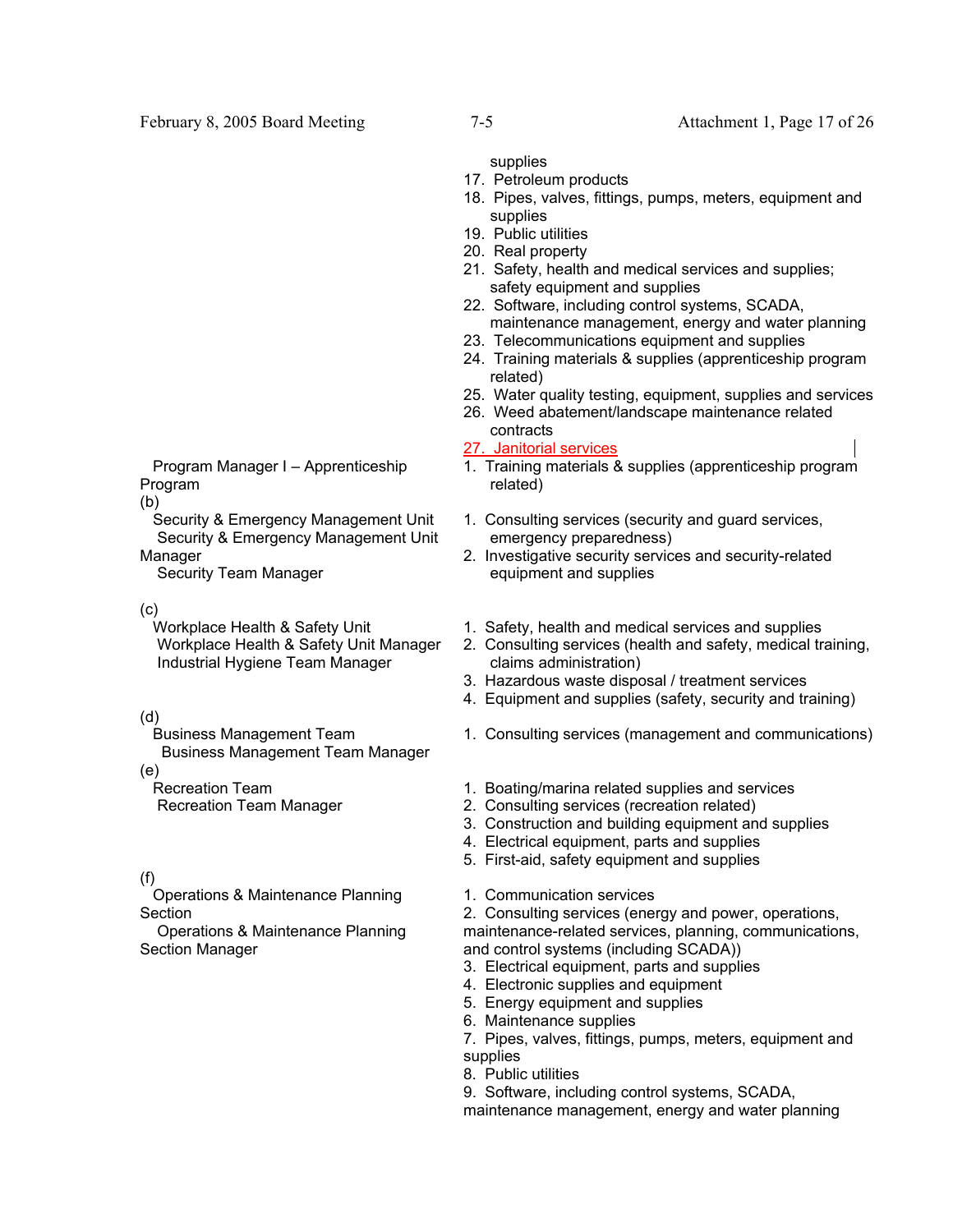#### February 8, 2005 Board Meeting 7-5 Attachment 1, Page 18 of 26

10. Telecommunications equipment and supplies

11. Real property

1. Consulting services (engineering, planning, energy and power, and control systems (including SCADA))

2. Energy equipment and supplies

3. Software, including control systems, SCADA, energy and water planning

- 4. Public utilities
- 5. Real property
- 1. Communication services

2. Consulting services (engineering, communications, control systems (including SCADA))

- 3. Electronic supplies and equipment
- 4. Pipes, valves, fittings, pumps, meters, equipment and supplies
- 5. Public utilities

6. Software, including control systems, communications, SCADA, maintenance management, energy and water planning

- 7. Telecommunications equipment and supplies
- 1. Consulting services (maintenance-related services)
- 2. Maintenance equipment and supplies
- 3. Pipes, valves, fittings, pumps, meters, equipment and supplies
- 4. Public utilities
- 5. Software, including maintenance management
- 1. Airplane equipment and supplies
- 2. Chemicals
- 3. Construction and building equipment and supplies
- 4. Consulting services (engineering, planning, emergency preparedness)
- 5. Electrical equipment, parts and supplies
- 6. Electronics equipment and supplies
- 7. Food services and supplies
- 8. Hardware, tools and supplies
- 9. Petroleum products
- 10. Pipes, valves, fittings, pumps, meters, equipment supplies
- 11. Public utilities
- 12. Real property
- 13. Safety equipment and supplies
- 14. Weed abatement/landscape maintenance related contracts
- 15. Janitorial services

(g)

 Operations Planning Unit Operations Planning Unit Manager Planning & Program Development Team Manager

Program Manager II, Program Manager I

(h)

 System Operations Unit System Operations Unit Manager Operations Control Center Team Manager

(i)

 Maintenance Planning Unit Maintenance Planning Unit Manager

#### (j)

Conveyance and Distribution Section Conveyance and Distribution Section Manager

 Conveyance and Distribution Unit Managers

--Eastern Region

--Western Region

- --Desert Region
- Team Managers

 --Business Support for Eastern Region --Business Support for Western Region

--Business Support for Desert Region

- --Orange County Teams 1 & 2
- --Riverside
- --Lake Skinner
- --Diamond Valley Lake
- --Los Angeles Teams 1 & 2
- --La Verne
- --Valley
- --Aqueduct Maintenance
- --Trades
- --Pump Maintenance
- --Powerline Maintenance
- --Gene/Intake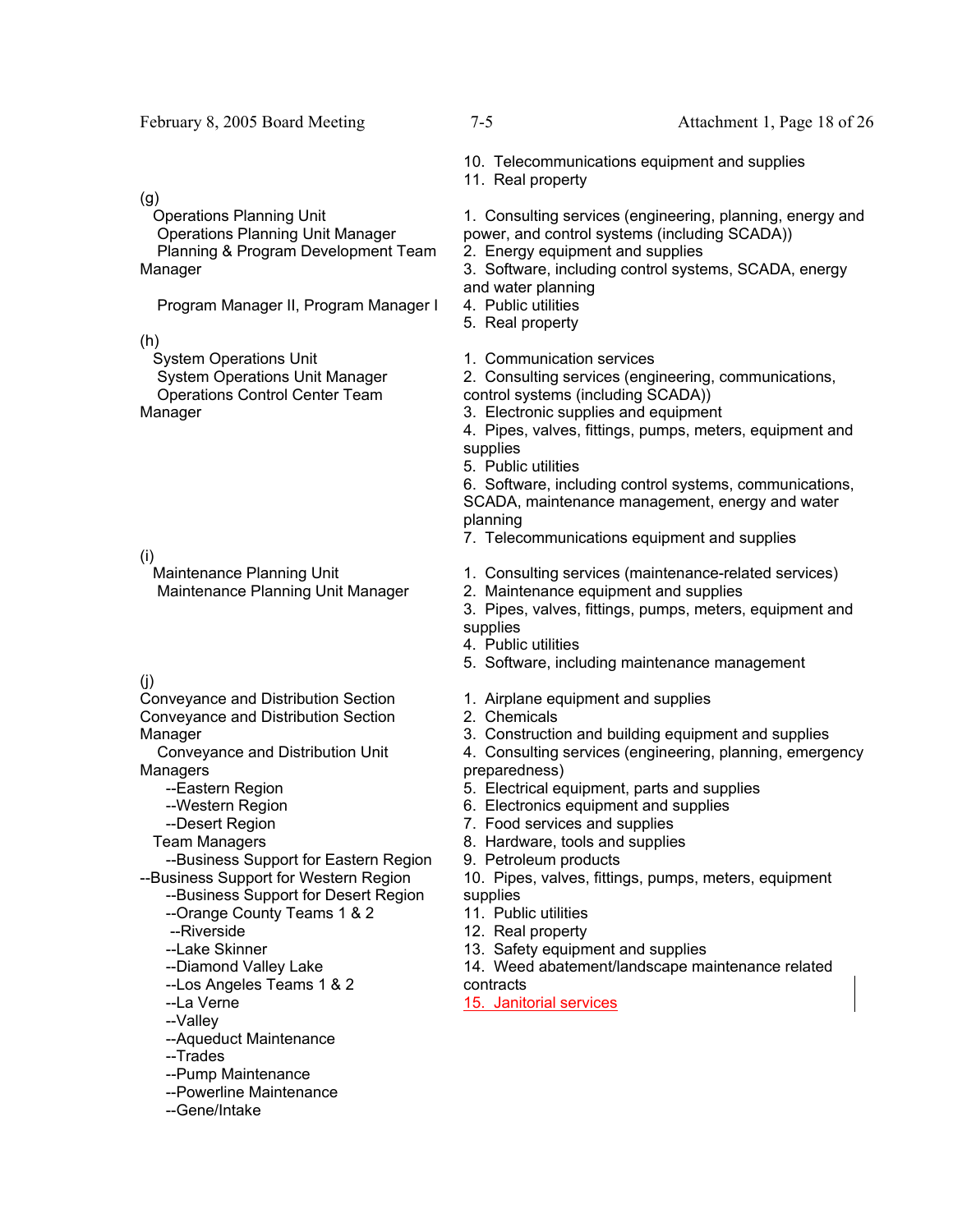- --Iron Mountain
- --Eagle/Hinds
- --Facilities Services
- --Control Systems Desert Region Landscape Maintenance

**Coordinators** 

(k)

- Water Treatment Section
- Water Treatment Section Manager Unit Managers

--Jensen

- --Weymouth
- --Diemer
- --Mills
- --Skinner
- Team Managers
- --Business Support for Jensen
- --Business Support for Weymouth
- --Business Support for Diemer
- --Business Support for Mills
- --Business Support for Skinner
- --Jensen O & M Teams 1 & 2
- --Weymouth O & M Teams 1 & 2
- --Diemer O & M Teams 1 & 2
- -- Mills O & M Teams 1 & 2
- --Skinner O & M Teams 1 & 2
- --Control Systems for Jensen
- --Control Systems for Weymouth
- --Control Systems for Diemer
- --Control Systems for Mills
- --Control Systems for Skinner
- Principal Engineer Ozone and residual management, water treatment and quality studies
- (l)

Water Quality Section

Water Quality Section Manager

 Senior Environmental Specialist – Water Quality Regulations

Unit Managers

- --Microbiology
- --Water Purification
- --Chemistry
- Team Managers
- --Quality Assurance
- --Business Support
- --Microbiology Compliance
- --Microbiology Development
- --Reservoir Management
- --Operations Compliance
- --Engineering Compliance
- --Process Development
- --Organic Chemistry Compliance
- --Chemistry Development
- 1. Weed abatement/landscape maintenance related contracts
- 1. Chemicals
- 2. Construction and building equipment and supplies
- 3. Consulting services (engineering, planning, operations, emergency preparedness, water treatment and quality)
- 4. Electrical equipment, parts and supplies
- 5. Electronic equipment and supplies
- 6. Hardware, tools and supplies
- 7. Motor vehicles and specialty vehicles, parts and supplies
- 8. Pipes, valves, fittings, pumps, meters, equipment and supplies
- 9. Public Utilities
- 10. Safety equipment and supplies
- 11. Software, including control systems (SCADA), energy monitoring
- 12. Telecommunications equipment and supplies
- 13. Janitorial services

- 1. Boating related supplies and services
- 2. Chemicals
- 3. Consulting services (water quality, water quality regulations, water treatment)
- 4. Safety equipment and supplies
- 5. Water quality testing, equipment, supplies and services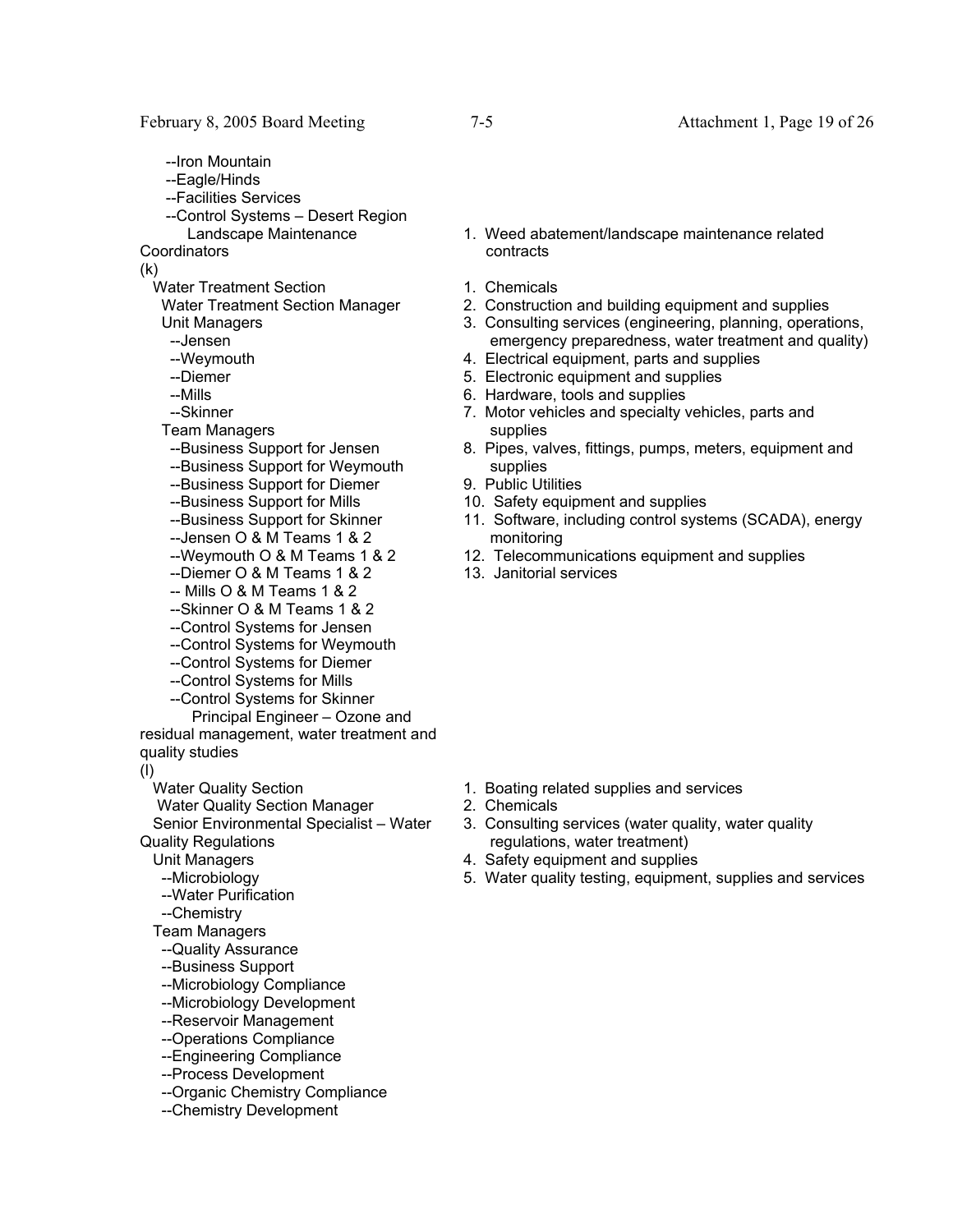--Inorganic Chemistry Compliance --Plant Laboratory

 Principal Environmental Specialist – Advanced Disinfectant/Disinfection By-

Product Studies

 Senior Research Chemist – Advanced Organic Precursors/Organic Compound **Studies** 

(m)

 Operations Support Services Section Operations Support Services Section Manager

Unit Managers

- --Construction Services
- --Maintenance Support
- --Power Support
- --Environmental Support Services
- --Fleet Maintenance

Team Managers

- --Business Support Construction **Services**
- --Business Support Maintenance support

--Business Support – Fleet

**Maintenance** 

- --Construction Teams 1, 2 and 3
- --Construction Projects
- --Production Planning
- --Fabrication Shop
- --Valve / Dive
- --Machine Shop
- --Coatings
- --HVAC
- --Hydro Electric
- --Hazardous Materials Management
- --Environmental Technical Services
- --East
- --West
- --Central
- --Desert

# **§ 7214. Corporate Resources Group**

(a)

#### (b)

 Project Coordination Program Manager Program Manager – Corporate Resources

(c)

 Engineering Services Section Manager (1)

- 1. Airplane equipment and supplies
- 2. Communication services
- 3. Construction and building equipment and supplies
- 4. Consulting services (engineering, environmental assessment, permitting, legislative, medical, health and safety)
- 5. Electronics supplies and equipment
- 6. Electrical equipment, parts and supplies
- 7. First-aid materials and supplies, training and services
- 8. Food services and supplies
- 9. Hardware, tools and supplies
- 10. Hazardous waste disposal/treatment services
- 11. Maintenance supplies
- 12. Motor vehicles and specialty, vehicles, parts and supplies
- 13. Petroleum products
- 14. Pipes, valves, fittings, pumps, meters, equipment and supplies
- 15. Public utilities
- 16. Real property
- 17. Safety equipment and supplies
- 18. Janitorial services

Corporate Resources Group Manager Same as Chief Executive Officer (See Section 7211 (a))

- 1. Consulting services, e.g. engineering
- 2. Equipment and supplies, e.g. those related to construction, rehabilitation and safety
- 3. Construction firms
- 4. Public utilities
- 5. Motor vehicles and specialty vehicles, parts and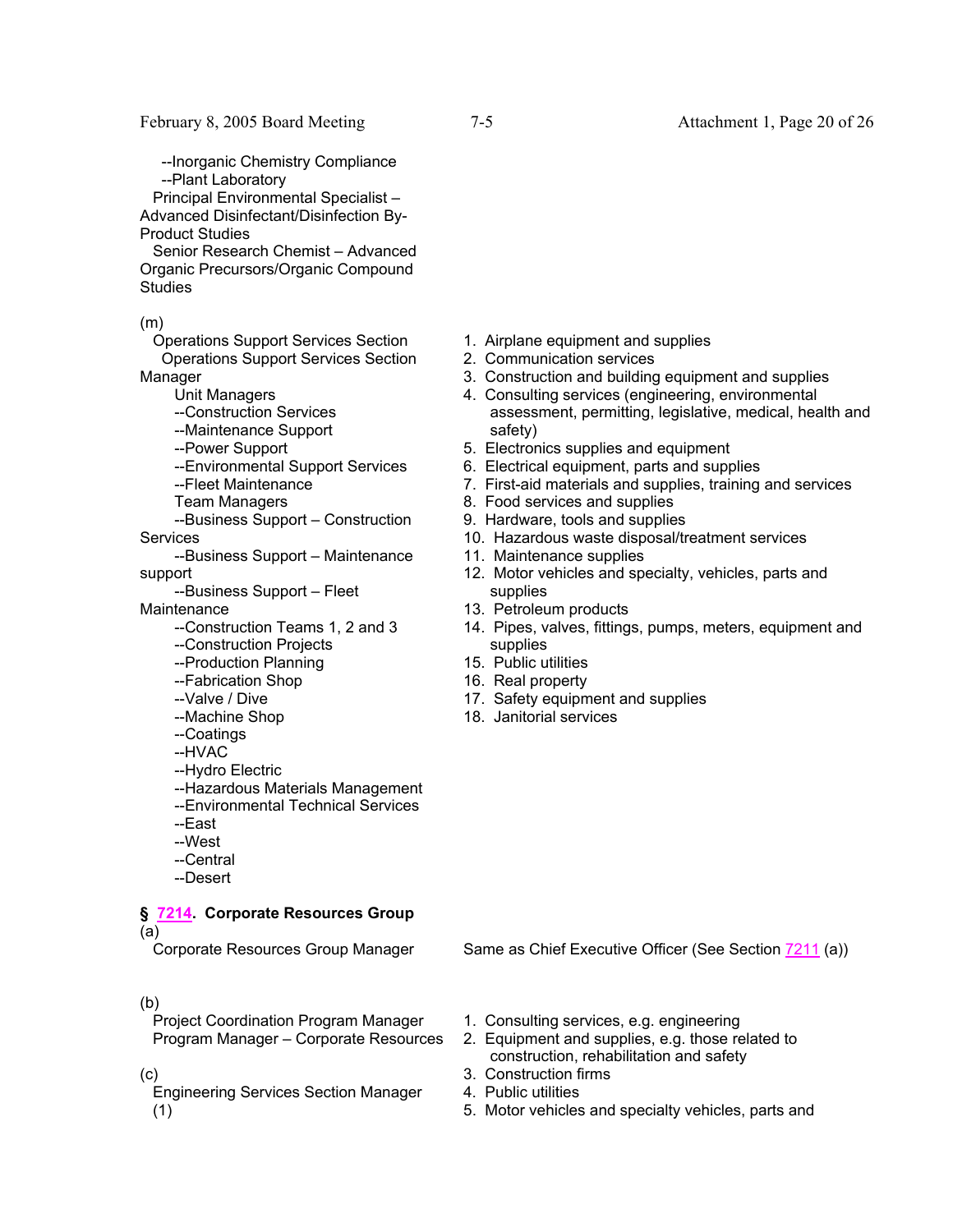Engineering Services Assistant Section Manager

 Inland Feeder Program Manager Inland Feeder Program Management Team Manager

Technical Control Team Manager

(2)

Design Unit Manager

 Treatment Plant/Equipment Design Team Manager

 Pipeline and Facility Design Team Manager

 Power/Instrumentation Design Team **Manager** 

 General Design Team Manager Design Support Team 1 Manager Design Support Team 2 Manager

(3)

 Infrastructure Unit Manager Materials & Metallurgy Team Manager Corrosion Control Team Manager

 Survey Mapping Team Manager Safety of Dams Team Manager Right-of-Way Engineering Team Manager

Field Survey Team Manager

(4)

Inspection Unit Manager

--Inspection Team Manager #1

--Inspection Team Manager #2

--Inspection Team Manager #3

--Soils & Concrete Team Manager

 --Fabrication and Inspection Team Manager

(5)

 Program Management Unit Manager --Construction Contract Administration

Team Manager

 --Construction Contract Development Team Manager

--Project Support Team Manager

--Distribution System Program

Management Team Manager

--Treatment Plant Program

Management Team Manager

 --Conveyance/Storage Program Management Team Manager

(6)

Asset Management and Facility 1. Real property

supplies

- 6. Real property
- 7. Printing and reproduction services
- Business Management Team Manager 1. Consulting services, e.g. benchmarking, training
	- 2. Equipment and supplies
	- 3. Printing and reproduction services
	- 1. Consulting services, e.g. engineering, design, geotechnical
	- 2. Equipment and supplies, e.g. those related to construction, rehabilitation, instrumentation, electrical and safety
	- 3. Construction firms
	- 4. Real property
	- 5. Public utilities
	- 1. Consulting services, e.g. engineering, and cathodic protection, title insurance, and escrow services
	- 2. Equipment services and supplies for surveying, cathodic protection, coatings, concrete testing, and safety and related activities
	- 3. Public utilities
	- 4. Real property
	- 5. Printing and reproduction services
	- 6. Vendors, e.g. dam surveillance and groundwater monitoring and telemetry equipment
	- 1. Consulting services, e.g. engineering
	- 2. Construction firms
	- 3. Equipment and supplies, e.g. those related to inspection, construction, rehabilitation and safety
	- 4. Public utilities
	- 5. Printing and reproduction services
	- 1. Consulting services, e.g. engineering
	- 2. Construction firms
	- 3. Equipment and supplies, e.g. those related to construction, rehabilitation and safety
	- 4. Public utilities
	- 5. Real property
	- 6. Printing and reproduction services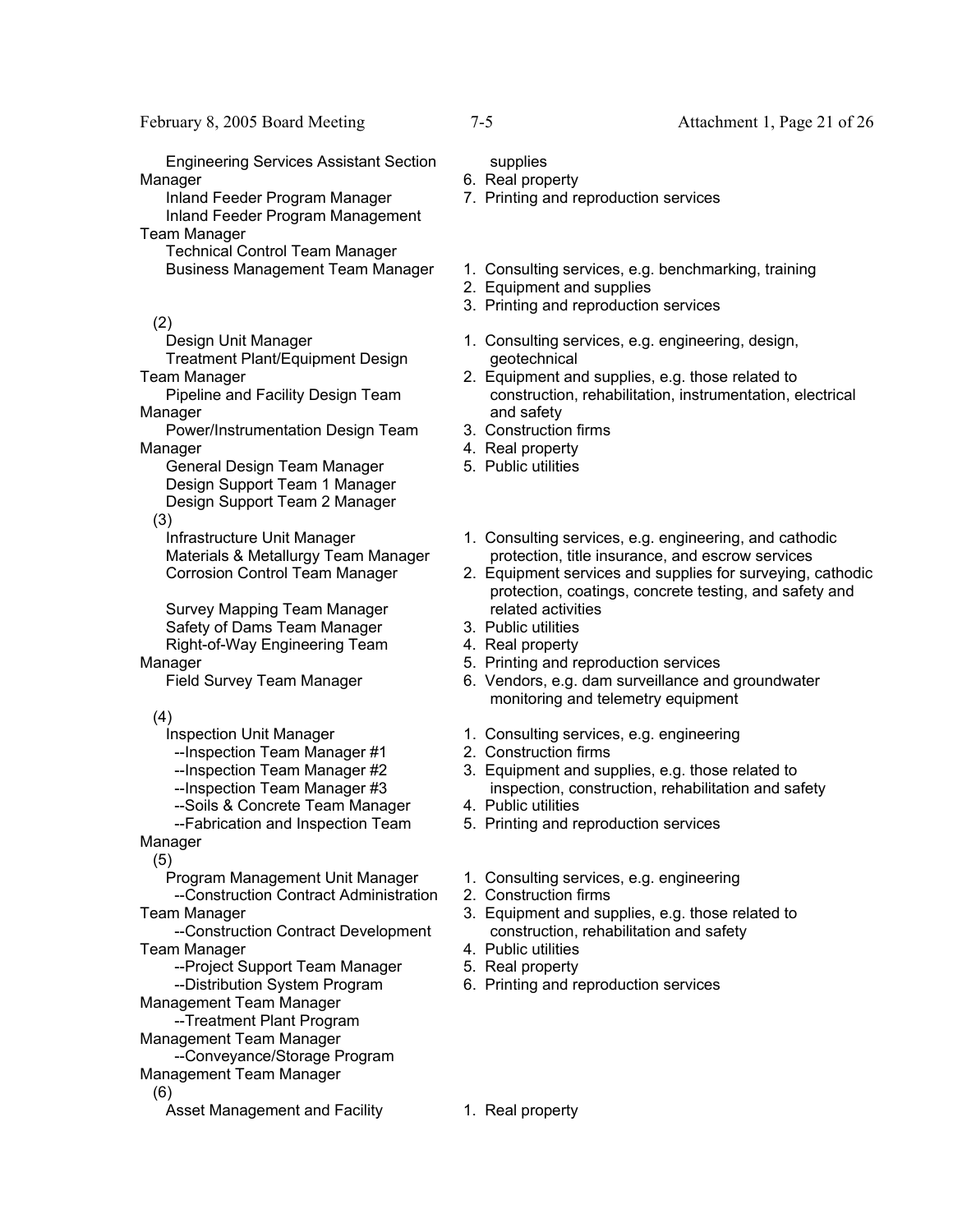February 8, 2005 Board Meeting 7-5 Attachment 1, Page 22 of 26

Planning Unit Manager

--Facility Planning Team Manager

--Substructures Team Manager

 --Environmental Planning Team **Manager** 

 --Property Management Team Manager

 --Acquisition and Appraisal Team Manager

--Hydraulics Team Manager

(d)

 Information Technology Section Manager --Program Manager of Conveyance Treatment and Distribution Automation in

the IT Section

- --Quality Assurance Team Manager
- --Information Security Team Manager
- --Business Management Team Manager
- --Client Services Unit Manager
- --Client Support Team Manager
- --Desktop Services Team Manager
- --Project Management Unit Manager --Project Management Unit Program
- Manager

 --Information Technology Infrastructure Unit Manager

--Program Manager – IT Infrastructure

 --Telecommunications Services Team Manager

--Database and Information Technology

- --Operations Manager
- --Server Maintenance Team Manager
- --Application Support Unit Manager
- --Enterprise Application Team Manager
- --Business Application Team Manager

--Control System Application Team

Manager

 --GIS Application Team Manager (e)

- 
- 2. Public utilities
- 3. Engineering services
- 4. Real estate development firms
- 5. Consulting services, e.g. engineering, environmental, financial, energy and power, water resources, water pricing and demand, real estate appraisers, hydraulics
- 6. Printing and reproduction services
- 7. Real estate sales and investment firms
- 8. Any business entity selling or leasing real property from **Metropolitan**
- 9. Escrow services
- 10. Data Services
- 11. Related Equipment and supplies
- 1. Consulting services, e.g. computers, Information Technology, control systems, telecommunications, Geographic Information Systems (GIS), and Computer-Aided Design (CAD)
- 2. Equipment supplies and services, e.g. computers, software, data, communications, and control systems
- 3. Public utilities, e.g., telephone and data services

- Business Services Section Manager 1. Consulting services, e.g. printing, reproduction, publishing, technical writing, transportation, maintenance, safety, food service
	- 2. Equipment and supplies, e.g. chemicals, motor vehicles, computer hardware, software, tools, parts, petroleum products, safety, furniture, office equipment and supplies, maintenance supplies, telecommunications
	- 3. Services, e.g. transportation & lodging services, publishing, maintenance, food service, air conditioning repair, landscape, movers, record storage, microfilming, travel agency
	- 4. Public utilities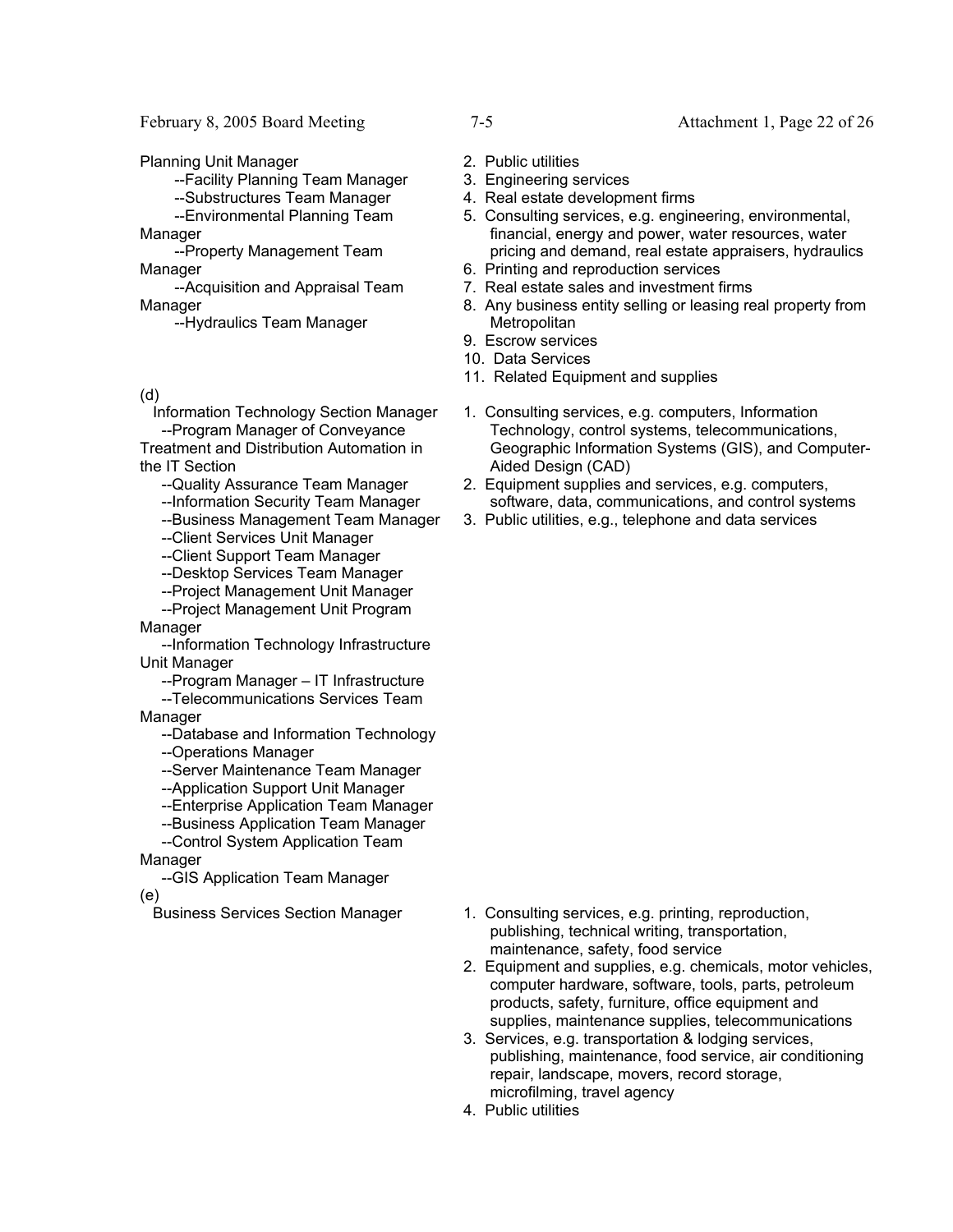# (1)

# (2)

 Contracting Services Unit Manager Procurement team Manager --Inventory Management Team

Manager --Professional Service Contract Development Team Manager

 (3) Facilities Services Unit Manager Transportation & Mail Team Manager Facilities Management Team Manager

# (4)

 Document Services Unit Manager Graphic Design Team Manager Reprographics Team Manager Technical Writing Team Manager Records Management Team Manager

#### **§ 7215. Water Resources Management Group.**

# (a)

 Group Manager – Water Resource Management

 Assistant Group Manager – Water Resource Management

 Resource Planning & Development Section Manager

- --Resource Analysis Unit Manager
- --System Analysis Unit Manager

 --Program Manager – Transfers and Exchange Issues

 --Program Manager – Groundwater Storage Issues

Program Manager – Bay Delta Issues

Periodicals, books, subscriptions and newspapers

- Business Management Team Manager 1. Consulting services, e.g. printing, reproduction, publishing, technical writing, maintenance, safety, food service, travel agency
	- 2. Equipment, supplies and services, e.g., those related to printing, reproduction, publishing, technical writing, transportation, maintenance safety, food service, contracting, safety
	- 3. Newspapers, books and periodicals
	- 4. Transportation & lodging services
	- 1. Consulting services
	- 2. Equipment and supplies, e.g. chemicals, motor vehicles, computer hardware, software, tools, parts, petroleum products, safety, office equipment and supplies, maintenance supplies, telecommunications
	- 3. Services, e.g. transportation & lodging services, publishing, maintenance, food service, telecommunications, travel agency
	- 4. Public utilities
	- 5. Periodicals, books, subscriptions and newspapers
	- 1. Consulting services
	- 2. Equipment and supplies, e.g. motor vehicles, tools, parts, furniture, office equipment and supplies, maintenance supplies
	- 3. Services, e.g. transportation, maintenance, food service, landscape, movers, air conditioner repair
	- 1. Consulting services, e.g. graphics, technical writing photography
	- 2. Equipment and supplies, e.g. printing, copying photographic, video
	- 3. Services, e.g. publishing, record storage, microfilming
	- 24. Periodicals, books, newspapers
	- 1. Public utilities
	- 2. Engineering services
	- 3. Real property
	- 4. Farming
	- 5. Private water companies
	- 6. Real estate development

7. Construction and maintenance equipment, services and supplies

8. Consulting services (energy and power, economists, engineering, environmental, financial, planning, desalting, water pricing and demand, water resources, water conservation.

9. Landscape services and supplier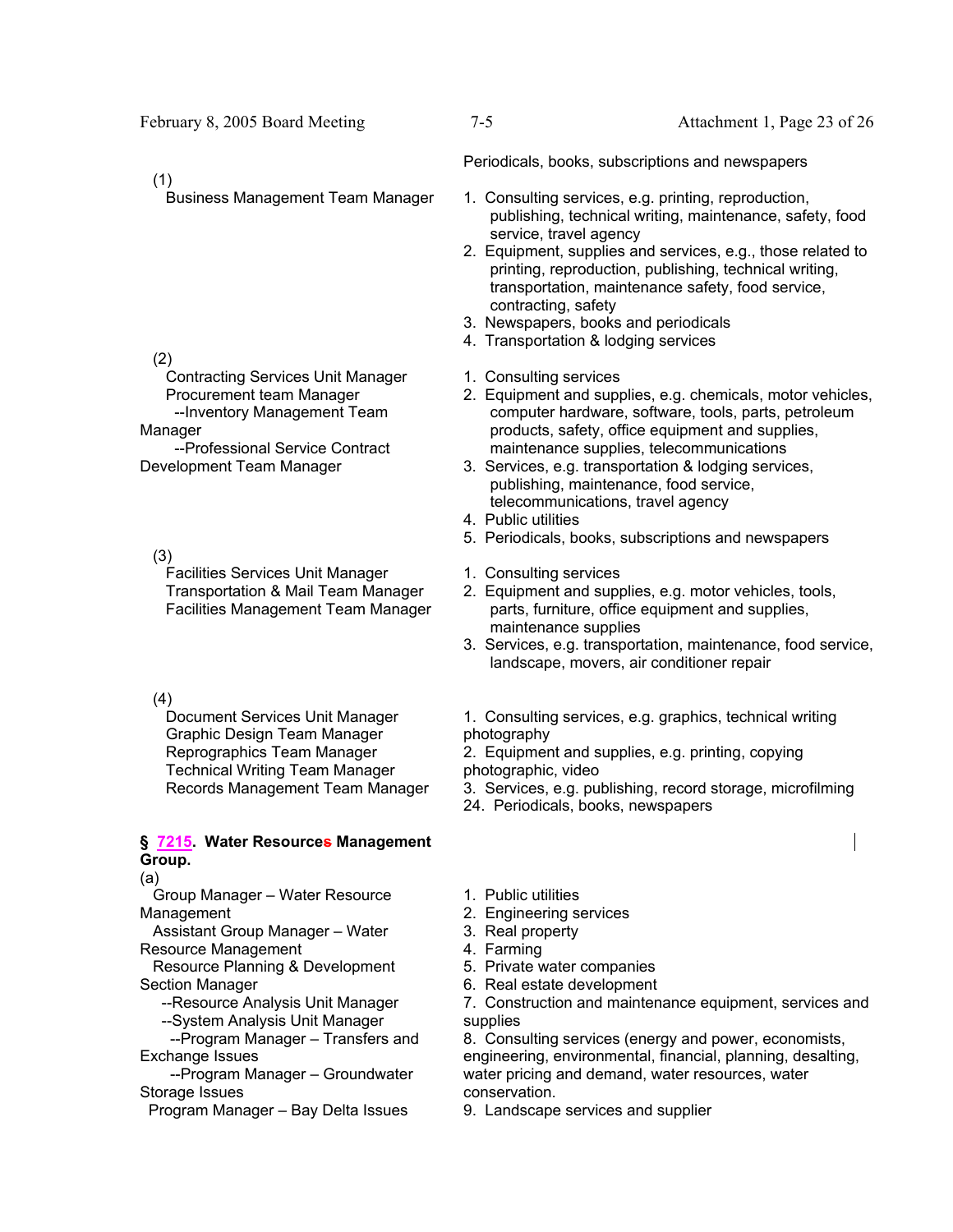| February 8, 2005 Board Meeting                                                                                                                                                                                                                                                                                                                                                                                                  | $7 - 5$                                                                                                                                                                                                                                                                                                                | Attachment 1, Page 24 of 26 |
|---------------------------------------------------------------------------------------------------------------------------------------------------------------------------------------------------------------------------------------------------------------------------------------------------------------------------------------------------------------------------------------------------------------------------------|------------------------------------------------------------------------------------------------------------------------------------------------------------------------------------------------------------------------------------------------------------------------------------------------------------------------|-----------------------------|
| <b>Resource Implementation Section</b><br>Manager<br>-- Imported Supply Unit Manager<br>--Regional Supply Unit Manager<br>--Program Manager - State Water<br>Project Issues<br>--Program Manager - Colorado River<br><b>Resources Issues</b><br>--Program Manager - Water Use                                                                                                                                                   | 10. Energy and Power                                                                                                                                                                                                                                                                                                   |                             |
| Efficiency                                                                                                                                                                                                                                                                                                                                                                                                                      |                                                                                                                                                                                                                                                                                                                        |                             |
| § 7216. Office of the Chief Executive<br>Officer<br>(a)<br><b>Chief Operating Officer</b><br><b>Executive Vice President</b><br>Vice President - External Affairs<br>Vice President - Colorado River<br>Vice President - State Water Project<br>(b)                                                                                                                                                                             | Same as Chief Executive Officer (See Section 7211 (a))                                                                                                                                                                                                                                                                 |                             |
| <b>Executive Secretary</b>                                                                                                                                                                                                                                                                                                                                                                                                      | 1. Transportation and lodging services<br>2. Food services and supplies                                                                                                                                                                                                                                                |                             |
| (c)<br>Human Resources Section Manager<br>(1)<br><b>Employee Relations Team Manager</b><br><b>Equal Employment Opportunity Team</b><br>Manager<br>Human Resources Service and<br><b>Compliance Unit Manger</b><br>--Classification/Compensation &<br><b>Benefits Team Manager</b><br>--Staffing, Assessment & Performance<br>Management Team Manager<br>Training and Organizational<br><b>Effectiveness Unit Manager</b><br>(d) | 1. Consulting services, e.g. employee training, labor and<br>employee relations, medical benefits<br>2. Equipment, supplies and services e.g., those related to<br>training, safety, advertising, insurance<br>3. Printing and reproduction services<br>4. Employment agencies<br>5. Newspapers, books and periodicals |                             |
| <b>External Affairs Group</b><br><b>Vice-President External Affairs</b><br>Group Manager / External Affairs<br>Assistant Group Manager / External<br><b>Affairs</b><br>Executive Legislative Representative -<br>Washington, DC<br>Executive Legislative Representative -<br>Sacramento                                                                                                                                         | Same as Chief Executive Officer (See § 7211 (a))                                                                                                                                                                                                                                                                       |                             |
| Section Manager / Customer and<br><b>Community Relations</b><br>Unit Manager - Community Partnering<br>Unit Manager - Customer Service                                                                                                                                                                                                                                                                                          | 1. Newspapers, books and periodicals<br>2. Hotel and motel accommodations, restaurants, bus and<br>airline charter                                                                                                                                                                                                     |                             |
| Unit Manager - Education and Facilities<br>Inspection                                                                                                                                                                                                                                                                                                                                                                           | 1. Newspapers, books and periodicals<br>2. Educational equipment, services and supplies<br>3. Consulting services (communications, design, art work,                                                                                                                                                                   |                             |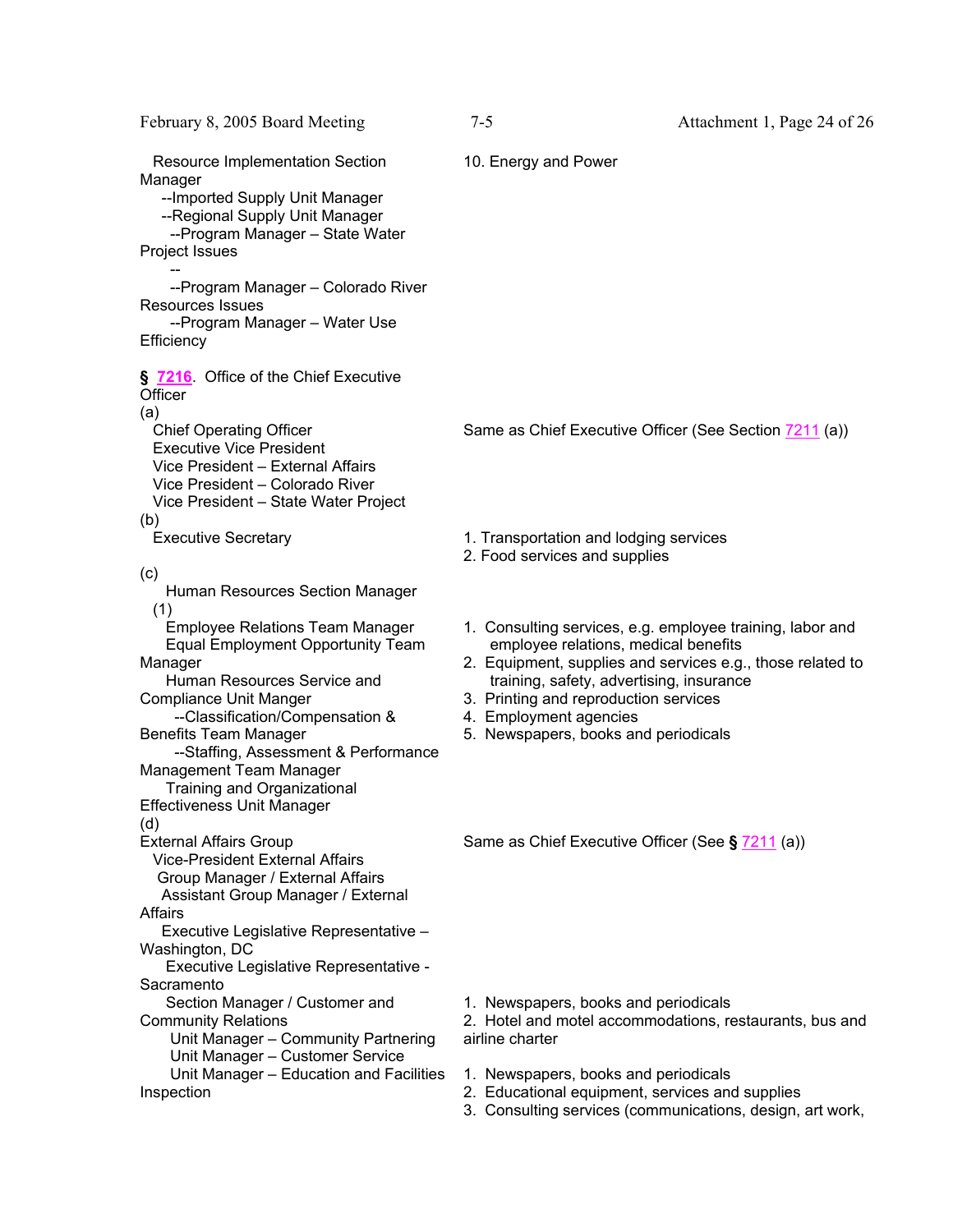| Section Manager / Media Services<br>Program Manager - Press Office<br>Program Manager - Web | audio-visual<br>1. Advertising and mail services<br>2. Audio or visual aids<br>3. Newspapers, books and periodicals<br>4. Consulting services (advertising, communications,<br>design, art work, audio-visual, education, movie<br>productions)   |
|---------------------------------------------------------------------------------------------|---------------------------------------------------------------------------------------------------------------------------------------------------------------------------------------------------------------------------------------------------|
| Section Manager / Legislative Services<br>Government Relations Representative               | 5. Art supplies<br>6. Typographical services<br>7. Paper supplies<br>Same as Chief Executive Officer (See § 7211 (a))<br>1. Hotel and motel accommodations, restaurants, bus and<br>airline charter<br>2. General and specialty equipment rentals |
| <b>Business Outreach Manager</b>                                                            | 3. Employment agencies<br>4. Consultants (public relations)<br>Same as Chief Executive Officer (See § 7211 (a))                                                                                                                                   |
| <b>§ 7217 Office of Ethics</b>                                                              |                                                                                                                                                                                                                                                   |

February 8, 2005 Board Meeting 7-5 Attachment 1, Page 25 of 26

Ethics Educator Same as Chief Executive Officer (See § 7211 (a))

### **§ 7218. Office of the Chief Operating Officer**

(a)

 Water System Operations Group Manager Corporate Resources Group Manager Water Resource Management Group Manager

## **§ 7219 Legal Department.**

(a)<br>Chief Deputy General Counsel Senior Deputy General Counsel Deputy General Counsel Associate Deputy General Counsel Same as Chief Executive Officer (See **§** 7211 (a))

Same as Chief Executive Officer (See § 7211(a))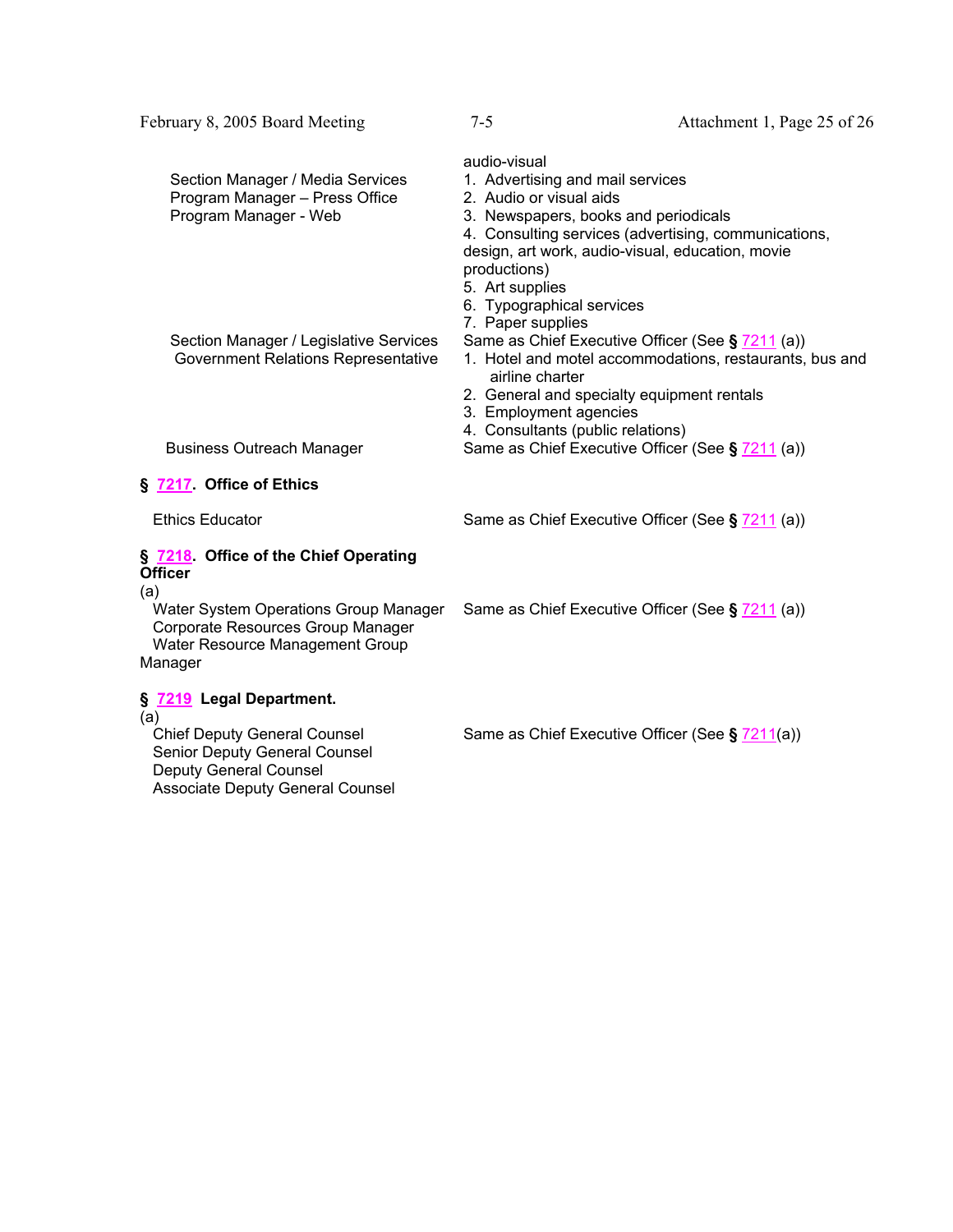#### **§ 7220. Public Officials Who Manage Public Investments.**

 The persons in the positions listed below manage or approve public investments and will file a statement of economic interests pursuant to Government Code Section 87200:

Members of the Board of Directors Chief Financial Officer Treasurer Assistant Treasurer

## **§ 7221. Budget Disbursement Agents.**

Division Group Managers may grant authority to approve purchase requisitions of up to \$250,000 to any employee within his or her Group division on a business case basis regardless of job classification, provided that such purchase has been expressly authorized in the Board-approved annual budget for the applicable fiscal year. Such authorization must be in writing and will be reviewed annually in conjunction with Board approval of Metropolitan's annual budget.

Each division Group is responsible for reporting any such delegation of authority to an employee (a "Budget Disbursement Agent") to the Human Resources Section Division and the Legal Department. All Budget Disbursement Agents will be listed on a report distributed to divisionGroup management and updated monthly. Each Budget Disbursement Agent will be responsible for disclosure pursuant to the broadest disclosure category in the employee's section branch or divisionGroup.

### **§ 7222. Consultants.**

 Consultants providing the services of designated employees shall be included in the list of designated employees and shall disclose pursuant to the broadest disclosure category in the code subject to the following limitation:

 The Chief Executive Officer may determine in writing that a particular consultant, although a "designated position," is hired to perform a range of duties that is limited in scope and thus is not required to fully comply with the disclosure requirements described in this section. Such written determination shall include a description of the consultant's duties and, based upon that description, a statement of the extent of disclosure requirements. The Chief Executive Officer's determination is a public record and shall be retained for public inspection in the same manner and location as this Conflict of Interest Code.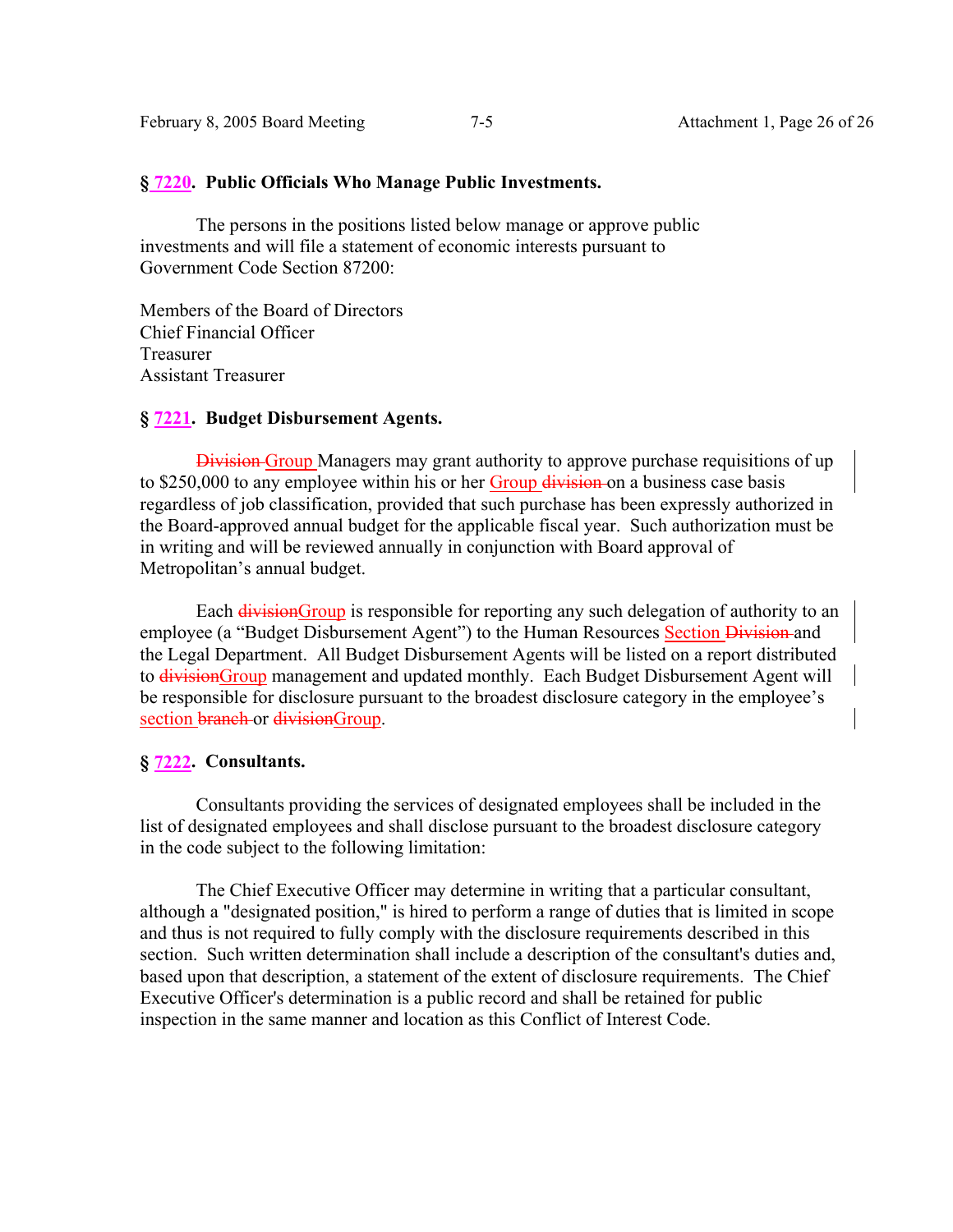#### **DIVISION VII**

### **CONFLICTS OF INTEREST AND ETHICS REQUIREMENTS**

### Chapter Sec.

| Ethics Requirements for Directors, Officers, and Employees | 7100 |
|------------------------------------------------------------|------|
| Disclosure of Economic Interests                           | 7200 |

### **Chapter 1**

# **ETHICS REQUIREMENTS FOR DIRECTORS, OFFICERS, AND EMPLOYEES**

# **Article 1. General Provisions**

## Sec.

- 7100. Purpose and Scope
- 7101. Policy
- 7102. Responsibilities of Public Office
- 7103. Fair and Equal Treatment
- 7104. Proper Use and Safeguarding of Metropolitan Property and **Resources**
- 7105. Contracts with Metropolitan
- 7106. Communications on Procurements
- 7107. Use of Confidential Information
- 7108. Soliciting Political Contributions
- 7109. Improper Activities and the Reporting of Such Activities
- 7110. Protection of "Whistleblowers"
- 7111. Nondiscrimination and Affirmative Action
- 7112. Limitation on Associations
- 7113. Ethics Advice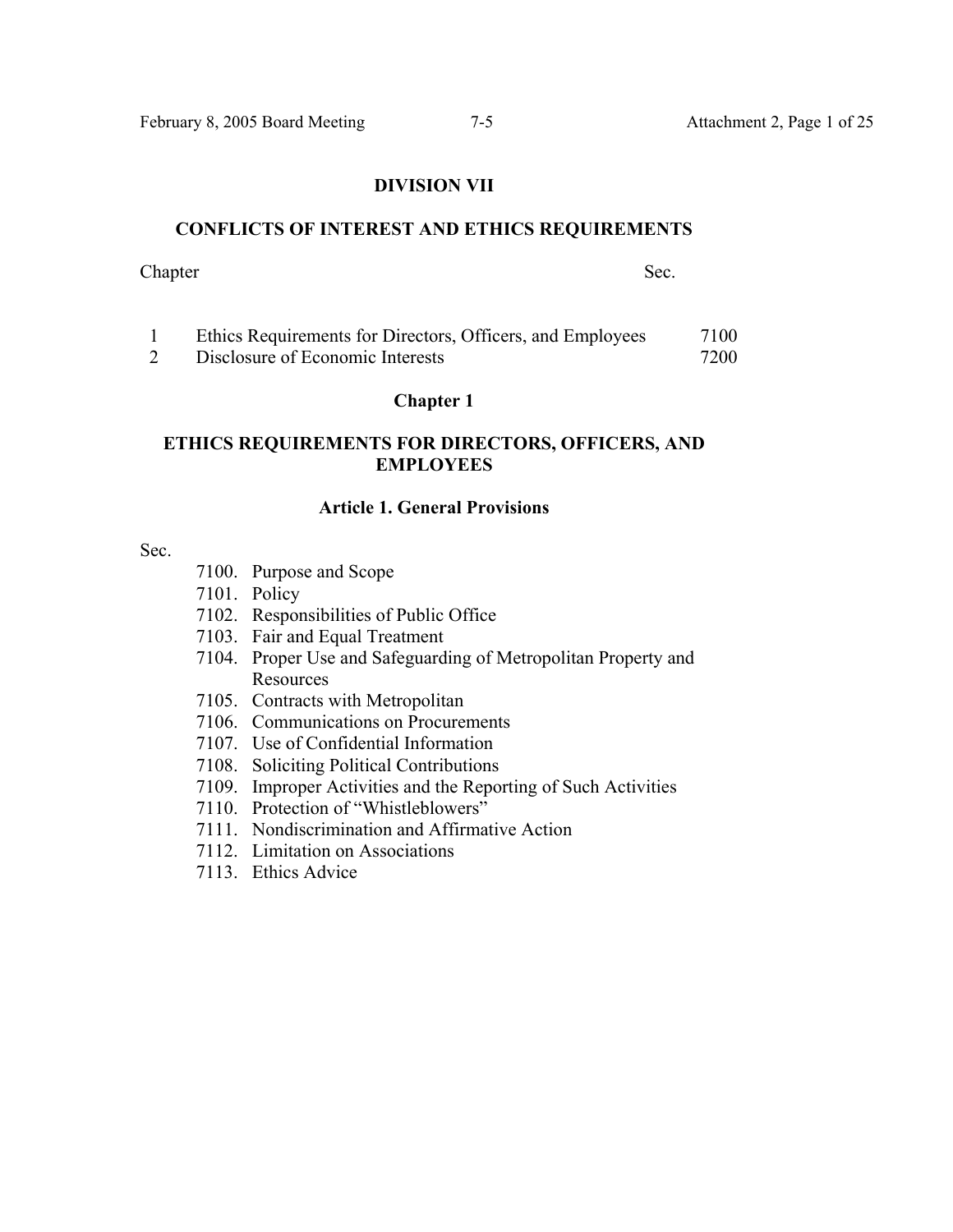# **§ 7100. Purpose and Scope.**

 The Metropolitan Water District of Southern California is subject to the Political Reform Act of 1974, as amended (the "Act"), and regulations of the Fair Political Practices Commission. The purpose of this division is to impose additional ethics requirements on the directors, officers and employees of the District as permitted by Section 81013 of the Act.

# **§7101. Policy.**

 The policy of The Metropolitan Water District of Southern California is to maintain the highest standards of ethics from its Board members, officers and employees. The proper operation of Metropolitan requires decisions and policy to be made in the proper channels of governmental structure, that public office not be used for personal gain, and that all individuals associated with Metropolitan remain impartial and responsible towards the public. Accordingly, it is the policy of Metropolitan that Metropolitan Board members, officers, and employees shall maintain the highest standard of personal honesty and fairness in carrying out their duties. This policy sets forth the minimal ethical standards to be followed by the Board of Directors, officers, and employees of The Metropolitan Water District of Southern California.

## **§ 7102. Responsibilities of Public Office.**

 Board members, officers, and employees are obliged to uphold the Constitution of the United States and the Constitution of the State of California, and to carry out the laws of the nation, state and local governmental agencies. Board members, officers, and employees shall comply with applicable laws regulating their conduct, including conflict of interests and financial disclosure laws. Board members, officers, and employees should work in full cooperation with other public officials unless prohibited from so doing by law or officially recognized confidentiality of their work.

# **§ 7103. Fair and Equal Treatment.**

 No Board member, officer, or employee shall grant any special consideration, treatment, or advantage to any person or group beyond that which is available to every other person or group in the same circumstances.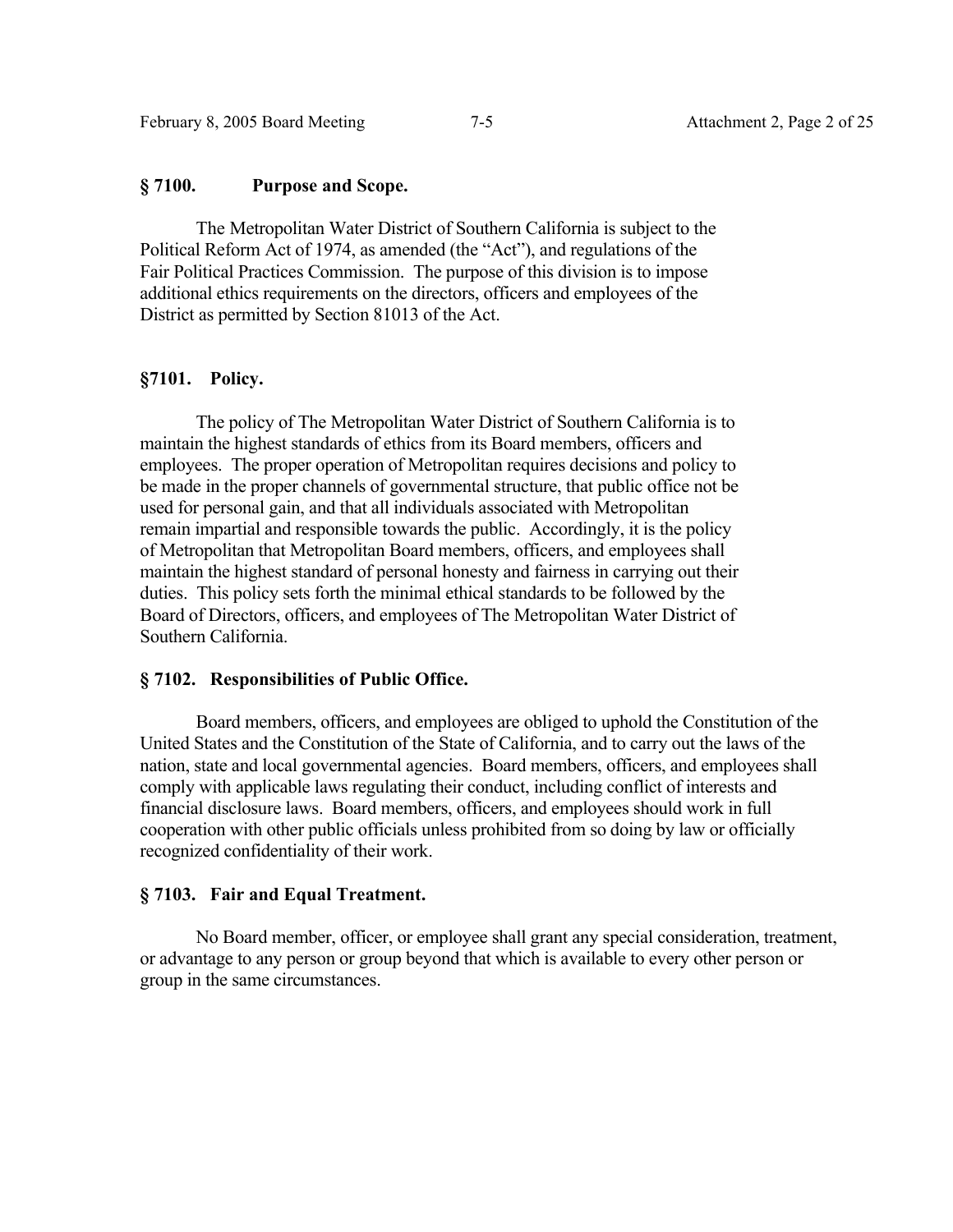# **§ 7104. Proper Use and Safeguarding of Metropolitan Property and Resources.**

 (a) Except as specifically authorized, no Board member, officer, or employee shall use or permit the use of Metropolitan-owned vehicles, equipment, telephones, materials or property for personal convenience or profit. No Board member, officer, or employee shall require a Metropolitan employee to perform services for the personal convenience or profit of a Board member, officer, or employee. Each Board member, officer, and employee must protect and properly use any Metropolitan asset within his or her control, including information recorded on paper or in electronic form. Using Metropolitan assets for personal profit is forbidden. Board members, officers, and employees shall safeguard Metropolitan property, equipment, moneys, and assets against unauthorized use or removal, as well as from loss due to criminal act or breach of trust.

 (b) Board members, officers, and employees are responsible for maintaining written records, including expense accounts, in sufficient detail to reflect accurately and completely all transactions and expenditures made on Metropolitan's behalf. Creating a document with misleading or false information is prohibited.

## **§ 7105. Contracts with Metropolitan.**

 (a) Board members, officers, and employees are prohibited from offering inducements to a potential vendor, contractor, consultant, or other party, to the exclusion of similar persons or firms, in hopes of obtaining reciprocal favors. Metropolitan policies pertaining to the procurement of goods, services, and contractors, as well as the hiring of personnel, must be followed to ensure fairness to the participants. A Board member, officer, or employee shall not exercise any decision-making power with respect to any transaction, contract or sale to which Metropolitan is a party and in which the Board member, officer, or employee has a financial or personal interest. Metropolitan may require potential contractors to submit verified written statements regarding financial or personal interests of Board members, officers or employees in proposed transactions, contracts or sales. Proposed relationships with former Board members or Metropolitan employees subject to Board approval must be evaluated carefully in advance of completing any agreement with such persons to ensure that no unfair advantage is given to them and that Metropolitan's interests are fully protected in such situations.

 (b) Metropolitan shall not contract for services of any Director during the Director's term of office and a period of one year thereafter. The restriction on contracting after leaving office may be waived in specific cases by a 2/3 vote of the Board of Directors.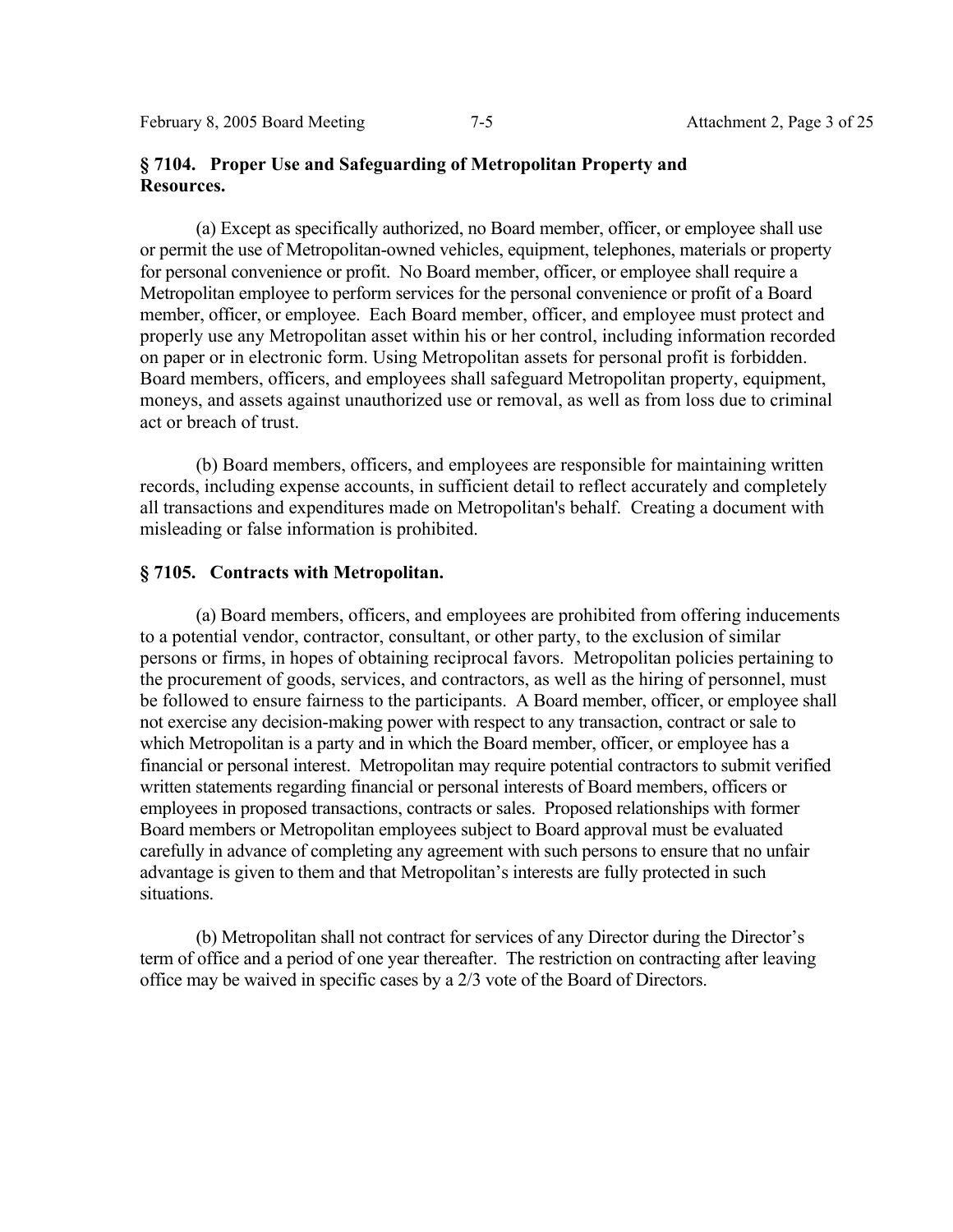February 8, 2005 Board Meeting 7-5 Attachment 2, Page 4 of 25

# **§ 7106. Communications on Procurements**

(a) Except for statements on the record in a scheduled public meeting, Directors shall not directly or indirectly communicate with the Chief Executive Officer, General Counsel, or General Auditor (or their staffs) regarding the selection of vendors, contractors, consultants, or other business entities for a specific procurement of goods or services.

 (b) This policy in no way restricts open communication between Directors and the Chief Executive Officer, General Counsel, or General Auditor on district-wide procurement policies, procedures, or other general matters.

# **§ 7107. Use of Confidential Information.**

 Confidential information must not be released to unauthorized persons unless the disclosure is approved by the Board of Directors, the Chair of the Board of Directors, or the Office of the General Counsel. Board members, officers, and employees are prohibited from using any confidential information for personal advantage or profit.

# **§ 7108. Soliciting Political Contributions.**

 (a) Board members, officers, and employees are prohibited from soliciting political funds or contributions at Metropolitan facilities.

 (b) No Director, officer, or employee of Metropolitan shall use Metropolitan's seal, trademark, stationery, or other indicia of Metropolitan's identity, or facsimile thereof, in any solicitation for political contributions contrary to state or federal law.

# **§ 7109. Improper Activities and the Reporting of Such Activities.**

 Board members, officers, and employees shall not interfere with the proper performance of the official duties of others. Board members, officers, and employees are strongly encouraged to fulfill their own moral obligations to the public and Metropolitan by disclosing to the extent not expressly prohibited by law, improper activities within their knowledge. No Board member, officer, or employee shall directly or indirectly use or attempt to use the authority or influence of his or her position for the purpose of intimidating, threatening, coercing, commanding, or influencing any person with the intent of interfering with that person's duty to disclose improper activity.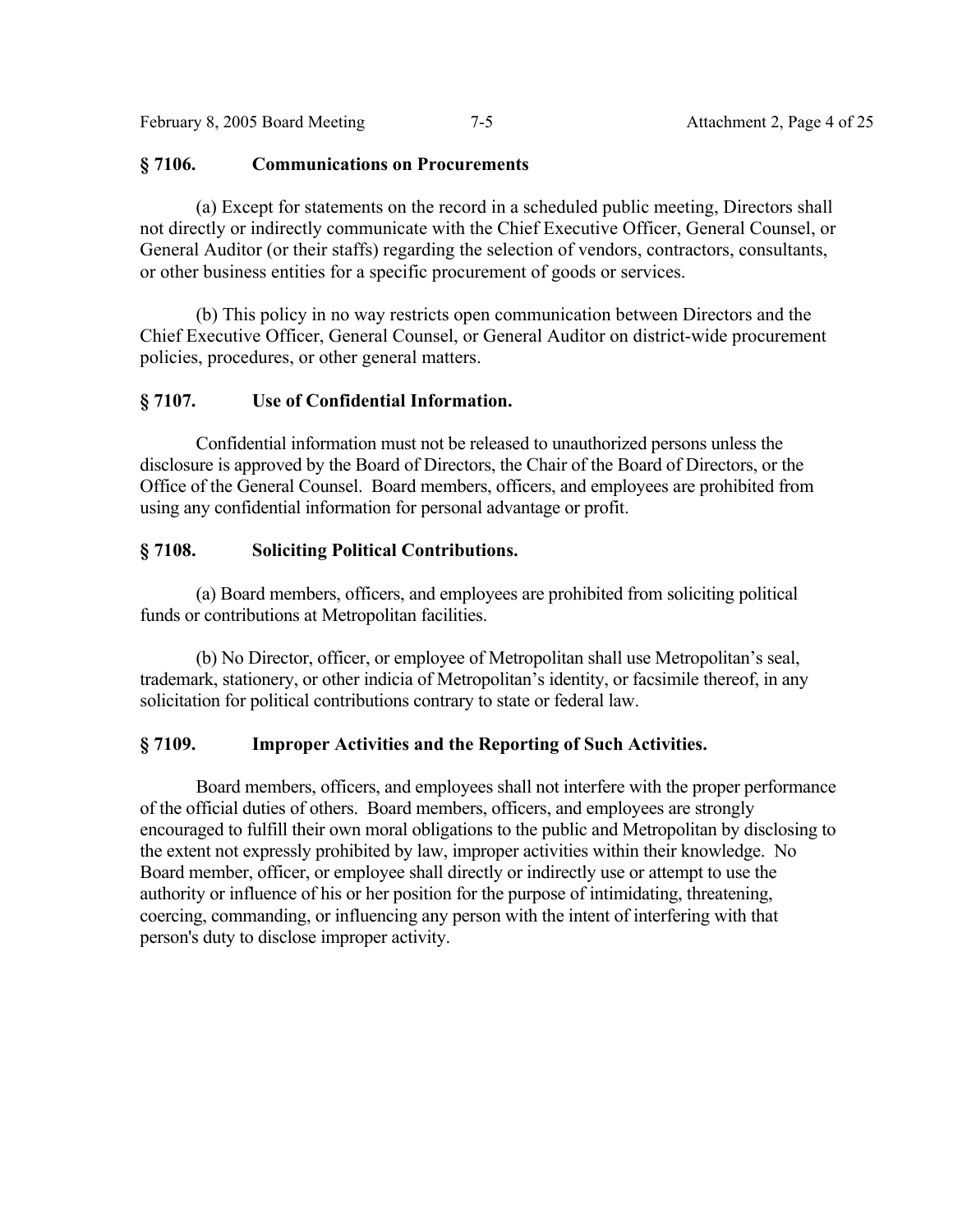## **§ 7110. Protection of "Whistleblowers."**

 (a) No Board member, officer, or employee shall use or threaten to use any official authority or influence to discourage, restrain or interfere with any other person for the purpose of preventing such person from acting in good faith to report or otherwise bring to the attention of the Office of Ethics, other appropriate agency, Metropolitan office or department any information which, if true, would constitute: a work-related violation by a Metropolitan Board member, officer, or employee of any law or regulation, gross waste of agency funds, gross abuse of authority, a specified and substantial danger to public health or safety due to an act or omission of a Metropolitan official or employee, use of a Metropolitan office or position or of Metropolitan resources for personal gain, or a conflict of interest of a Metropolitan Board member, officer, or employee.

 (b) No Board member, officer, or employee shall use or threaten to use any official authority or influence to effect any action as a reprisal against a Metropolitan Board member, officer, or employee who reports or otherwise brings to the attention of the Office of Ethics or other appropriate agency, Metropolitan office or department any information regarding the subjects described in Paragraph (a) of this Section.

 (c) Any person who believes that he or she has been subjected to any action prohibited by this section may file a confidential complaint with the Office of Ethics. The Office of Ethics shall thereupon investigate the complaint. Upon the conclusion of its investigation, the Office of Ethics shall take appropriate action as otherwise provided by Metropolitan's ethics rules and procedures.

 (d) In the event the Office of Ethics has a conflict of interest in an investigation of the retaliation complaint, the Chief Executive Officer shall refer the investigation of the retaliation complaint to the Equal Employment Opportunities office and the Office of the General Counsel, which shall take appropriate action as otherwise provided under Metropolitan rules and procedures and applicable law.

# **§ 7111. Nondiscrimination and Affirmative Action.**

 Board members, officers, and employees shall not, in the performance of their official functions, discriminate against any person on the basis of race, religion, color, creed, age, marital status, national origin, ancestry, sex, sexual preference, medical condition, or disability and they shall cooperate in achieving the equal opportunity and affirmative action goals and objectives of Metropolitan.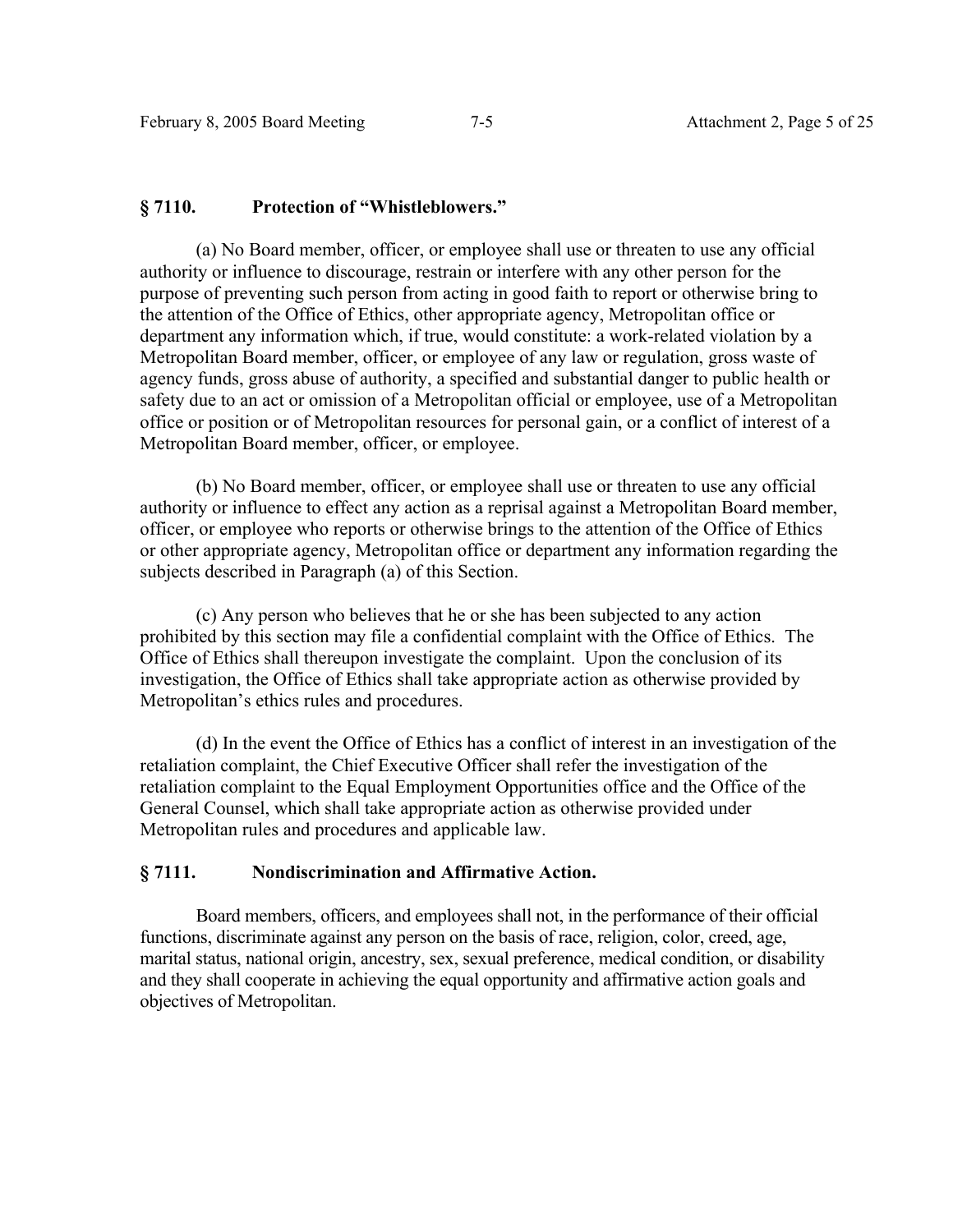### **§ 7112. Limitation on Associations**

 Metropolitan shall not participate in any association structure or identification that is likely to mislead the public as to the association's true identity, its source of funding, or its purpose.

## **§ 7113. Ethics Advice.**

 Any Board member, officer or employee who is unsure of any right or obligation arising under this Code may seek the assistance of the Ethics Officer, request an opinion from the General Counsel of Metropolitan, or seek oral or written advice from the Fair Political Practices Commission.

## **Article 2. Conflicts of Interest**

Sec.

7120. Conflict of Interest; Method of Recusal

7121. Recusal Due to Bias

7122. "Revolving Door" Policy

# **§ 7120. Conflict of Interest; Method of Recusal.**

.(a) A Board member who has a financial conflict of interest in a decision to be considered at a noticed public meeting shall do all of the following:

 (1) Publicly identify the economic interest that gives rise to the conflict of interest or potential conflict of interest in detail sufficient to be understood by the public, except that disclosure of the exact street address of a residence is not required.

 (2) Recuse himself or herself from discussing and voting on the matter, or otherwise acting in violation of the Political Reform Act.

 (3) Leave the room until after the discussion, vote, and any other disposition of the matter is concluded.

(b) Exceptions:

 (1) When a Board member has a financial conflict of interest in a matter on the consent calendar, the member is not required to leave the room.

 (2) Even when a financial conflict of interest is present, a Board member may appear before the Board as a member of the general public in order to represent himself or herself on matters related solely to his or her personal interests. The Board member also may listen to the public discussion of the matter with the members of the public. The member must comply with subsections (a)(1) (disclosure) and (a)(2) (recusal) and leave the dais to speak from the same area as members of the public. Such an appearance does not constitute making, participating in making, or influencing a governmental decision. Such "personal interests" include, but are not limited to:

(A) An interest in real property that is wholly owned by the official or members of his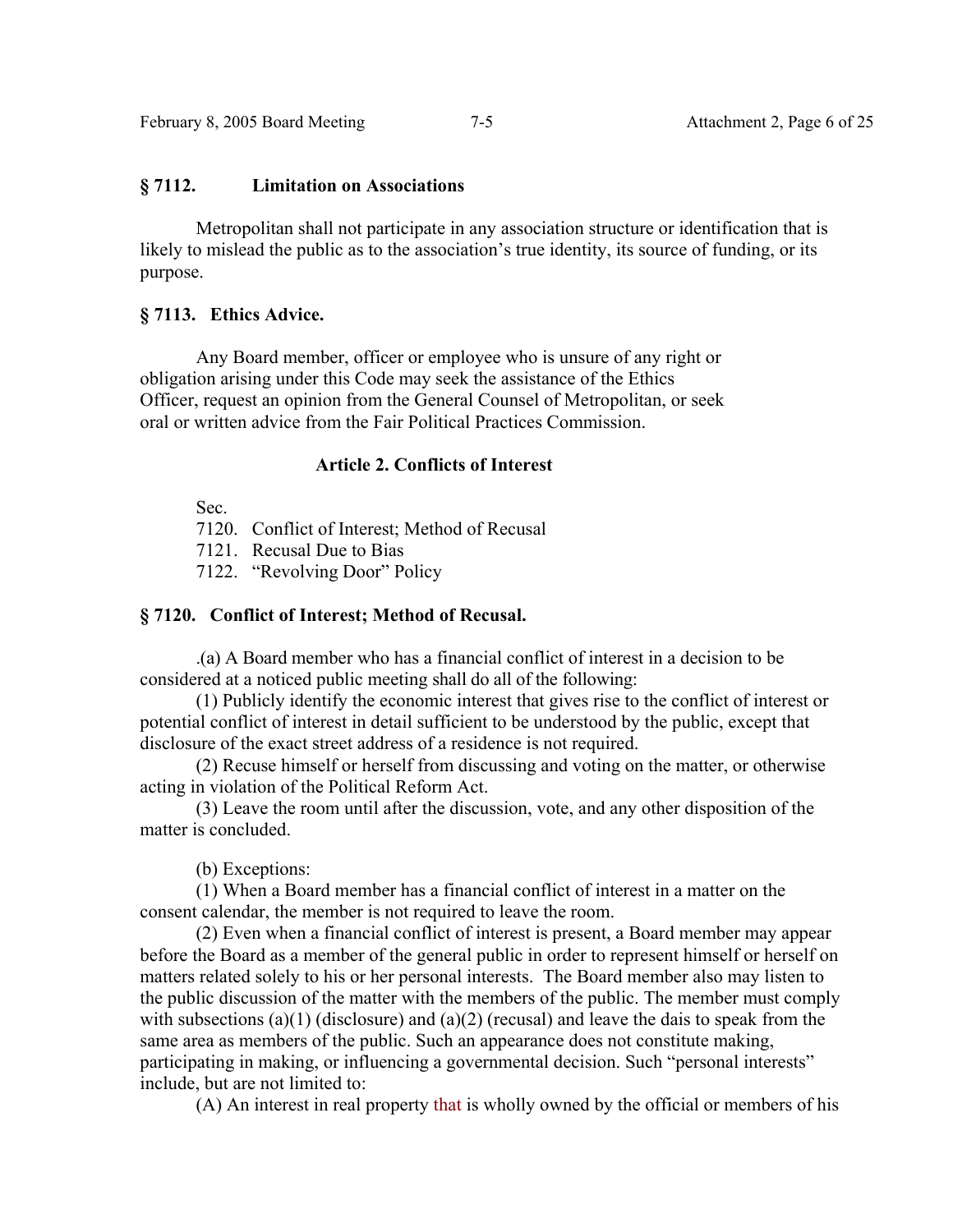February 8, 2005 Board Meeting 7-5 Attachment 2, Page 7 of 25

or her immediate family;

 (B) A business entity that is wholly owned by the official or members of his or her immediate family;

 (C) A business entity over which the official exercises sole direction and control, or over which the official and his or her spouse jointly exercise sole direction and control.

 (c) Any other officer (as identified in Administrative Code Section 6400) or employee who has a financial conflict of interest in a decision shall promptly disclose such conflict in writing to his or her supervisor or appointing authority and not take any action with respect to such decision. A separate disclosure is required each time the officer or employee determines not to act with respect to a decision on the basis of a financial conflict of interest.

# **§ 7121. Recusal Due to Bias.**

 A Board member shall not make, participate in or attempt to influence any decision, if he or she is incapable of providing fair treatment to a matter before the Board due to bias, prejudice or because he or she has prejudged a matter.

# **§7122. "Revolving Door"; Additional Requirements.**

 (a) In addition to complying with the post-employment restrictions set forth in the Political Reform Act and regulations of the Fair Political Practices Commission, for a period of one year after leaving office or employment with Metropolitan, (1) Directors shall not represent for compensation non-governmental entities before Metropolitan. (2) Other officers of Metropolitan (as identified in Administrative Code Section 6400) and Metropolitan employees shall not represent for compensation non-governmental entities before Metropolitan with regard to any issues over which that officer or employee had decision-making authority during the three years prior to leaving office or employment.

 (b) For purposes of this Section, "represent" shall mean for compensation to actively support or oppose a particular decision in a proceeding by lobbying in person the officers or employees of Metropolitan, testifying in person before Metropolitan, or otherwise acting to influence the officers of Metropolitan.

 (c) These restrictions shall not apply to representation of not-for-profit charitable entities before Metropolitan.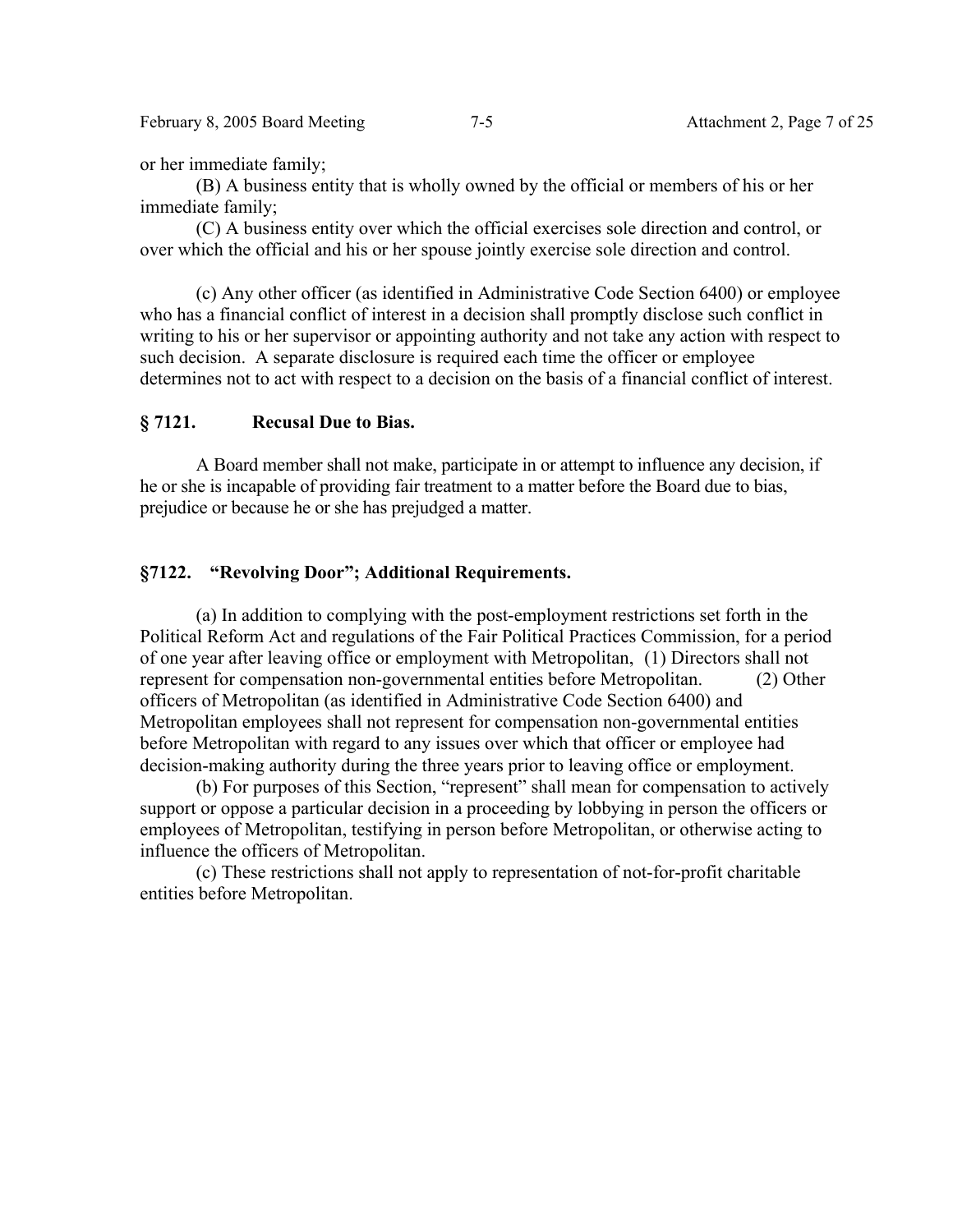### **Article 3. Gifts and Honoraria.**

Sec.

7130. Gifts; Additional Requirements

7131. Honoraria; Additional Requirements

## **§ 7130. Gifts; Additional Requirements.**

 (a) Board members, officers, and employees are subject to the rules and restrictions regarding the receipt of gifts set forth in the Political Reform Act and regulations of the Fair Political Practices Commission.

 (b) No Board member, officer, or employee, shall receive or agree to receive, directly or indirectly, any compensation, reward or gift from any source, except from his or her appointing authority or employer, for any action related to the conduct of Metropolitan's business.

 (c) A gift or gratuity, the receipt of which is prohibited under this section shall be returned to the donor within 30 days. If return is not possible, the gift or gratuity shall be turned over to a public or charitable institution without being claimed as a charitable deduction and a report of such action, and the reasons why return was not feasible shall be made on the records of the Board or in the cases of officers and employees, on the records of Metropolitan. When possible, the donor also shall be informed of this action.

## **§ 7131. Honoraria; Additional Requirements.**

 (a) Board members, officers, and employees are subject to the prohibition on the receipt of honoraria set forth in the Political Reform Act and regulations of the Fair Political Practices **Commission** 

 (b) No Board member, officer, or employee shall receive or agree to receive, directly or indirectly, an honorarium.

## **Article 4. Enforcement**.

Sec.

7311. Violation of Ethics Policy

7312. Inquiry and Review Committee

# **§ 7140. Violation of Ethics Policy.**

 (a) When the Ethics Officer concludes, after investigation by the Inquiry and Review Committee, with the advice of General Counsel, that substantial evidence exists that indicates that a member of the Board is in non-compliance with state law, the matter will be referred to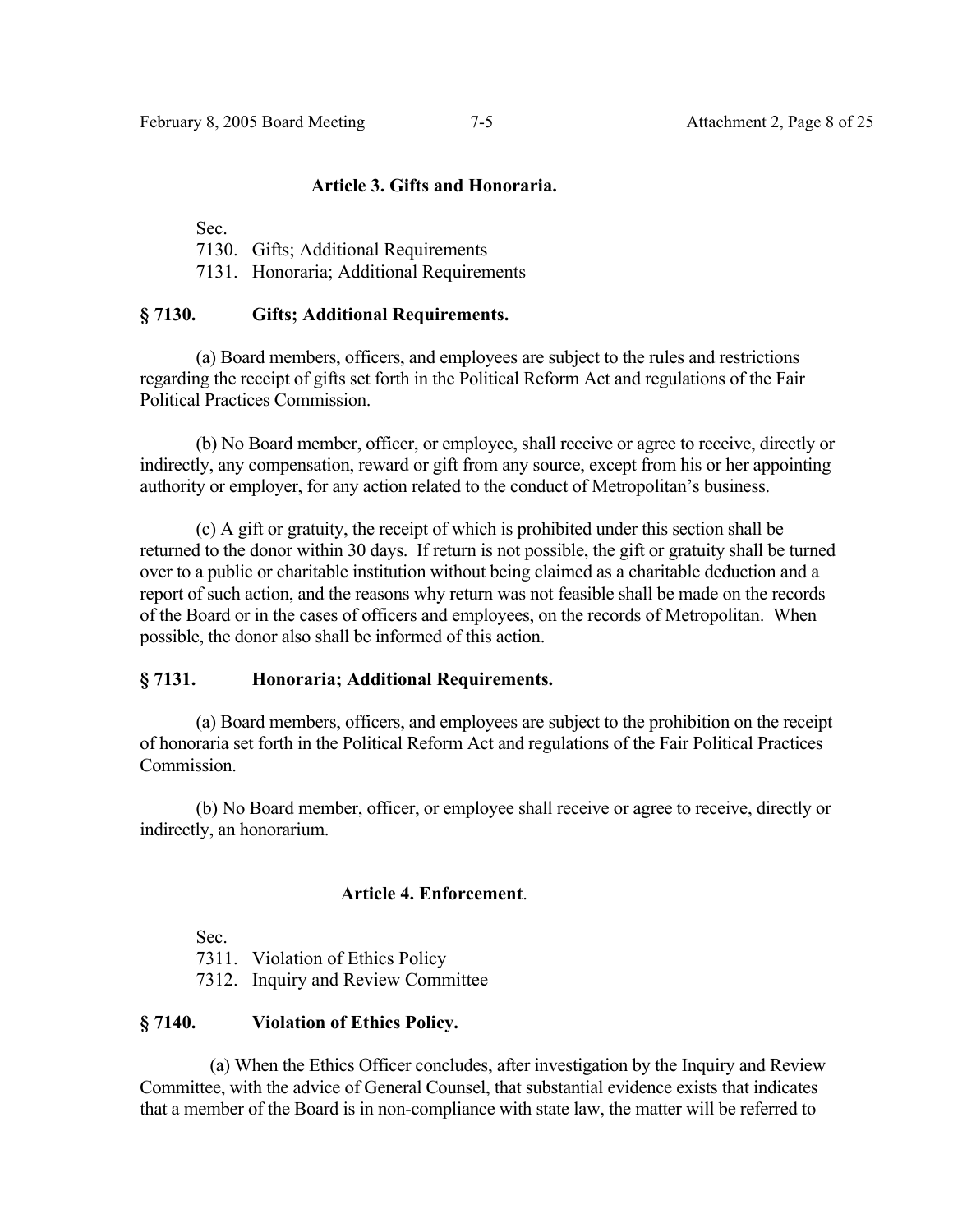February 8, 2005 Board Meeting 7-5 Attachment 2, Page 9 of 25

the Fair Political Practices Commission, Attorney General, or District Attorney, as applicable, with notice of the referral provided to the Board, Board member and the appointing member agency at the time of the referral. When the Ethics Officer concludes, after investigation by the Inquiry and Review Committee, with advice of General Counsel, that substantial evidence exists that indicates that a member of the board is in non-compliance with the Ethics Policy or Administrative Code, the matter will be referred to the Executive Committee, with prompt notice to the Board member, with a recommendation for appropriate action, which can include, but is not limited to: (1) notification of finding of non-compliance; (2) letter of reprimand; (3) letter of reprimand with copy to the appointing agency; (4) request to the appointing agency for replacement of the Board member.

 (b) A Director who is subject to a finding of non-compliance with the Ethics Policy by the Ethics Officer shall, at the time the matter is referred to the Executive Committee, be provided a copy of all of the material upon which the determination was based, and have the opportunity to present any relevant information, data, or facts in his or her own defense prior to the Executive Committee determination.

 (c) Any Director who is dissatisfied with a determination by the Ethics Officer, after investigation by the Inquiry and Review Committee, that no violation or non-compliance occurred may appeal the determination to the Executive Committee for review.

 (d) Violation of the Ethics Policy by officers or employees will be handled though existing disciplinary procedures.

# **§ 7141. Inquiry and Review Committee.**

 (a) The Inquiry and Review Committee is a committee that investigates ethics complaints against Metropolitan directors, officers and employees. The committee shall be composed of the Ethics Officer, three elected members of the Board and three staff members, one appointed by the Chief Executive Officer, one appointed by the General Counsel and one appointed by the General Auditor. The elected directors shall serve staggered three-year terms, with the initial terms being for either one, two or three years. Members of the committee may be re-elected or reappointed to their positions.

 (b) The Ethics Officer shall refer ethics complaints to the committee, and is a non-voting member of the committee.

 (c) Five of the six voting members of the committee, comprised of the directors and executive staff, shall vote on the findings of an investigation of a complaint according to the following rules:

 (1) For an allegation against a director, one of the staff members shall be excused from participating in the investigation of that complaint.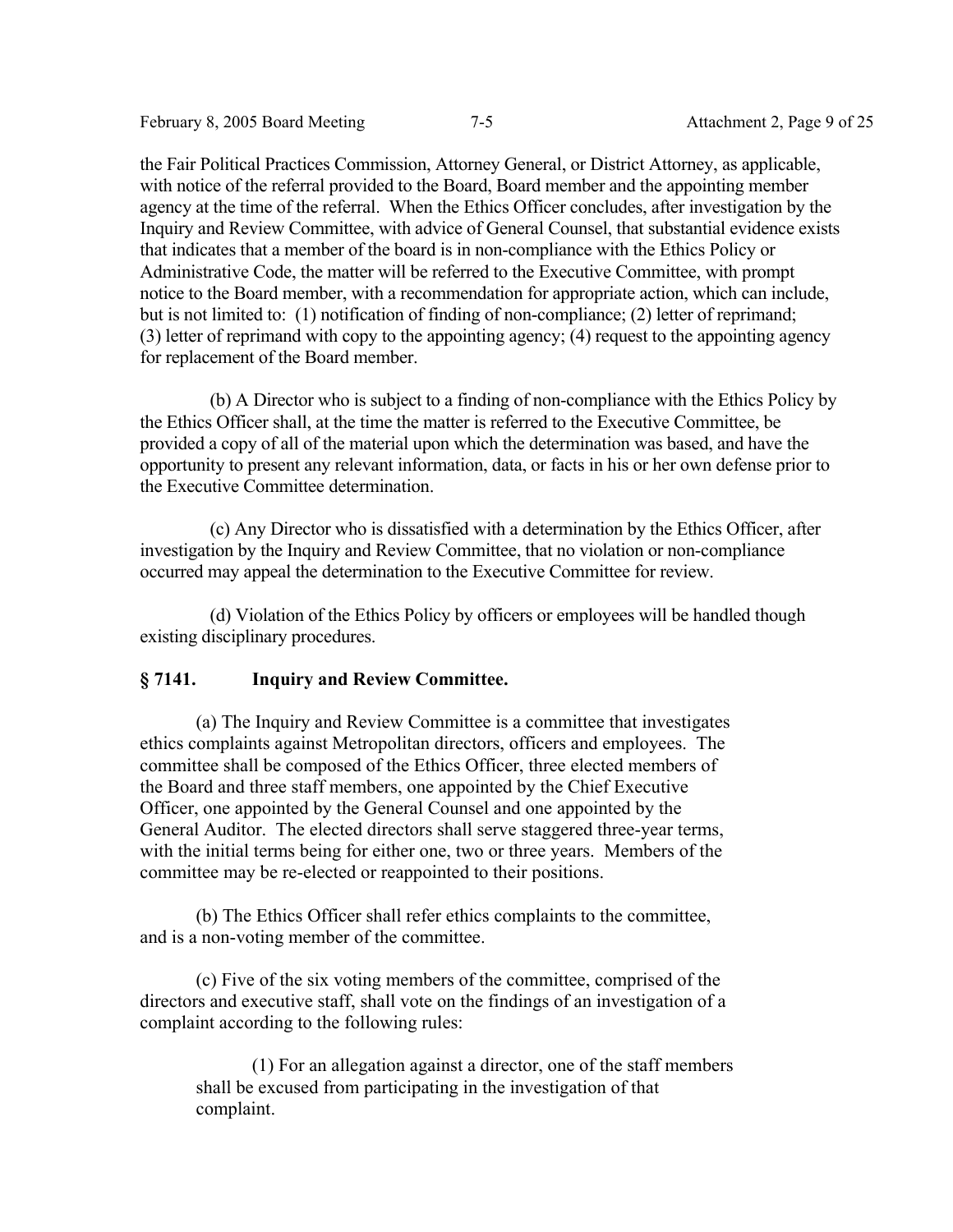(2) For an allegation against an employee, one of the director members shall be excused from participating in the investigation of that complaint.

 (3) Committee members shall take turns excusing themselves from participating in a complaint, except that members must excuse themselves, or may be removed by vote of the other committee members, from participating in the investigation of a complaint involving his or her conflict of interest, or the appearance of a conflict of interest or any impropriety. No committee member shall be involved in the investigation of a complaint that involves his or her area of responsibility.

 (d) The committee shall submit findings involving employees, along with any dissent, to the appropriate department head for action. The committee shall submit findings involving directors, along with any dissent, to the Executive Committee for action. A report on action to be taken in response to the findings must be submitted to the Ethics Office.

 (e) The Ethics Officer shall review and summarize all ethics complaints in a quarterly report to the Board of Directors. The General Counsel shall receive a copy of all findings, reports and actions concerning complaints.

#### **Chapter 2**

# **DISCLOSURE OF ECONOMIC INTERESTS Article 1. Conflict of Interest Code**

Sec.

7200 Incorporation of Title 2, California Code of Regulations

7205 Filing of Statements of Economic Interests

# **§ 7200. Incorporation of Title 2, California Code of Regulations.**

 The Political Reform Act, Government Code Section 81000, et seq., requires state and local government agencies to adopt and promulgate conflict of interest codes. The Fair Political Practices Commission has adopted a regulation (2 Cal. Code of Regs., Sec. 18730) which contains the terms of a standard conflict of interest code, which can be incorporated by reference in an agency's code. After public notice and hearing it may be amended by the Fair Political Practices Commission to conform to amendments in the Political Reform Act. Therefore, the terms of 2 California Code of Regulations Section 18730 and any amendments to it duly adopted by the Fair Political Practices Commission are hereby incorporated by reference. This regulation and the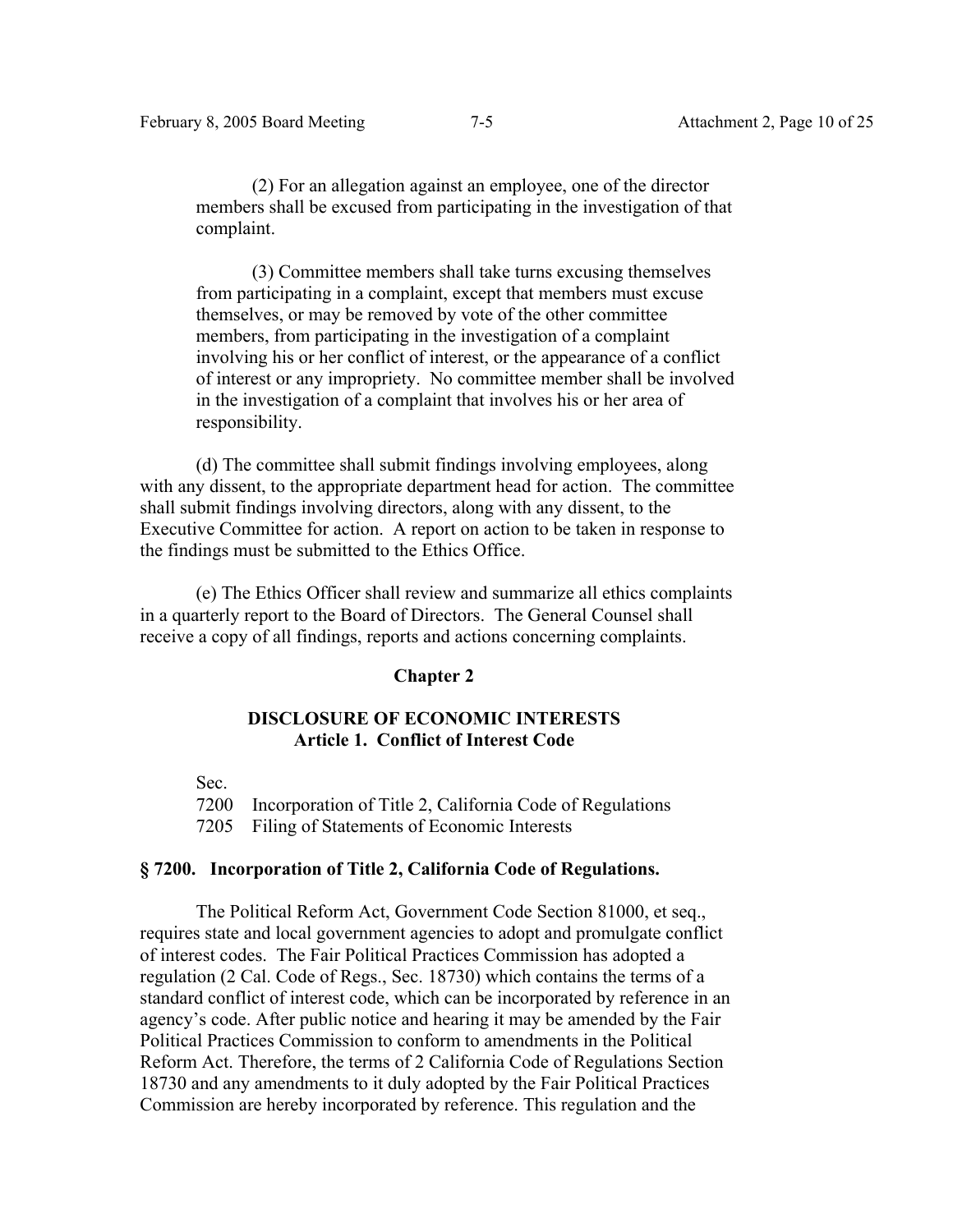attached Appendix designating officials, employees, and other individuals and establishing disclosure categories shall constitute the conflict of interest code of The Metropolitan Water District of Southern California.

## **§ 7205. Filing of Statements of Economic Interests.**

 Designated employees and other designated individuals shall file their statements with The Metropolitan Water District of Southern California which will make the statements available for public inspection and reproduction. (Gov. Code, Sec. 81008.) Upon receipt of the statements for the Board of Directors, the agency shall make and retain a copy and forward the original to the Fair Political Practices Commission. Statements for all other designated employees and designated individuals will be retained by the agency.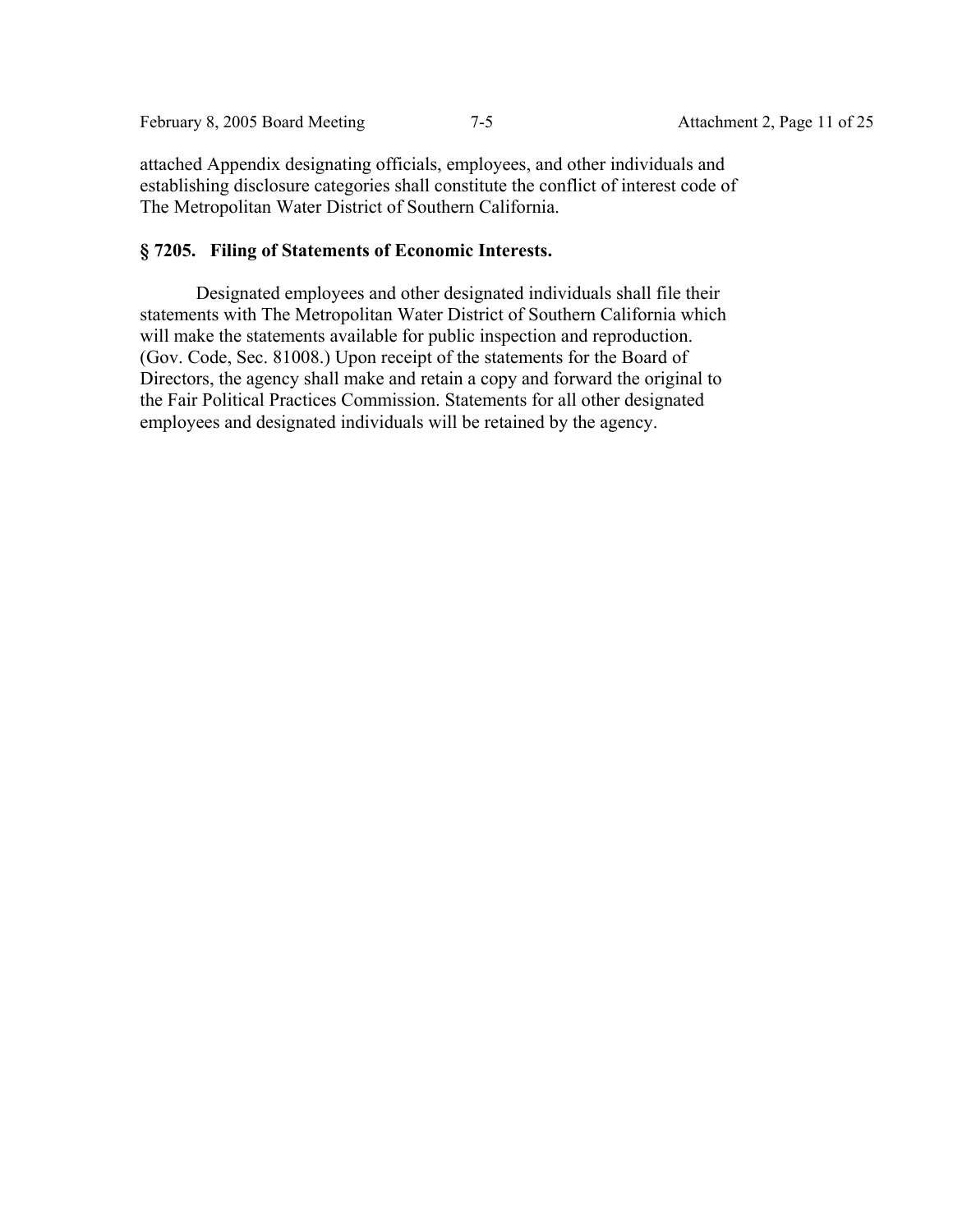### **Article 2**

# **DESIGNATED POSITIONS AND CATEGORIES OF DISCLOSURE INDEX**

Sec.

- 7210. General Provisions
- 7211. Officers of the District
- 7212. Office of the Chief Financial Officer
- 7213. Water System Operations Group
- 7214. Corporate Resources Group
- 7215. Water Resources Management Group
- 7216. Office of the Chief Executive Officer
- 7217. Ethics Office
- 7218. Office of the Chief Operating Officer
- 7219. Legal Department
- 7220. Officials Who Manage Public Investments
- 7221. Budget Disbursement Agents
- 7222. Consultants

## **§ 7210. General Provisions.**

 (a) Investments, business positions in any business entity and sources of income listed in Column II of Sections 7211 through 7222 are disclosable if:

 (1) The business entity in which the investment or business position is held is of the type which has contracted with Metropolitan within the previous two years; or

 (2) The business entity in which the investment or business position is held is of the type which has furnished supplies or services as a subcontractor under any contract with Metropolitan within the previous two years; or

 (3) The source of income is of the type which has contracted with Metropolitan within the previous two years; or

 (4) The source of income is of the type which has furnished supplies or services as a subcontractor under any contract with Metropolitan within the previous two years.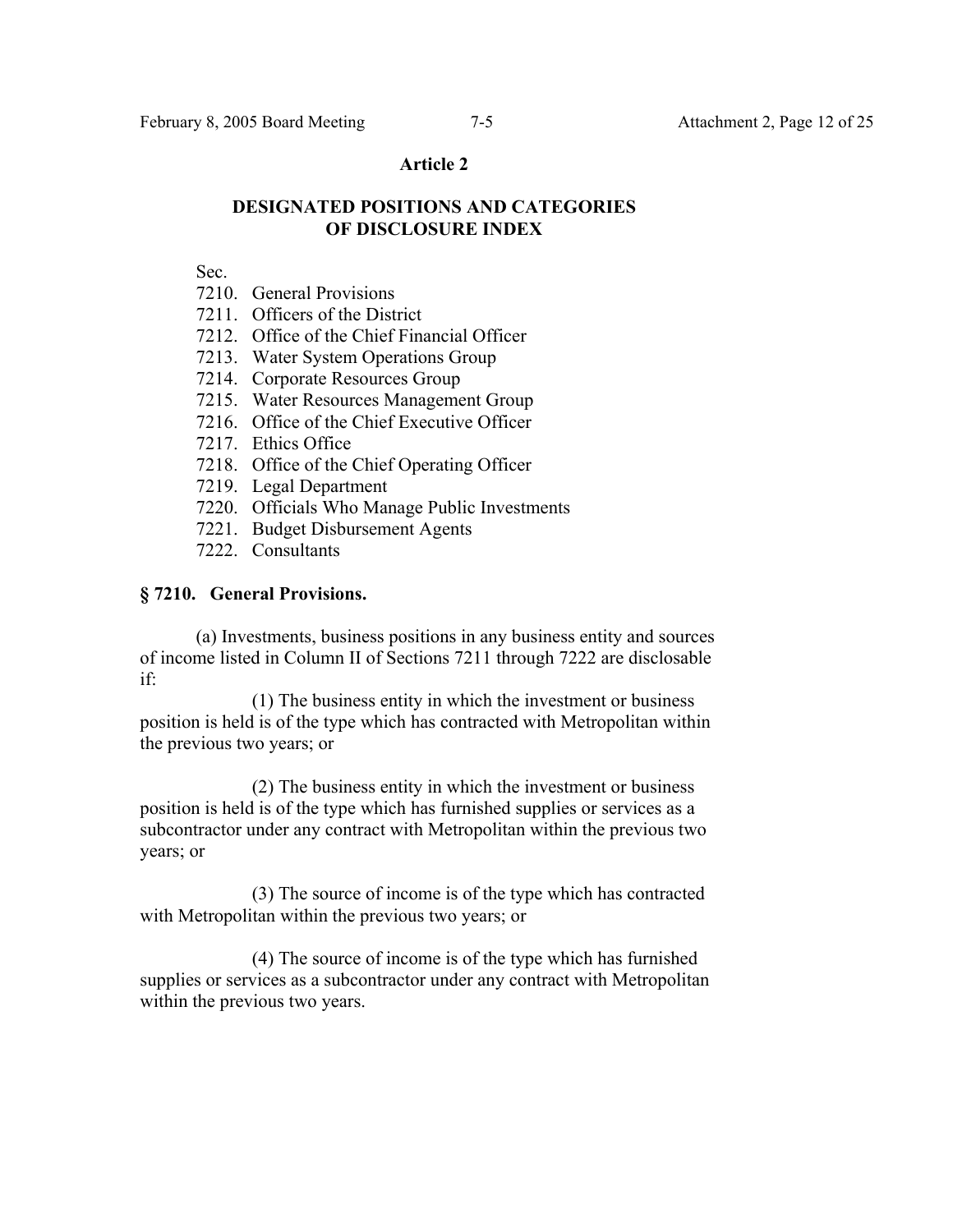(b) Where real property is made reportable in Column II of Sections 7211 through 7222, designated employees within Section 7211(a) shall report as an interest in real property any undeveloped real property located within Metropolitan's jurisdiction. For this purpose, "undeveloped real property" is defined as real property for which there are no current water connections available from Metropolitan to the retail supplier of water and such water connections would be necessary to provide a water supply to the property, or for which larger water delivery facilities from Metropolitan are required before increased water service can be provided for a presently contemplated change in the use to which the property is put.

 Where real property is made reportable all designated employees shall disclose any interests in real property within two miles of any Metropolitan land if, within the previous two years, Metropolitan has engaged in a real property transaction or a change in use designation of that land or if Metropolitan has under active consideration such a transaction or change in designation affecting or involving that land at the time of filing.

 (c) A designated employee must disclose that the designated employee is a director, officer, partner, trustee, employee, or holds any position of management in a business entity listed in Column II of Sections 7211 through 7222 doing business within Metropolitan's jurisdiction and which is of the type which has contracted with Metropolitan or has furnished supplies or services as a subcontractor under any contract with Metropolitan within the previous two years.

 (d) Employees who fill the positions of designated employees by temporary appointment for a *de minimis* period of time, not to exceed three consecutive weeks during the calendar year, shall not be deemed to be designated employees under this Conflict of Interest and Disclosure of Personal Finances Code.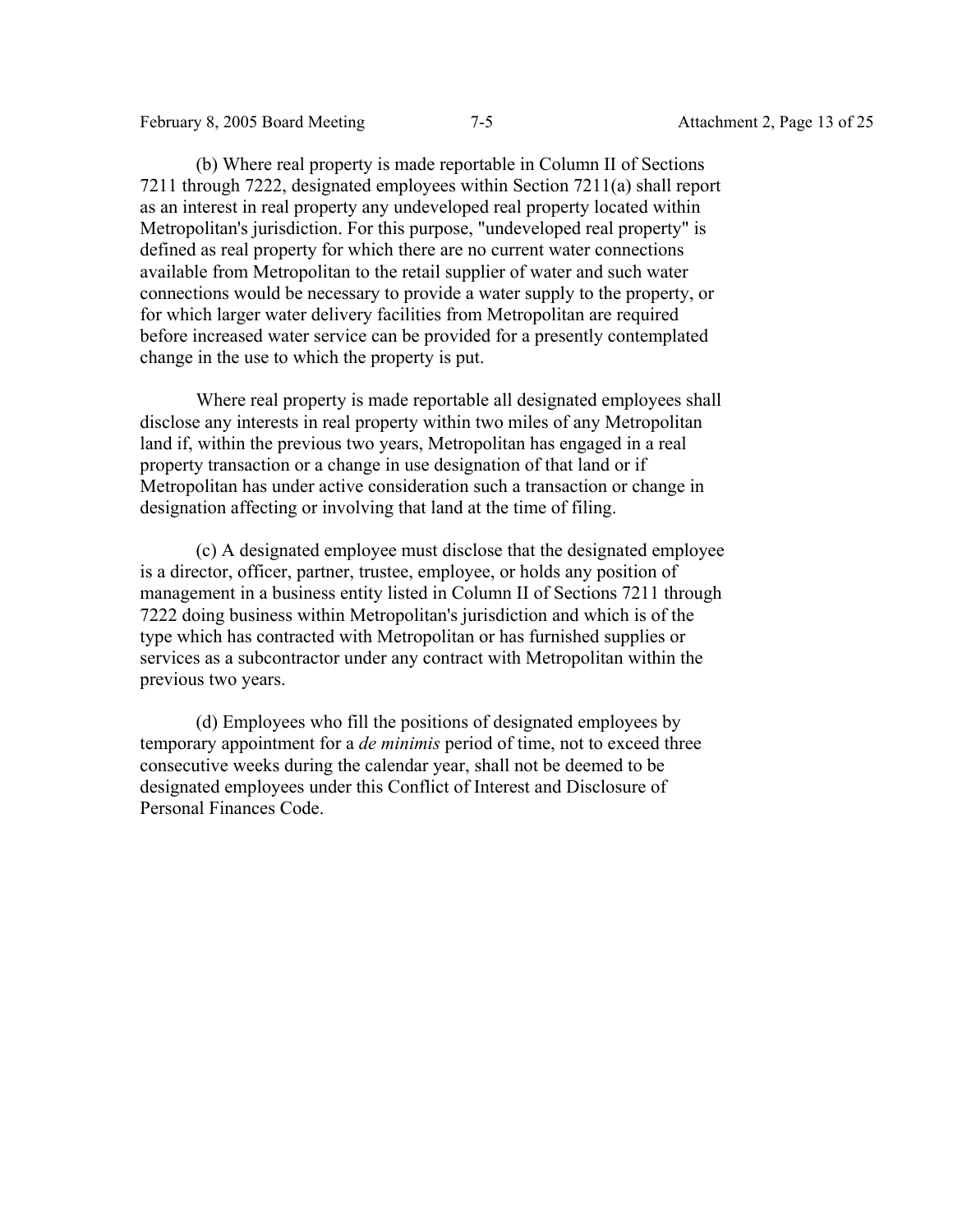#### **§ 7211. Officers of the District.**

(a)

Chief Executive Officer

Chief Operating Officer

General Counsel

Assistant General Counsel

General Auditor

Assistant General Auditor

Ethics Officer

**Controller** 

Assistant Controller

1. Office equipment and supplies

- 2. Banks and savings and loan institutions
- 3. Securities dealers
- 4. Real property
- 5. Public utilities
- 6. Financial audit services
- 7. Insurance services
- 8. Computer equipment, services and supplies
- 9. Printing, reproduction, or photographic equipment services and supplies
- 10. Periodicals, books, newspapers
- 11. Chemicals
- 12. Motor vehicles and specialty vehicles, parts and supplies
- 13. Construction and maintenance equipment, services and supplies
- 14. Petroleum products
- 15. Transportation and lodging services
- 16. Safety and security services, equipment and supplies
- 17. Food services and supplies
- 18. Communication services
- 19. Water quality testing equipment, services and supplies
- 20. Cathodic protection equipment, services and supplies
- 21. Engineering services
- 22. Employment and temporary help agencies
- 23. Educational equipment, services and supplies
- 24. Medical supplies, services and informational materials
- 25. Landscape services and supplies
- 26. Typographical services
- 27. General and specialty equipment rentals
- 28. Real estate sales and investment firms
- 29. Consulting services: legal, energy and power,

engineering, soil testing, water treatment, data processing, computers, doctors, labor relations, employee training, advertising, communications, design, art work, audio visual, movie products, planning, water pricing and demand, water resources, economists, desalting, financial environmental, appraisers, investment, hazardous waste disposal.

30. Title insurance and escrow services

- 31. Farming
- 32. Private water companies
- 33. Electrical generating equipment and supplies
- 34. Electrical equipment and supplies
- 35. Real estate development firms

36. Any business entity selling or leasing real property to, or purchasing or leasing real property from the District

(b)

Members of the Board of Directors See Section 7220

Chief Financial Officer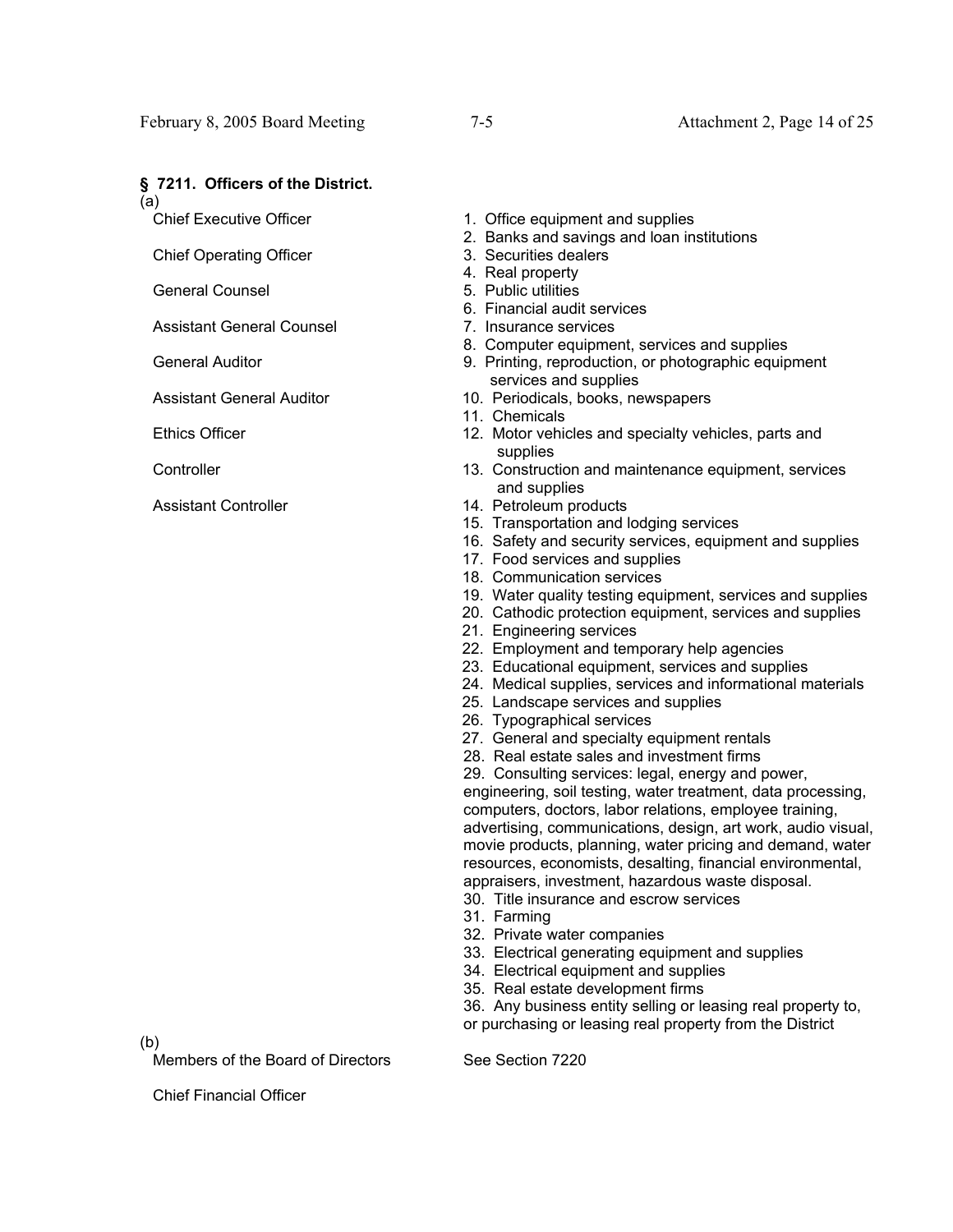**Treasurer** 

Assistant Treasurer

#### **§ 7212. Office of the Chief Financial Officer.**

Financial Services

(1)

 Section Manager – Controller Section Manager Treasury and Debt Management Section Manager Budget and Financial Planning Unit Manager - Assistant Controller Deputy Treasurer Team Manager – Payroll/Accounts Payable Program Manager – Rates and Charges (2)

# **§ 7213. Water System Operations Group.**

(a)

 Water System Operations Group Manager Water System Operations Group Assistant Manager

- 1. Banks and savings and loan institutions
- 2. Financial audit services

3. Consulting services (investments, investment banking, brokers, economists, planning, water pricing, and other financial services, including financial reporting)

4. Securities dealers

5. Information Technology consulting services (e.g. computers, data processing, and engineering)

Unit Manager Risk Management 1. Consulting services (insurance, actuarial, risk management, claims administration, health, safety and environmental services)

- 2. Insurance companies
- 1. Airplane equipment and supplies
- 2. Boating/marina related supplied and services
- 3. Chemicals
- 4. Communication services
- 5. Construction and building equipment and supplies
- 6. Consulting services (energy and power, operations, maintenance-related services, water quality, water quality regulations, water treatment, engineering, planning, security and guard services, emergency preparedness, communications, recreation-related services, control systems (including SCADA), environmental assessment, permitting, legislative medical, claims administration, health and safety.)
- 7. Electrical equipment, parts and supplies
- 8. Electronic supplies and equipment
- 9. Energy equipment and supplies
- 10. First-aid materials and supplies, related training and services
- 11. Food services and supplies
- 12. Hardware, tools and supplies
- 13. Hazardous waste disposal/treatment services
- 14. Investigative security services and security-related equipment and supplies
- 15. Maintenance supplies
- 16. Motor vehicles and specialty vehicles, parts and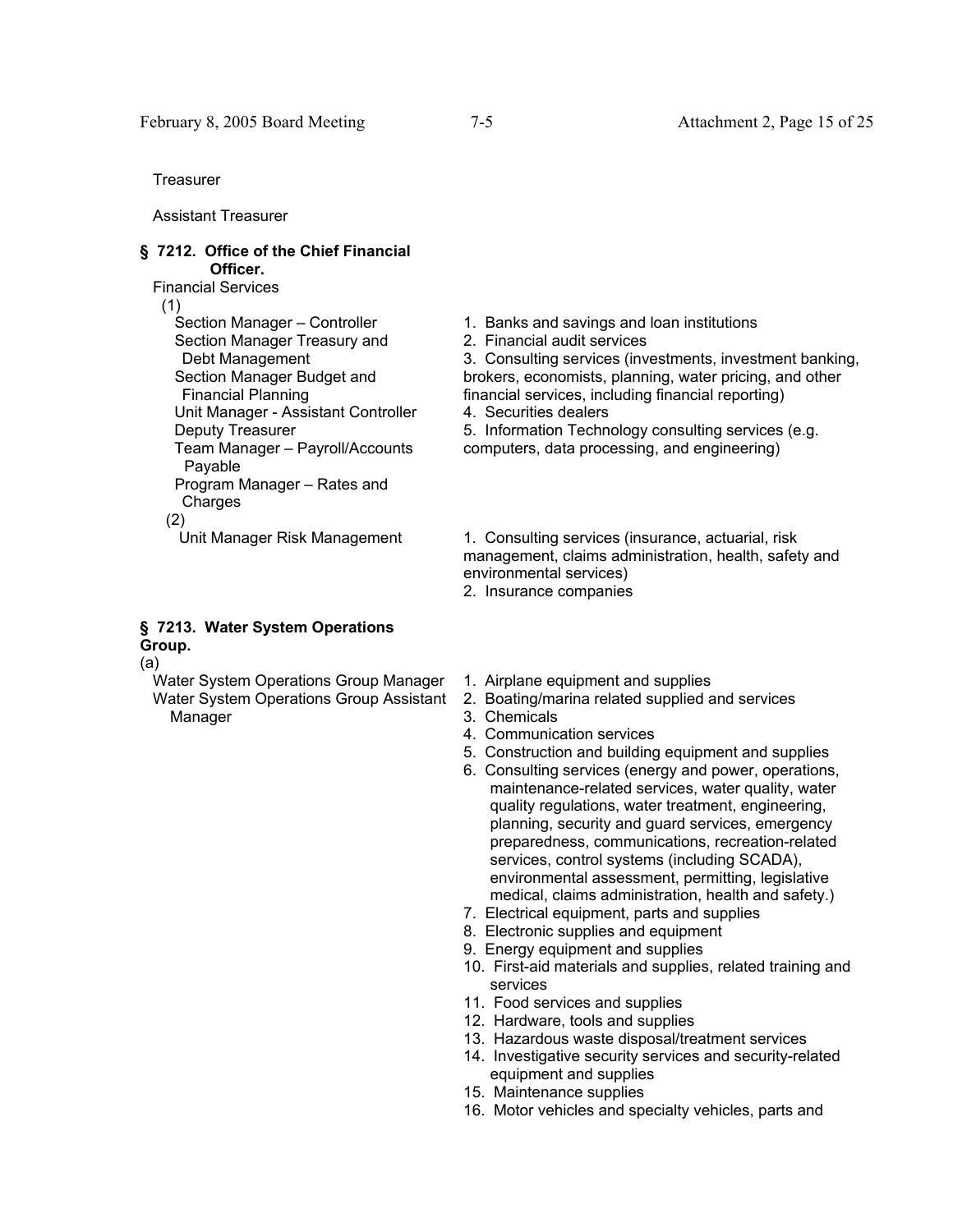supplies

- 17. Petroleum products
- 18. Pipes, valves, fittings, pumps, meters, equipment and supplies
- 19. Public utilities
- 20. Real property
- 21. Safety, health and medical services and supplies; safety equipment and supplies
- 22. Software, including control systems, SCADA, maintenance management, energy and water planning
- 23. Telecommunications equipment and supplies
- 24. Training materials & supplies (apprenticeship program related)
- 25. Water quality testing, equipment, supplies and services
- 26. Weed abatement/landscape maintenance related contracts
- 27. Janitorial services
- 1. Training materials & supplies (apprenticeship program related)
- 1. Consulting services (security and guard services, emergency preparedness)
- 2. Investigative security services and security-related equipment and supplies
- 1. Safety, health and medical services and supplies
- 2. Consulting services (health and safety, medical training, claims administration)
- 3. Hazardous waste disposal / treatment services
- 4. Equipment and supplies (safety, security and training)
- 1. Consulting services (management and communications)
- 1. Boating/marina related supplies and services
- 2. Consulting services (recreation related)
- 3. Construction and building equipment and supplies
- 4. Electrical equipment, parts and supplies
- 5. First-aid, safety equipment and supplies
- 1. Communication services

2. Consulting services (energy and power, operations, maintenance-related services, planning, communications, and control systems (including SCADA))

- 3. Electrical equipment, parts and supplies
- 4. Electronic supplies and equipment
- 5. Energy equipment and supplies
- 6. Maintenance supplies
- 7. Pipes, valves, fittings, pumps, meters, equipment and supplies
- 8. Public utilities
- 9. Software, including control systems, SCADA,

maintenance management, energy and water planning

 Program Manager I – Apprenticeship Program

(b)

 Security & Emergency Management Unit Security & Emergency Management Unit Manager

Security Team Manager

(c)

 Workplace Health & Safety Unit Workplace Health & Safety Unit Manager Industrial Hygiene Team Manager

(d)

 Business Management Team Business Management Team Manager (e)

Recreation Team

Recreation Team Manager

## (f)

 Operations & Maintenance Planning Section

 Operations & Maintenance Planning Section Manager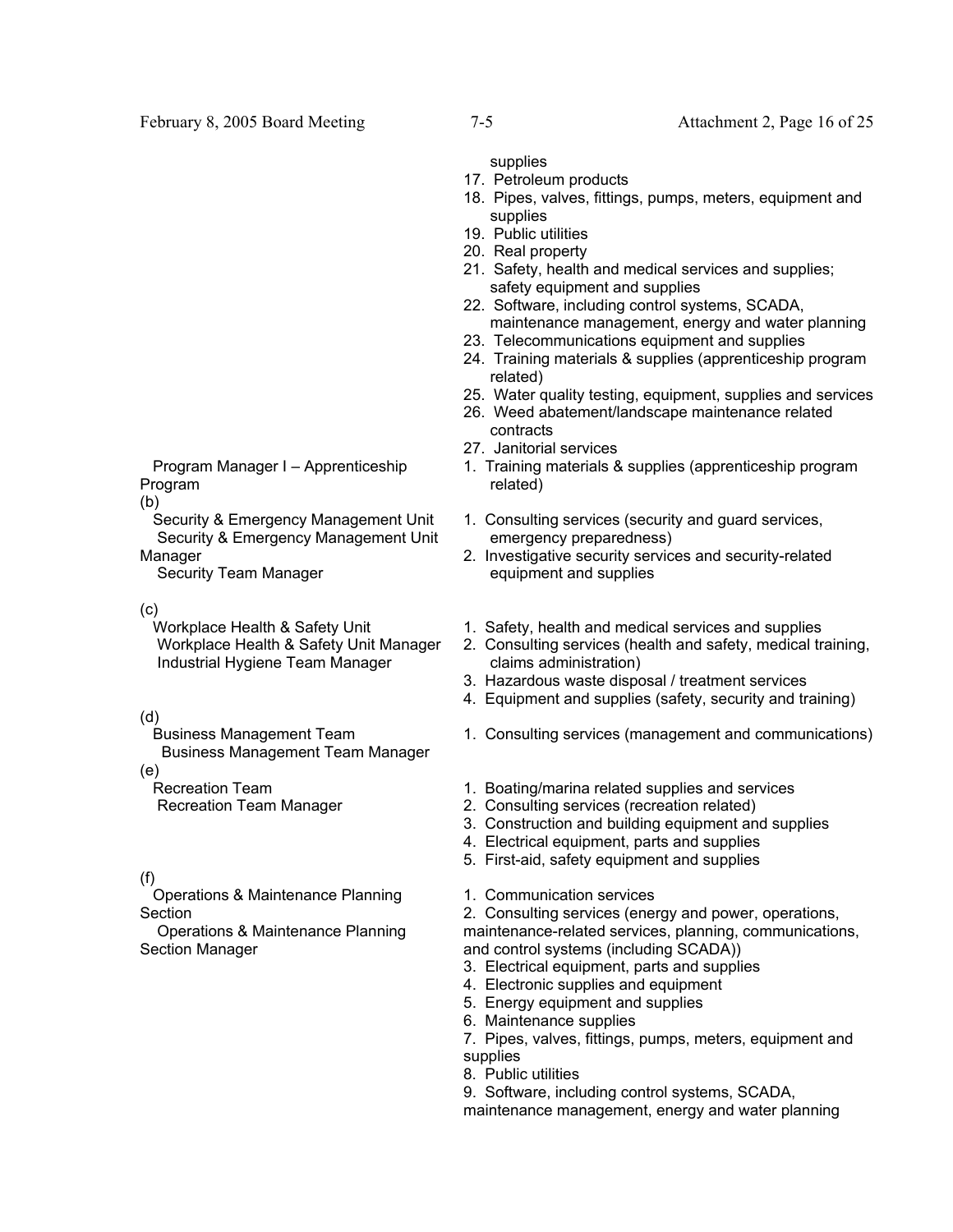#### February 8, 2005 Board Meeting 7-5 Attachment 2, Page 17 of 25

10. Telecommunications equipment and supplies

11. Real property

1. Consulting services (engineering, planning, energy and power, and control systems (including SCADA))

2. Energy equipment and supplies

3. Software, including control systems, SCADA, energy and water planning

- 4. Public utilities
- 5. Real property
- 1. Communication services

2. Consulting services (engineering, communications, control systems (including SCADA))

- 3. Electronic supplies and equipment
- 4. Pipes, valves, fittings, pumps, meters, equipment and supplies
- 5. Public utilities

6. Software, including control systems, communications, SCADA, maintenance management, energy and water planning

- 7. Telecommunications equipment and supplies
- 1. Consulting services (maintenance-related services)
- 2. Maintenance equipment and supplies
- 3. Pipes, valves, fittings, pumps, meters, equipment and supplies
- 4. Public utilities
- 5. Software, including maintenance management
- 1. Airplane equipment and supplies
- 2. Chemicals
- 3. Construction and building equipment and supplies
- 4. Consulting services (engineering, planning, emergency preparedness)
- 5. Electrical equipment, parts and supplies
- 6. Electronics equipment and supplies
- 7. Food services and supplies
- 8. Hardware, tools and supplies
- 9. Petroleum products
- 10. Pipes, valves, fittings, pumps, meters, equipment supplies
- 11. Public utilities
- 12. Real property
- 13. Safety equipment and supplies
- 14. Weed abatement/landscape maintenance related contracts
- 15. Janitorial services

(g)

 Operations Planning Unit Operations Planning Unit Manager Planning & Program Development Team Manager

Program Manager II, Program Manager I

(h)

 System Operations Unit System Operations Unit Manager Operations Control Center Team Manager

(i)

 Maintenance Planning Unit Maintenance Planning Unit Manager

#### (j)

Conveyance and Distribution Section Conveyance and Distribution Section Manager

 Conveyance and Distribution Unit Managers

--Eastern Region

--Western Region

- --Desert Region
- Team Managers

 --Business Support for Eastern Region --Business Support for Western Region

--Business Support for Desert Region

- --Orange County Teams 1 & 2
- --Riverside
- --Lake Skinner
- --Diamond Valley Lake
- --Los Angeles Teams 1 & 2
- --La Verne
- --Valley
- --Aqueduct Maintenance
- --Trades
- --Pump Maintenance
- --Powerline Maintenance
- --Gene/Intake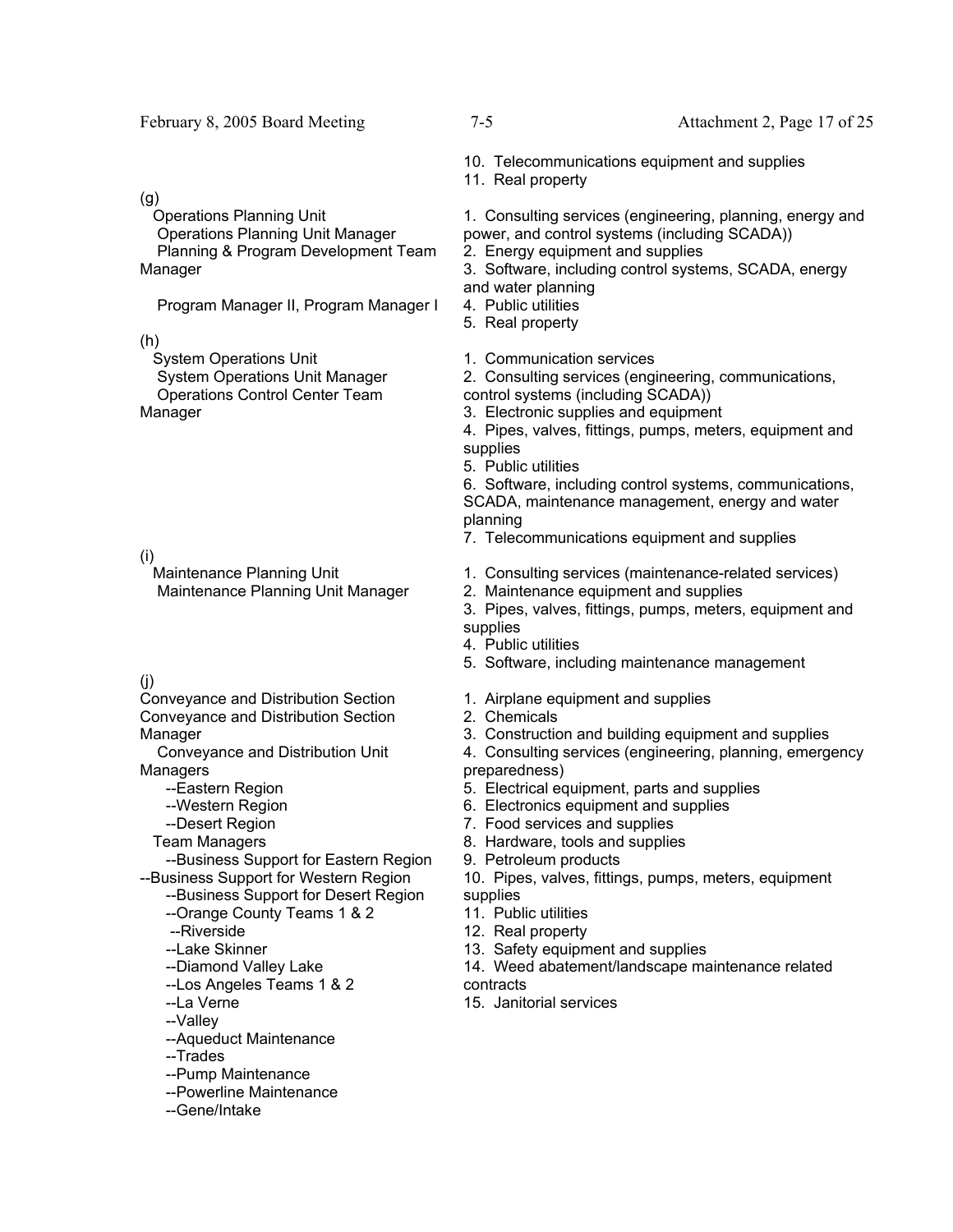- --Iron Mountain
- --Eagle/Hinds
- --Facilities Services
- --Control Systems Desert Region Landscape Maintenance

**Coordinators** 

(k)

- Water Treatment Section
- Water Treatment Section Manager Unit Managers

--Jensen

- --Weymouth
- --Diemer
- --Mills
- --Skinner
- Team Managers
- --Business Support for Jensen
- --Business Support for Weymouth
- --Business Support for Diemer
- --Business Support for Mills
- --Business Support for Skinner
- --Jensen O & M Teams 1 & 2
- --Weymouth O & M Teams 1 & 2
- --Diemer O & M Teams 1 & 2
- -- Mills O & M Teams 1 & 2
- --Skinner O & M Teams 1 & 2
- --Control Systems for Jensen
- --Control Systems for Weymouth
- --Control Systems for Diemer
- --Control Systems for Mills
- --Control Systems for Skinner
- Principal Engineer Ozone and residual management, water treatment and quality studies
- (l)

Water Quality Section

Water Quality Section Manager

 Senior Environmental Specialist – Water Quality Regulations

Unit Managers

- --Microbiology
- --Water Purification
- --Chemistry
- Team Managers
- --Quality Assurance
- --Business Support
- --Microbiology Compliance
- --Microbiology Development
- --Reservoir Management
- --Operations Compliance
- --Engineering Compliance
- --Process Development
- --Organic Chemistry Compliance
- --Chemistry Development
- 1. Weed abatement/landscape maintenance related contracts
- 1. Chemicals
- 2. Construction and building equipment and supplies
- 3. Consulting services (engineering, planning, operations, emergency preparedness, water treatment and quality)
- 4. Electrical equipment, parts and supplies
- 5. Electronic equipment and supplies
- 6. Hardware, tools and supplies
- 7. Motor vehicles and specialty vehicles, parts and supplies
- 8. Pipes, valves, fittings, pumps, meters, equipment and supplies
- 9. Public Utilities
- 10. Safety equipment and supplies
- 11. Software, including control systems (SCADA), energy monitoring
- 12. Telecommunications equipment and supplies
- 13. Janitorial services

- 1. Boating related supplies and services
- 2. Chemicals
- 3. Consulting services (water quality, water quality regulations, water treatment)
- 4. Safety equipment and supplies
- 5. Water quality testing, equipment, supplies and services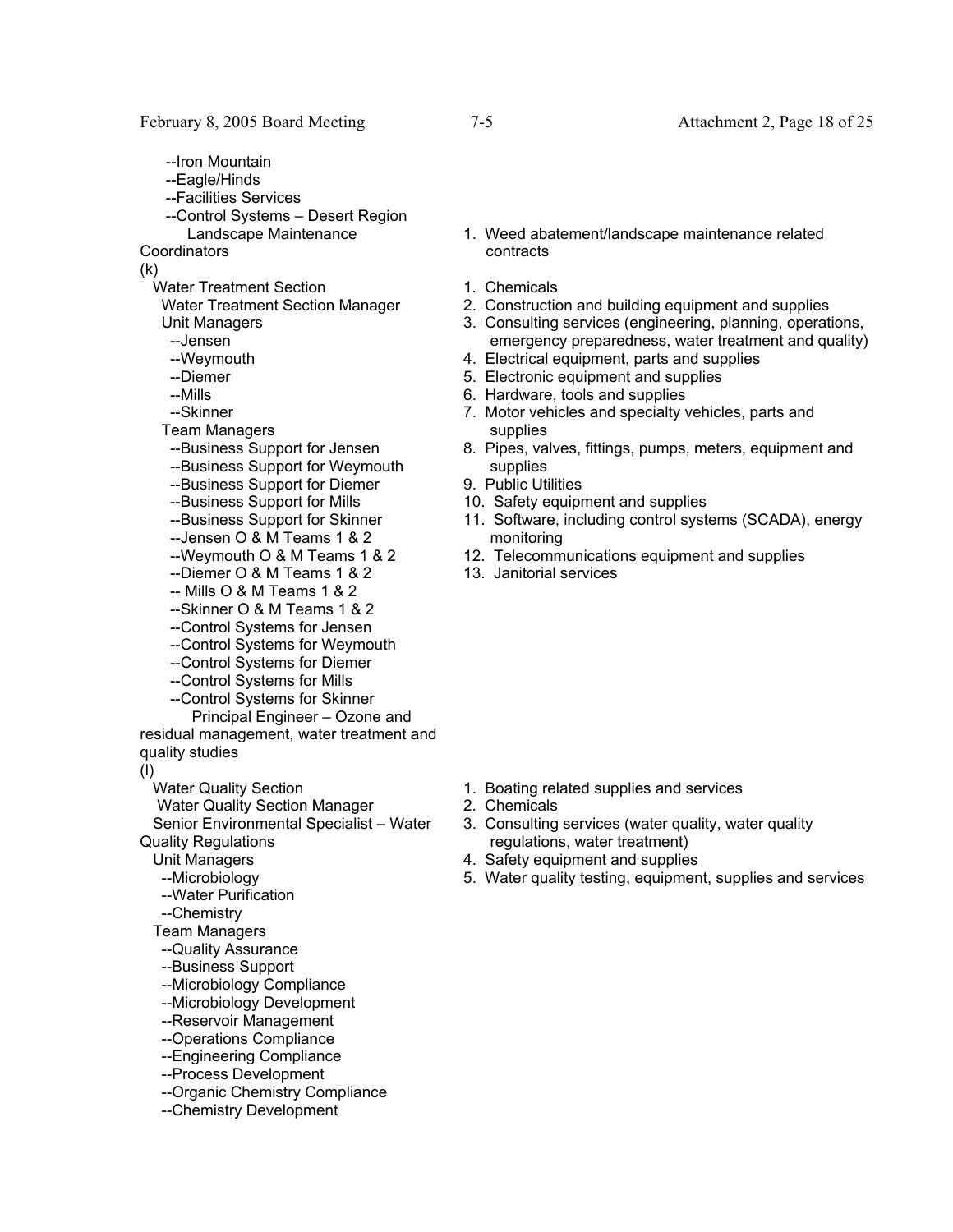--Inorganic Chemistry Compliance --Plant Laboratory

 Principal Environmental Specialist – Advanced Disinfectant/Disinfection By-

Product Studies

 Senior Research Chemist – Advanced Organic Precursors/Organic Compound **Studies** 

(m)

 Operations Support Services Section Operations Support Services Section Manager

Unit Managers

- --Construction Services
- --Maintenance Support
- --Power Support
- --Environmental Support Services
- --Fleet Maintenance

Team Managers

- --Business Support Construction **Services**
- --Business Support Maintenance support

--Business Support – Fleet

**Maintenance** 

- --Construction Teams 1, 2 and 3
- --Construction Projects
- --Production Planning
- --Fabrication Shop
- --Valve / Dive
- --Machine Shop
- --Coatings
- --HVAC
- --Hydro Electric
- --Hazardous Materials Management
- --Environmental Technical Services
- --East
- --West
- --Central
- --Desert

# **§ 7214. Corporate Resources Group**

(a)

#### (b)

 Project Coordination Program Manager Program Manager – Corporate Resources

(c)

 Engineering Services Section Manager (1)

- 1. Airplane equipment and supplies
- 2. Communication services
- 3. Construction and building equipment and supplies
- 4. Consulting services (engineering, environmental assessment, permitting, legislative, medical, health and safety)
- 5. Electronics supplies and equipment
- 6. Electrical equipment, parts and supplies
- 7. First-aid materials and supplies, training and services
- 8. Food services and supplies
- 9. Hardware, tools and supplies
- 10. Hazardous waste disposal/treatment services
- 11. Maintenance supplies
- 12. Motor vehicles and specialty, vehicles, parts and supplies
- 13. Petroleum products
- 14. Pipes, valves, fittings, pumps, meters, equipment and supplies
- 15. Public utilities
- 16. Real property
- 17. Safety equipment and supplies
- 18. Janitorial services

Corporate Resources Group Manager Same as Chief Executive Officer (See Section 7211 (a))

- 1. Consulting services, e.g. engineering
- 2. Equipment and supplies, e.g. those related to construction, rehabilitation and safety
- 3. Construction firms
- 4. Public utilities
- 5. Motor vehicles and specialty vehicles, parts and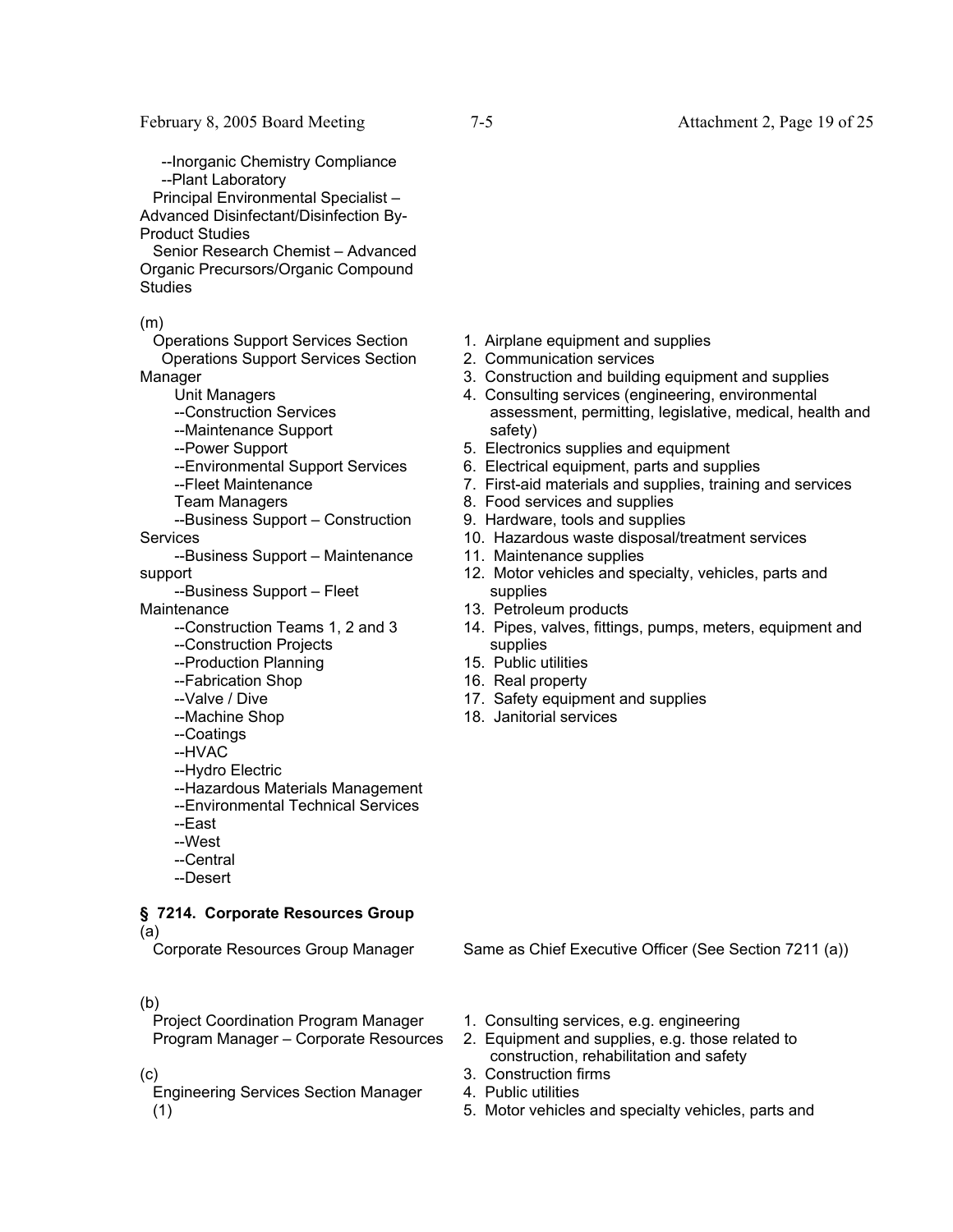Engineering Services Assistant Section Manager

 Inland Feeder Program Manager Inland Feeder Program Management

Team Manager Technical Control Team Manager

(2)

Design Unit Manager

 Treatment Plant/Equipment Design Team Manager

 Pipeline and Facility Design Team Manager

 Power/Instrumentation Design Team **Manager** 

 General Design Team Manager Design Support Team 1 Manager Design Support Team 2 Manager

(3)

 Infrastructure Unit Manager Materials & Metallurgy Team Manager Corrosion Control Team Manager

 Survey Mapping Team Manager Safety of Dams Team Manager Right-of-Way Engineering Team Manager

Field Survey Team Manager

(4)

Inspection Unit Manager

--Inspection Team Manager #1

--Inspection Team Manager #2

--Inspection Team Manager #3

--Soils & Concrete Team Manager

 --Fabrication and Inspection Team Manager

(5)

 Program Management Unit Manager --Construction Contract Administration

Team Manager

 --Construction Contract Development Team Manager

--Project Support Team Manager

--Distribution System Program

Management Team Manager

--Treatment Plant Program

Management Team Manager

 --Conveyance/Storage Program Management Team Manager

(6)

Asset Management and Facility 1. Real property

supplies

- 6. Real property
- 7. Printing and reproduction services
- Business Management Team Manager 1. Consulting services, e.g. benchmarking, training
	- 2. Equipment and supplies
	- 3. Printing and reproduction services
	- 1. Consulting services, e.g. engineering, design, geotechnical
	- 2. Equipment and supplies, e.g. those related to construction, rehabilitation, instrumentation, electrical and safety
	- 3. Construction firms
	- 4. Real property
	- 5. Public utilities
	- 1. Consulting services, e.g. engineering, and cathodic protection, title insurance, and escrow services
	- 2. Equipment services and supplies for surveying, cathodic protection, coatings, concrete testing, and safety and related activities
	- 3. Public utilities
	- 4. Real property
	- 5. Printing and reproduction services
	- 6. Vendors, e.g. dam surveillance and groundwater monitoring and telemetry equipment
	- 1. Consulting services, e.g. engineering
	- 2. Construction firms
	- 3. Equipment and supplies, e.g. those related to inspection, construction, rehabilitation and safety
	- 4. Public utilities
	- 5. Printing and reproduction services
	- 1. Consulting services, e.g. engineering
	- 2. Construction firms
	- 3. Equipment and supplies, e.g. those related to construction, rehabilitation and safety
	- 4. Public utilities
	- 5. Real property
	- 6. Printing and reproduction services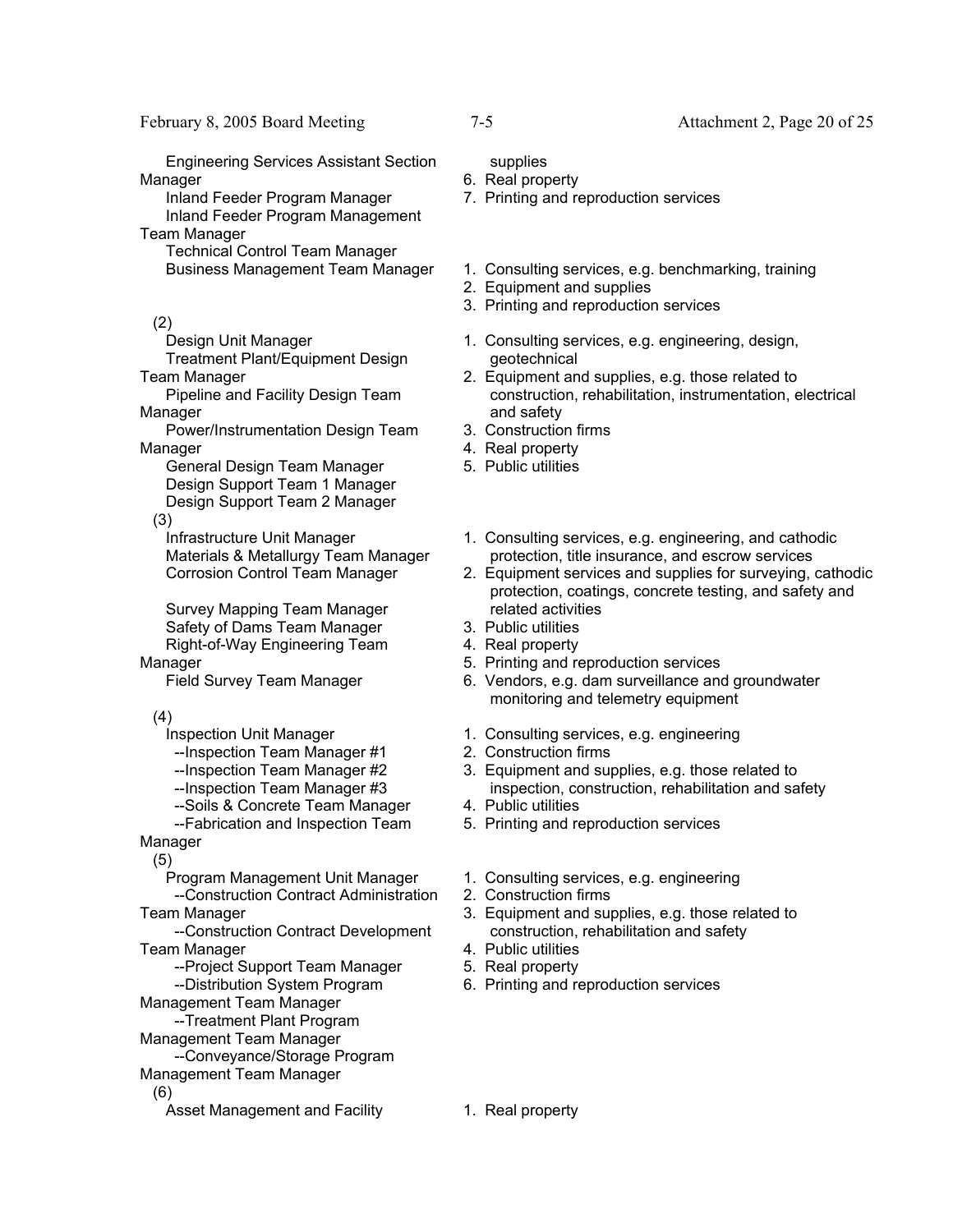February 8, 2005 Board Meeting 7-5 Attachment 2, Page 21 of 25

Planning Unit Manager

--Facility Planning Team Manager

--Substructures Team Manager

 --Environmental Planning Team **Manager** 

 --Property Management Team Manager

 --Acquisition and Appraisal Team Manager

--Hydraulics Team Manager

(d)

 Information Technology Section Manager --Program Manager of Conveyance Treatment and Distribution Automation in

the IT Section

- --Quality Assurance Team Manager
- --Information Security Team Manager
- --Business Management Team Manager
- --Client Services Unit Manager
- --Client Support Team Manager
- --Desktop Services Team Manager
- --Project Management Unit Manager --Project Management Unit Program
- Manager

 --Information Technology Infrastructure Unit Manager

--Program Manager – IT Infrastructure

 --Telecommunications Services Team Manager

--Database and Information Technology

- --Operations Manager
- --Server Maintenance Team Manager
- --Application Support Unit Manager
- --Enterprise Application Team Manager
- --Business Application Team Manager

--Control System Application Team

Manager

 --GIS Application Team Manager (e)

- 
- 2. Public utilities
- 3. Engineering services
- 4. Real estate development firms
- 5. Consulting services, e.g. engineering, environmental, financial, energy and power, water resources, water pricing and demand, real estate appraisers, hydraulics
- 6. Printing and reproduction services
- 7. Real estate sales and investment firms
- 8. Any business entity selling or leasing real property from **Metropolitan**
- 9. Escrow services
- 10. Data Services
- 11. Related Equipment and supplies
- 1. Consulting services, e.g. computers, Information Technology, control systems, telecommunications, Geographic Information Systems (GIS), and Computer-Aided Design (CAD)
- 2. Equipment supplies and services, e.g. computers, software, data, communications, and control systems
- 3. Public utilities, e.g., telephone and data services

- Business Services Section Manager 1. Consulting services, e.g. printing, reproduction, publishing, technical writing, transportation, maintenance, safety, food service
	- 2. Equipment and supplies, e.g. chemicals, motor vehicles, computer hardware, software, tools, parts, petroleum products, safety, furniture, office equipment and supplies, maintenance supplies, telecommunications
	- 3. Services, e.g. transportation & lodging services, publishing, maintenance, food service, air conditioning repair, landscape, movers, record storage, microfilming, travel agency
	- 4. Public utilities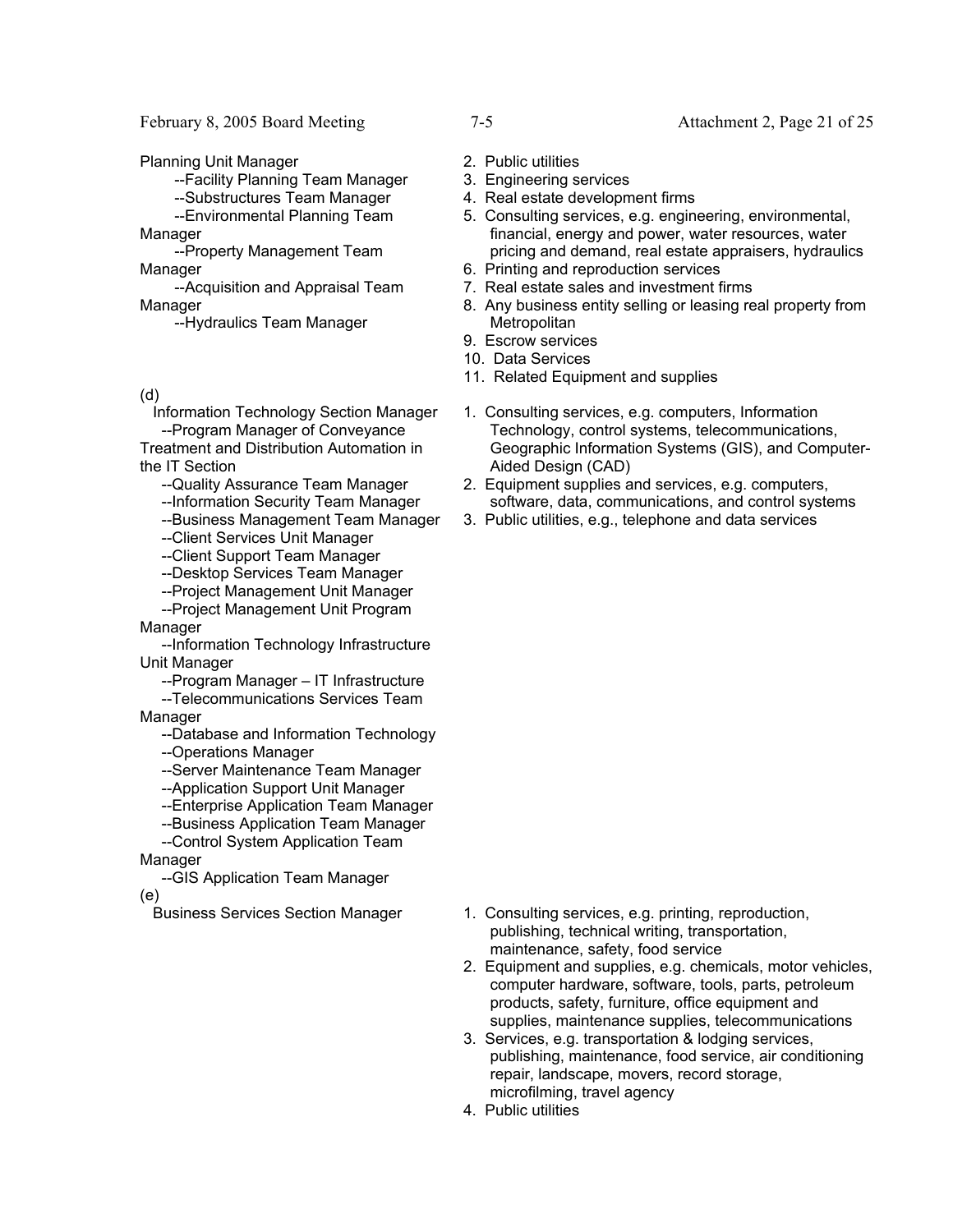# (1)

# (2)

 Contracting Services Unit Manager Procurement team Manager --Inventory Management Team

Manager --Professional Service Contract Development Team Manager

 (3) Facilities Services Unit Manager Transportation & Mail Team Manager Facilities Management Team Manager

# (4)

 Document Services Unit Manager Graphic Design Team Manager Reprographics Team Manager Technical Writing Team Manager Records Management Team Manager

# **§ 7215. Water Resource Management Group.**

(a)

 Group Manager – Water Resource Management

 Assistant Group Manager – Water Resource Management

 Resource Planning & Development Section Manager

--Resource Analysis Unit Manager

--System Analysis Unit Manager

 --Program Manager – Transfers and Exchange Issues

 --Program Manager – Groundwater Storage Issues

Program Manager – Bay Delta Issues

Periodicals, books, subscriptions and newspapers

- Business Management Team Manager 1. Consulting services, e.g. printing, reproduction, publishing, technical writing, maintenance, safety, food service, travel agency
	- 2. Equipment, supplies and services, e.g., those related to printing, reproduction, publishing, technical writing, transportation, maintenance safety, food service, contracting, safety
	- 3. Newspapers, books and periodicals
	- 4. Transportation & lodging services
	- 1. Consulting services
	- 2. Equipment and supplies, e.g. chemicals, motor vehicles, computer hardware, software, tools, parts, petroleum products, safety, office equipment and supplies, maintenance supplies, telecommunications
	- 3. Services, e.g. transportation & lodging services, publishing, maintenance, food service, telecommunications, travel agency
	- 4. Public utilities
	- 5. Periodicals, books, subscriptions and newspapers
	- 1. Consulting services
	- 2. Equipment and supplies, e.g. motor vehicles, tools, parts, furniture, office equipment and supplies, maintenance supplies
	- 3. Services, e.g. transportation, maintenance, food service, landscape, movers, air conditioner repair
	- 1. Consulting services, e.g. graphics, technical writing photography
	- 2. Equipment and supplies, e.g. printing, copying photographic, video
	- 3. Services, e.g. publishing, record storage, microfilming
	- 24. Periodicals, books, newspapers
	- 1. Public utilities
	- 2. Engineering services
	- 3. Real property
	- 4. Farming
	- 5. Private water companies
	- 6. Real estate development

7. Construction and maintenance equipment, services and supplies

8. Consulting services (energy and power, economists, engineering, environmental, financial, planning, desalting, water pricing and demand, water resources, water conservation.

9. Landscape services and supplier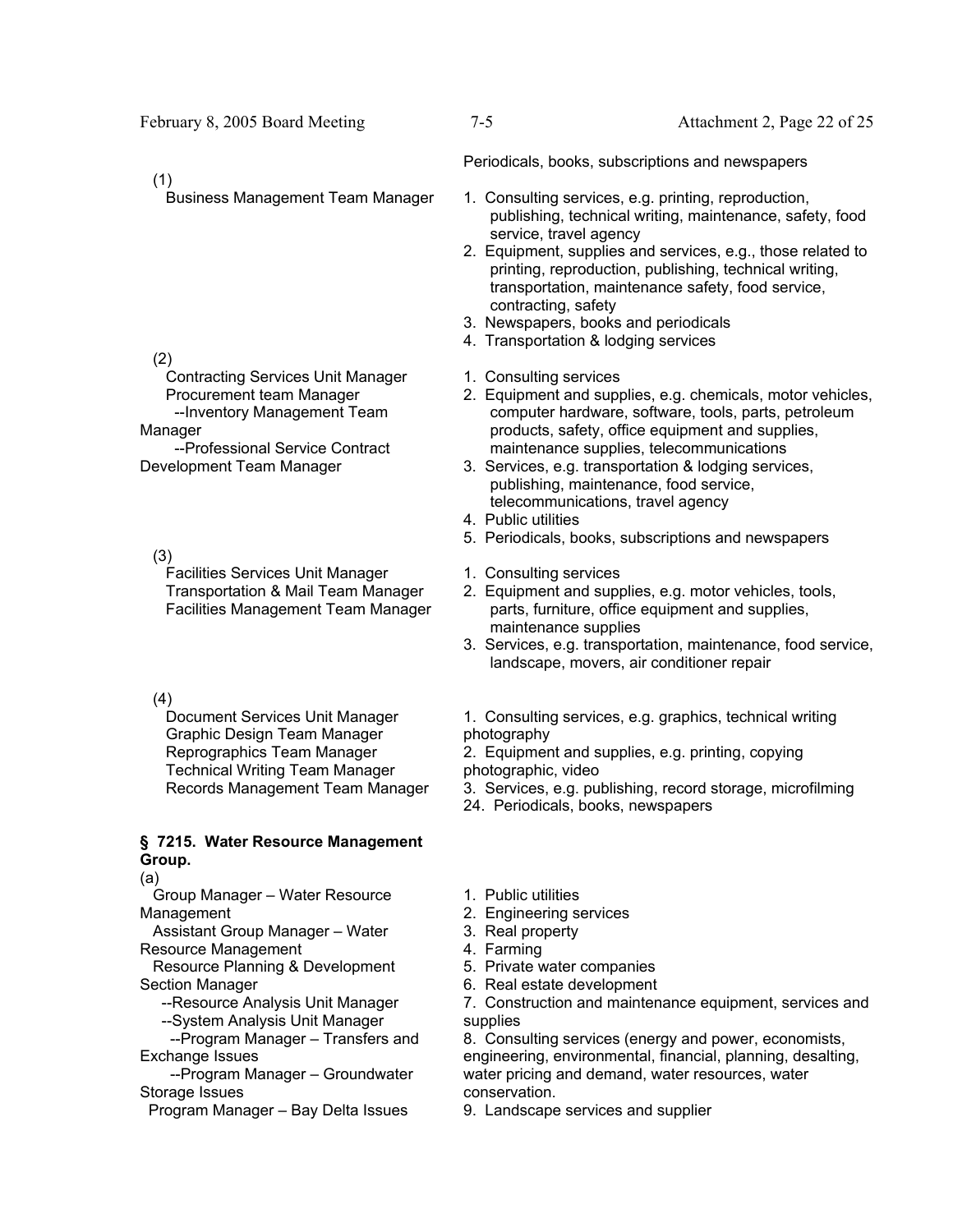| February 8, 2005 Board Meeting                                                                                                                                                                                                                                                                                                                                                                                           | 7-5                                                                                                                                                                                         | Attachment 2, Page 23 of 25                                                                                             |
|--------------------------------------------------------------------------------------------------------------------------------------------------------------------------------------------------------------------------------------------------------------------------------------------------------------------------------------------------------------------------------------------------------------------------|---------------------------------------------------------------------------------------------------------------------------------------------------------------------------------------------|-------------------------------------------------------------------------------------------------------------------------|
| <b>Resource Implementation Section</b><br>Manager<br>-- Imported Supply Unit Manager<br>--Regional Supply Unit Manager<br>--Program Manager - State Water<br>Project Issues<br>--Program Manager - Colorado River                                                                                                                                                                                                        | 10. Energy and Power                                                                                                                                                                        |                                                                                                                         |
| Resources Issues<br>--Program Manager - Water Use                                                                                                                                                                                                                                                                                                                                                                        |                                                                                                                                                                                             |                                                                                                                         |
| Efficiency<br>§ 7216. Office of the Chief Executive<br>Officer<br>(a)<br><b>Chief Operating Officer</b><br><b>Executive Vice President</b><br>Vice President - External Affairs<br>Vice President - Colorado River<br>Vice President - State Water Project<br>(b)                                                                                                                                                        | Same as Chief Executive Officer (See Section 7211 (a))                                                                                                                                      |                                                                                                                         |
| <b>Executive Secretary</b>                                                                                                                                                                                                                                                                                                                                                                                               | 1. Transportation and lodging services<br>2. Food services and supplies                                                                                                                     |                                                                                                                         |
| (c)<br>Human Resources Section Manager<br>(1)<br><b>Employee Relations Team Manager</b><br>Equal Employment Opportunity Team<br>Manager<br>Human Resources Service and<br><b>Compliance Unit Manger</b><br>--Classification/Compensation &<br><b>Benefits Team Manager</b><br>--Staffing, Assessment & Performance<br>Management Team Manager<br>Training and Organizational<br><b>Effectiveness Unit Manager</b><br>(d) | employee relations, medical benefits<br>training, safety, advertising, insurance<br>3. Printing and reproduction services<br>4. Employment agencies<br>5. Newspapers, books and periodicals | 1. Consulting services, e.g. employee training, labor and<br>2. Equipment, supplies and services e.g., those related to |
| <b>External Affairs Group</b><br><b>Vice-President External Affairs</b><br>Group Manager / External Affairs<br>Assistant Group Manager / External<br>Affairs<br>Executive Legislative Representative -<br>Washington, DC<br>Executive Legislative Representative -<br>Sacramento                                                                                                                                         | Same as Chief Executive Officer (See § 7211 (a))                                                                                                                                            |                                                                                                                         |
| Section Manager / Customer and<br><b>Community Relations</b><br>Unit Manager - Community Partnering<br>Unit Manager - Customer Service                                                                                                                                                                                                                                                                                   | 1. Newspapers, books and periodicals<br>airline charter                                                                                                                                     | 2. Hotel and motel accommodations, restaurants, bus and                                                                 |
| Unit Manager - Education and Facilities<br>Inspection                                                                                                                                                                                                                                                                                                                                                                    | 1. Newspapers, books and periodicals<br>2. Educational equipment, services and supplies                                                                                                     | 3. Consulting services (communications, design, art work,                                                               |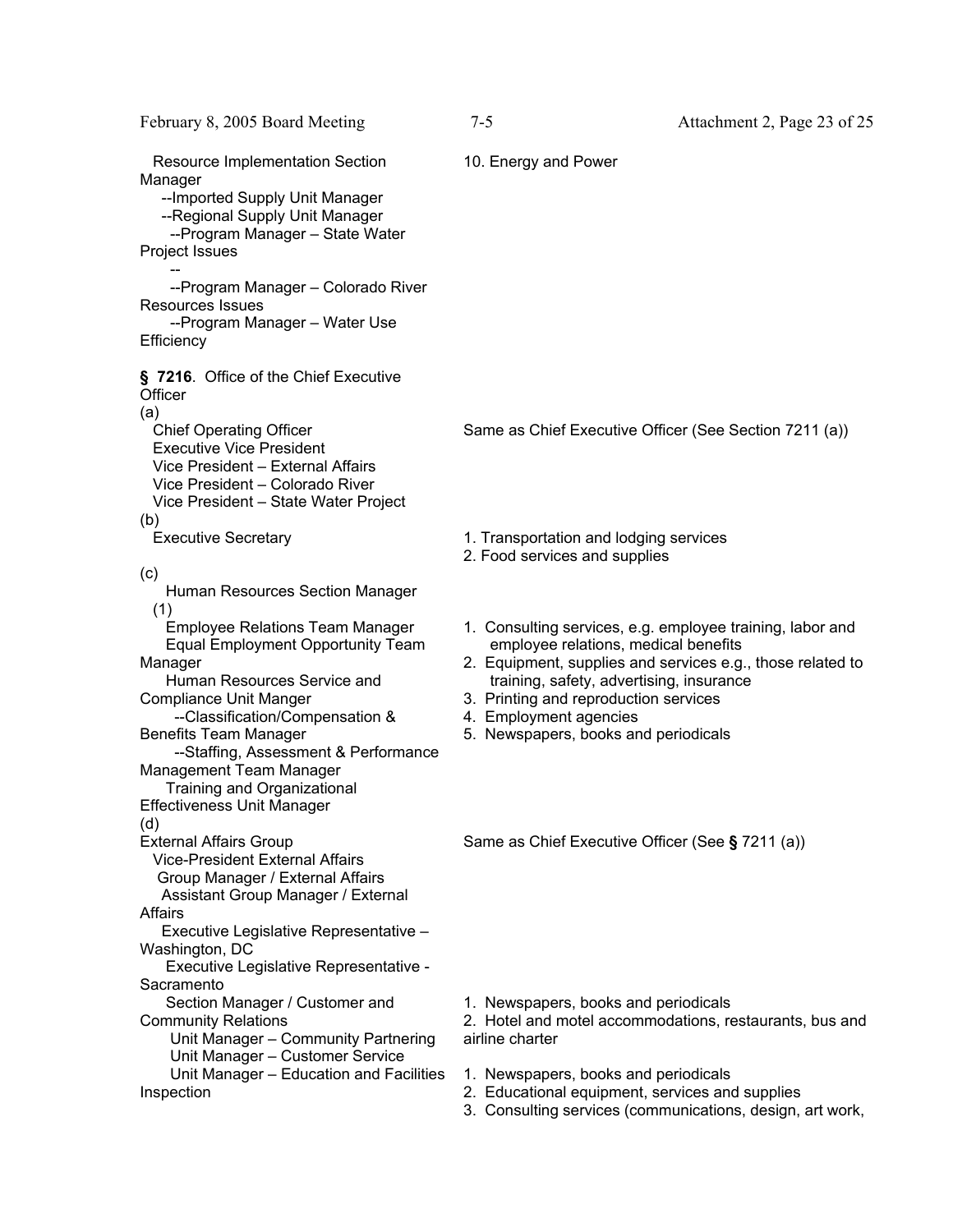| Section Manager / Media Services<br>Program Manager - Press Office<br>Program Manager - Web | audio-visual<br>1. Advertising and mail services<br>2. Audio or visual aids<br>3. Newspapers, books and periodicals<br>4. Consulting services (advertising, communications,<br>design, art work, audio-visual, education, movie<br>productions) |
|---------------------------------------------------------------------------------------------|-------------------------------------------------------------------------------------------------------------------------------------------------------------------------------------------------------------------------------------------------|
|                                                                                             | 5. Art supplies<br>6. Typographical services<br>7. Paper supplies                                                                                                                                                                               |
| Section Manager / Legislative Services<br>Government Relations Representative               | Same as Chief Executive Officer (See § 7211 (a))<br>1. Hotel and motel accommodations, restaurants, bus and<br>airline charter                                                                                                                  |
|                                                                                             | 2. General and specialty equipment rentals<br>3. Employment agencies<br>4. Consultants (public relations)                                                                                                                                       |
| <b>Business Outreach Manager</b>                                                            | Same as Chief Executive Officer (See § 7211 (a))                                                                                                                                                                                                |
|                                                                                             |                                                                                                                                                                                                                                                 |

February 8, 2005 Board Meeting 7-5 Attachment 2, Page 24 of 25

### **§ 7217. Office of Ethics**

Ethics Educator Same as Chief Executive Officer (See § 7211 (a))

### **§ 7218. Office of the Chief Operating Officer**

(a)

 Water System Operations Group Manager Corporate Resources Group Manager Water Resource Management Group Manager

# **§ 7219 Legal Department.**

(a)<br>Chief Deputy General Counsel Senior Deputy General Counsel Deputy General Counsel Associate Deputy General Counsel Same as Chief Executive Officer (See **§** 7211 (a))

Same as Chief Executive Officer (See § 7211(a))